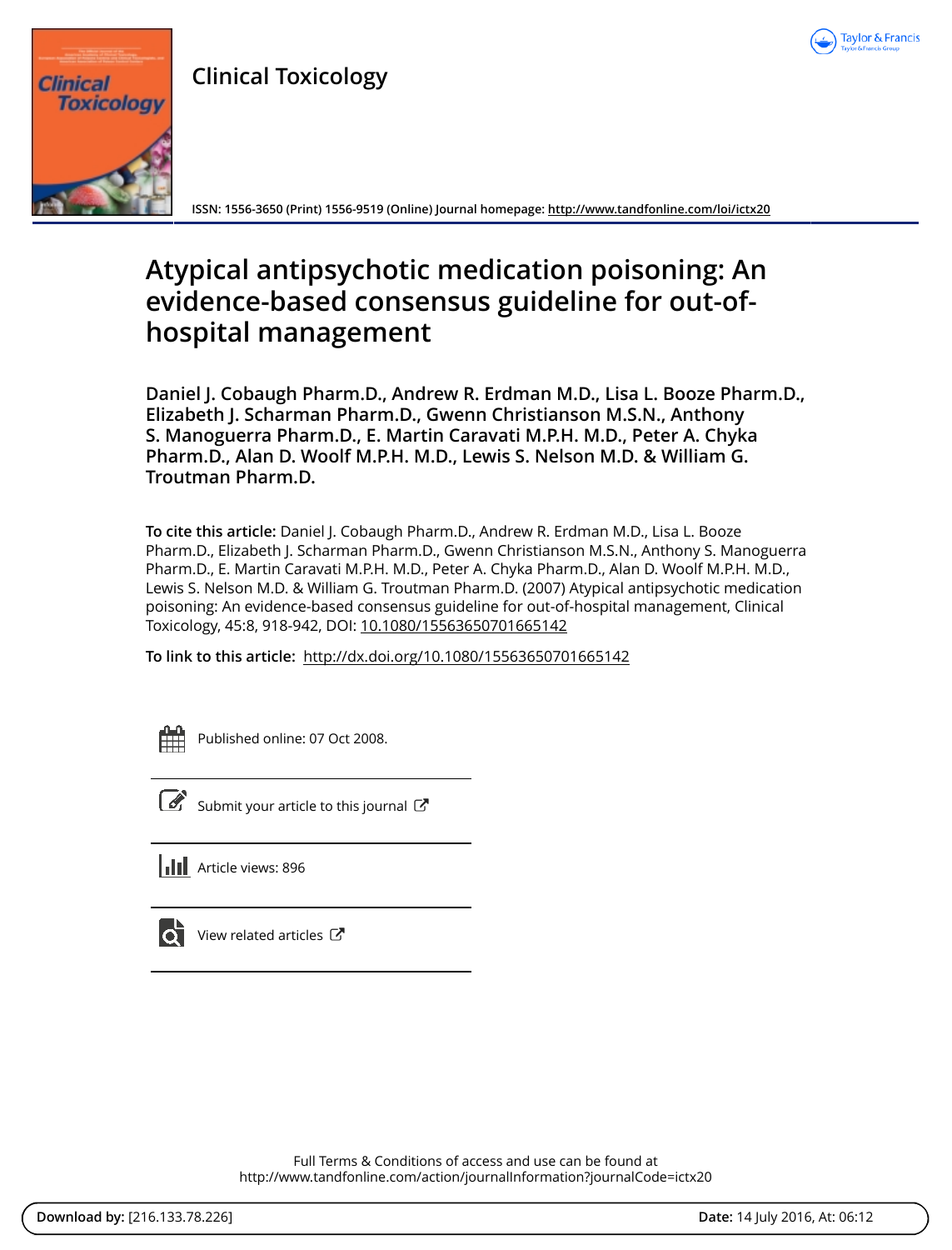PRACTICE GUIDELINE

informa healthcare

# Atypical antipsychotic medication poisoning: An evidence-based consensus guideline for out-of-hospital management\*

**Out-of-Hospital Management of Atypical Antipsychotic Poisoning** DANIEL J. COBAUGH, PHARM.D., ANDREW R. ERDMAN, M.D., LISA L. BOOZE, PHARM.D., ELIZABETH J. SCHARMAN, PHARM.D., GWENN CHRISTIANSON, M.S.N., ANTHONY S. MANOGUERRA, PHARM.D., E. MARTIN CARAVATI, M.D., M.P.H., PETER A. CHYKA, PHARM.D., ALAN D. WOOLF, M.D., M.P.H., LEWIS S. NELSON, M.D., and WILLIAM G. TROUTMAN, PHARM.D.

*American Association of Poison Control Centers, Washington, District of Columbia, USA*

The objective of this guideline is to assist poison center personnel in the appropriate out-of-hospital triage and out-of-hospital management of patients with suspected acute ingestions of atypical antipsychotic medications by 1) describing the process by which an ingestion of an atypical antipsychotic medication might be evaluated, 2) identifying the key decision elements in managing cases of atypical antipsychotic medication ingestion, 3) providing clear and practical recommendations that reflect the current state of knowledge, and 4) identifying needs for research. This guideline applies to ingestion of atypical antipsychotic medications alone. Co-ingestion of additional substances could require different referral and management recommendations depending on the combined toxicities of the substances. This guideline is based on an assessment of current scientific and clinical information. The expert consensus panel recognizes that specific patient care decisions might be at variance with this guideline and are the prerogative of the patient and the health professionals providing care, considering all of the circumstances involved. This guideline does not substitute for clinical judgment. The grade of recommendation is in parentheses. 1) Patients with stated or suspected self-harm or the recipient of a potentially malicious administration of an atypical antipsychotic medication should be referred to an emergency department immediately. This activity should be guided by local poison center procedures. In general, this should occur regardless of the dose reported (Grade D). 2) Patients without evidence of self-harm should have further evaluation, including determination of the precise dose ingested, presence of signs or symptoms of toxicity, history of other medical conditions, and the presence of co-ingestants (Grade C). 3) Asymptomatic patients without evidence of attempted self-harm are unlikely to develop symptoms if the interval between the ingestion and the call is greater than 6 hours. These patients do not need referral and should receive follow-up based on local poison center protocols (Grade C). 4) All patients less than 12 years of age who are naïve to atypical antipsychotic medications and are experiencing no more than mild drowsiness (lightly sedated and can be aroused with speaking voice or light touch) can be observed at home unless they have ingested more than four times the initial adult dose for the implicated antipsychotic medication or a dose that is equal to or more than the lowest reported acute dose that resulted in at least moderate toxicity, whichever dose is smaller (i.e., aripiprazole 15 mg, clozapine 50 mg, olanzapine 10 mg, quetiapine 100 mg, risperidone 1 mg, ziprasidone 80 mg) (Grade D). 5) All patients 12 years of age or older who are naïve to atypical antipsychotic medications and are experiencing no more than mild drowsiness can be observed at home unless they have ingested more than five times the initial adult dose for the implicated antipsychotic medication (i.e., aripiprazole 50 mg, clozapine 62.5 mg, olanzapine 25 mg, quetiapine 125 mg, risperidone 5 mg, ziprasidone 100 mg) (Grade D). 6) Patients who use atypical antipsychotic medications on a chronic basis can be observed at home unless they have acutely ingested more than 5 times their current single dose (not daily dose) of the implicated antipsychotic medication (Grade C). 7) Patients who have ingested less than a threshold dose (see Recommendations 4–6) and are exhibiting no more than mild drowsiness can be observed at home with instructions to call the poison center if symptoms develop or worsen. If mild drowsiness is present at the time of the initial call, the poison center should make follow-up calls until at least 6 hours after ingestion. Consideration should be given to the time of day that home observation will take place. Observation during normal sleep hours might not be reliable. Depending on local poison center policy, patients could be referred to an emergency department if the observation would take place during normal sleeping hours of the patient or caretaker (Grade D). 8) Any patient already experiencing any signs or symptoms, other than mild drowsiness, thought to be related to atypical antipsychotic medication toxicity should be transported to an emergency department. Transportation via ambulance should be considered based on the condition of the patient and the length of time it will take the patient to arrive at the emergency department (Grade D).

Received 6 August 2007; accepted 6 August 2007.

<sup>\*</sup>Guidelines for the Management of Poisoning, supported in full by Cooperative Agreement 8 U4BHS00084 between the American Association of Poison Control Centers and the Health Resources and Services Administration, Department of Health and Human Services. Address correspondence to American Association of Poison Control Centers, 3201 New Mexico Avenue NW, Suite 330, Washington, DC 20016, USA. E-mail: info@aapcc.org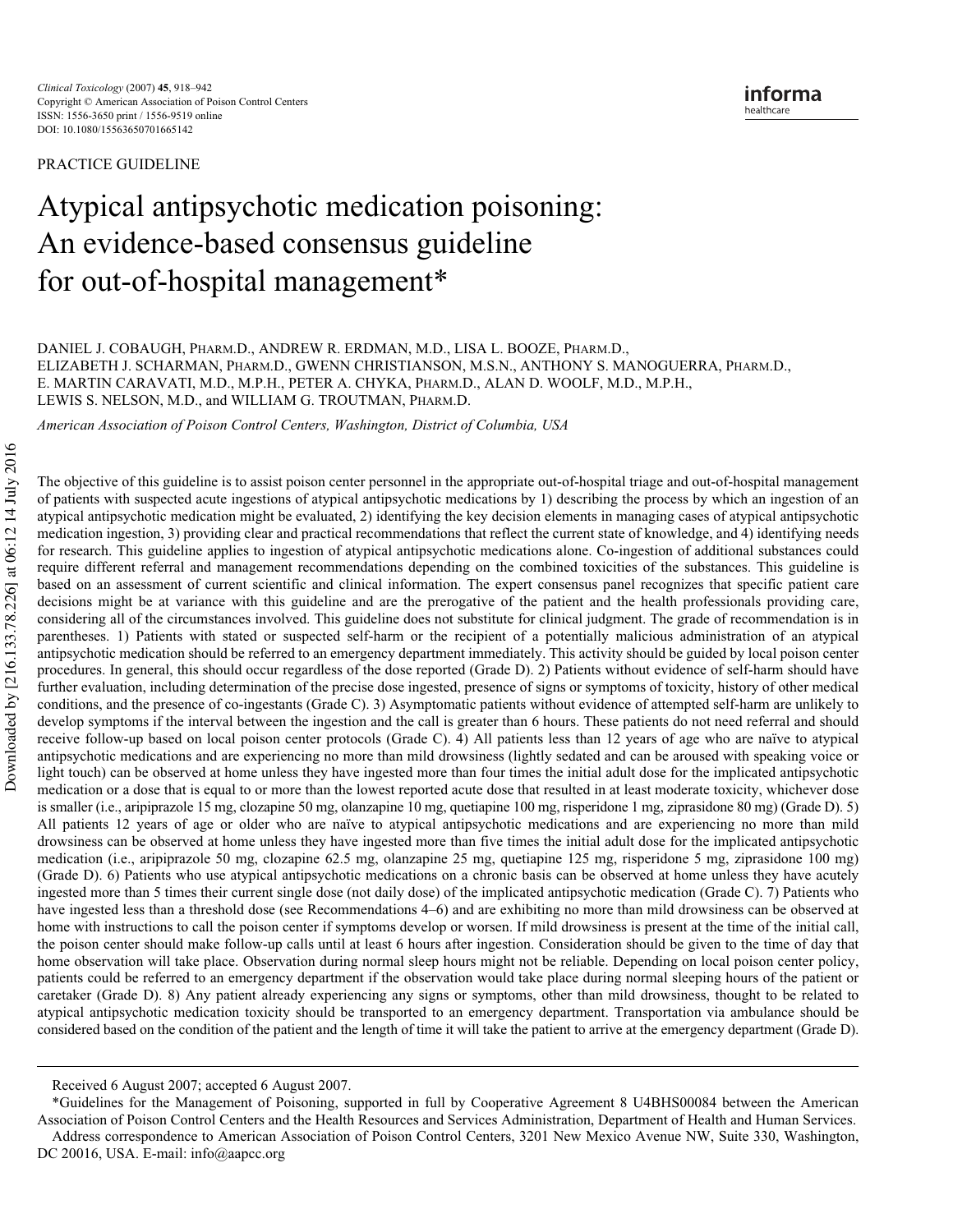9) Do not induce emesis (Grade D). 10) There are no specific data to suggest benefit from out-of-hospital administration of activated charcoal in patients exposed to atypical antipsychotic medications. Poison centers should follow local protocols and experience with the out-of-hospital use of activated charcoal in this context. Do not delay transportation in order to administer charcoal (Grade D). 11) For patients who merit evaluation in an emergency department, transportation via ambulance should be considered based on the condition of the patient and the length of time it will take the patient to arrive at the emergency department. Continuous cardiac monitoring should be implemented given reports of conduction disturbances associated with this class of medications. Provide usual supportive care en route to the hospital, including airway management and intravenous fluids for hypotension (Grade D). 12) Depending on the specific circumstances, follow-up calls should be made to determine outcome at appropriate intervals based on the clinical judgment of the poison center staff (Grade D).

**Keywords** Antipsychotics; Atypical/poisoning; Poison control centers/standards; Practice guidelines

#### **Introduction**

#### *Scope of the problem and importance of the guideline*

From 2001 through 2005, poison centers (PCs) in the US reported 156,431 ingestions of atypical antipsychotic medications to the Toxic Exposure Surveillance System (TESS) maintained by the American Association of Poison Control Centers. When 2001 and 2005 were compared, there was a 97% increase in the number of reported ingestions of this class of medications. Of these ingestions, 46,950 (30%) were unintentional and 12,360 (7.9%) involved children less than 6 years of age. The majority of cases reported involved adults and were intentional in nature. Most patients (120,955 or 77.3%) were referred to or had already presented to healthcare facilities. There were 8894 (5.7%) major effect outcomes and 403 (0.3%) deaths reported from 2001 through 2005. The growing number of reported ingestions of these agents and their potential toxicity led to a systematic review of available evidence and development of consensus-based triage guidelines.

The atypical antipsychotic medications currently available in the US are aripiprazole, clozapine, olanzapine, quetiapine, risperidone, and ziprasidone (see Table 1 for products and dosages).

#### *Pharmacology and pharmacokinetics*

Atypical antipsychotics have been shown to have beneficial impacts on both the positive and negative symptoms of schizophrenia and are also used to treat psychotic, bipolar, and autistic disorders. There are also reports of off-label use for conditions such attention deficit-hyperactivity disorder (1).

Atypical antipsychotic medications are tricyclic dibenzothiazepines that have less potential to cause extrapyramidal effects, tardive dyskinesia, and elevation of serum prolactin concentrations than the phenothiazine and butyrophenone antipsychotics. These medications first became available in the US with the approval of clozapine in 1990. They variably antagonize both serotonin (5-HT<sub>2A</sub>) and dopamine ( $D_2$ ,  $D_4$ ,  $D_6$ , and  $D_7$ ) receptors. When compared to phenothiazines and butyrophenones, atypical antipsychotic medications have a greater binding affinity for the  $5-HT_2$  receptors than for  $D_2$ receptors (2). However, they also have the ability to bind to  $5$ -HT<sub>1</sub>, multiple dopamine, alpha<sub>1</sub> adrenergic, and histamine<sub>1</sub> receptors. Aripiprazole is thought to differ from other atypical antipsychotic medications as it has partial agonist activity at the  $D_2$  and 5-HT<sub>1A</sub> receptors and antagonist activity at  $5-\text{HT}_{2A}$  receptors (3). The decreased incidence of extrapyramidal effects of the atypical antipsychotic medications, when compared to typical antipsychotics, is attributed to the differences in their receptor binding affinities.

The clinical manifestations of atypical antipsychotic toxicity generally include varying degrees of central nervous system depression, anticholinergic effects, pupillary changes, seizures, hypotension, and cardiac conduction abnormalities. Clozapine has been shown to cause agranulocytosis in  $1-2\%$ of patients after 1 year of therapy (4).

The absorption kinetics profiles of the atypical antipsychotic medications are varied. Aripiprazole peak plasma concentrations are reached within 3–5 hours. High fat meals might decrease the rate of absorption but not overall bioavailability (3). Clozapine is rapidly and completely absorbed with the peak serum concentration occurring  $1\frac{1}{2}$ –2<sup>1</sup>/<sub>2</sub> hours after a single dose (5). Following oral administration, olanzapine is well absorbed and peak plasma concentration is reached at approximately 6 hours (6). Quetiapine is rapidly absorbed after oral administration. Peak plasma concentrations are expected within 1½ hours of dose administration (7). Risperidone is extensively and rapidly absorbed with peak plasma concentrations at 1 hour after a dose. Oral tablets have an absolute bioavailability of approximately 70% while the solution has a 94% absolute bioavailability (8). Following oral administration of ziprasidone to fed subjects, peak plasma concentrations occurred at 6–8 hours (9).

Aripiprazole, olanzapine, quetiapine, risperidone are all classified as FDA Pregnancy Risk Category C. Clozapine is classified as Category B.

#### *Definition of terms used in this guideline*

Toxicity from atypical antipsychotic medications might occur as a result of a single acute ingestion, which could be unintentional or intentional, or with repeated or therapeutic use. An acute exposure might involve unintentional ingestion of a second therapeutic dose by a patient already on the drug, unintentional ingestion of someone else's therapeutic dose by a patient naïve to atypical antipsychotic medications, unintentional ingestion by a child, or ingestion with suicidal intent.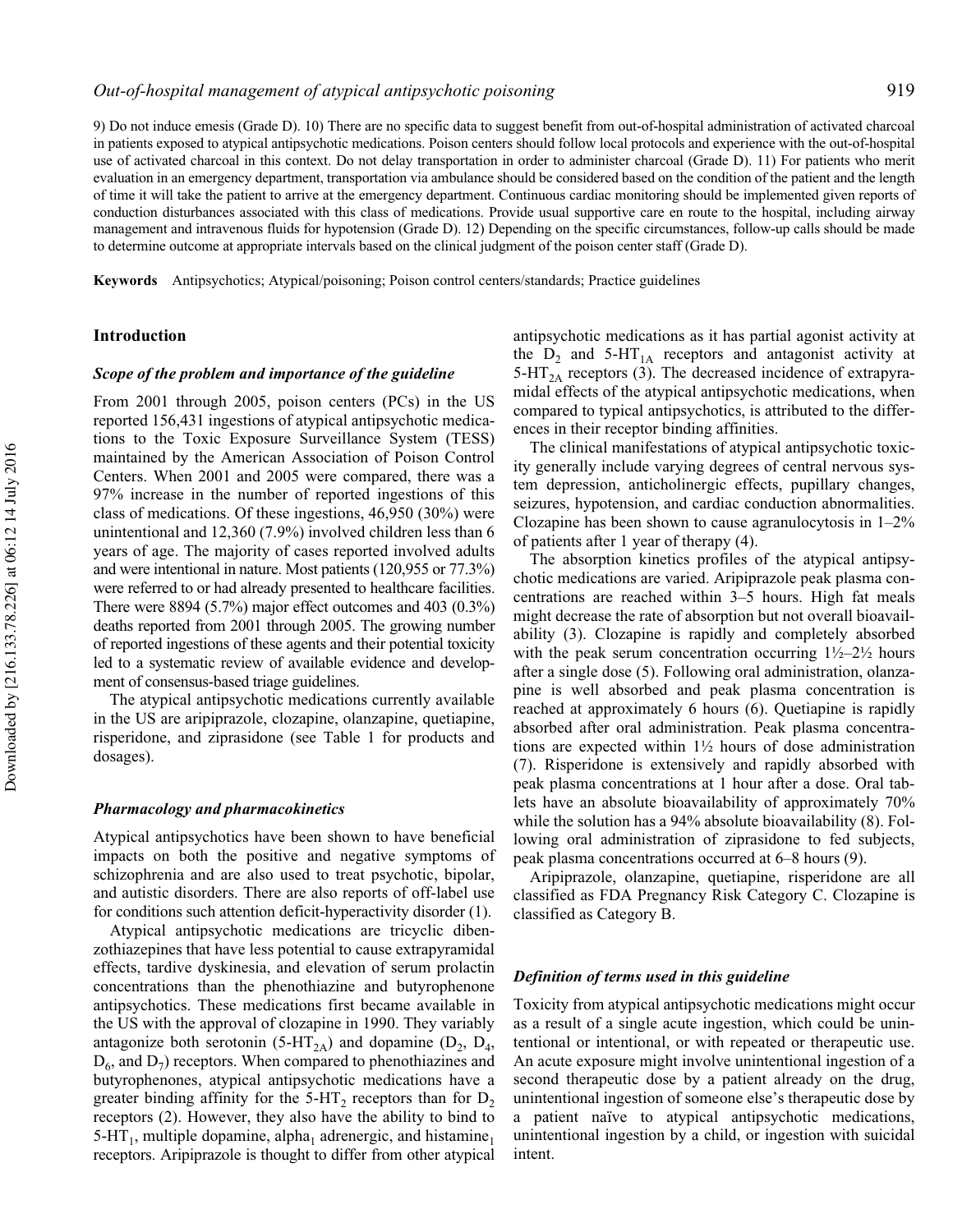| Generic<br>name | Brand name $(s)$           | Available formulations                                                     | Adult daily dosage range                                                                                                       | Initial pediatric<br>$doses^*$ (Ref.)      |
|-----------------|----------------------------|----------------------------------------------------------------------------|--------------------------------------------------------------------------------------------------------------------------------|--------------------------------------------|
| Aripiprazole    | Abilify                    | 2, 5, 10, 15, 20, 30 mg tablets                                            | $10 - 15$ mg                                                                                                                   | Not available                              |
|                 |                            | 1 mg/mL oral solution                                                      | Concomitant CYP3A4<br>inducer use: 20–30 mg                                                                                    |                                            |
|                 |                            | 9.75 mg/1.3 mL single-dose vial for<br>injection                           | $9.75 \text{ mg}$                                                                                                              |                                            |
|                 | <b>Abilify Discmelt</b>    | 10, 15 mg orally disintegrating tablets                                    | $10 - 15$ mg                                                                                                                   |                                            |
| Clozapine       | Clozaril                   | 25, 100 mg tablets                                                         | $12.5 - 900$ mg                                                                                                                | $6.25 - 25$ mg<br>(125, 136)               |
| Olanzapine      | Zyprexa                    | 2.5, 5, 7.5, 10, 15, 20 mg tablets                                         | $5-15$ mg<br>In debilitated patients, those<br>predisposed to hypotension, and<br>slow metabolizers: 5 mg/d starting<br>dosage | $1.25$ mg<br>(212, 124, 126,<br>131)       |
|                 |                            | 10 mg powder for injection/unit-dose<br>vial                               | $2.5 - 10$ mg                                                                                                                  |                                            |
|                 | Zyprexa Zydis              | 5, 10, 15, 20 mg orally disintegrating<br>tablets                          | $5-15$ mg                                                                                                                      |                                            |
| Quetiapine      | Seroquel                   | 25, 100, 200, 300, 400 mg tablets                                          | 25 mg twice daily up to 800 mg/d<br>Patients with hepatic dysfunction:<br>start at 25 mg/d                                     | Not available                              |
| Risperidone     | Risperdal                  | $0.25, 0.5, 1, 2, 3, 4$ mg tablets                                         | 1 mg twice daily up to 8 mg/d                                                                                                  | $0.125$ mg<br>$(122 - 124,$<br>$127 - 130$ |
|                 | Risperdal M-TAB            | $0.5, 1, 2, 3, 4$ mg orally disintegrating<br>tablets                      | Patients who are elderly, debilitated,<br>predisposed to hypotension, or<br>who have renal/hepatic<br>impairment: 0.5-3 mg     |                                            |
|                 | Risperdal Oral<br>Solution | 1 mg/mL oral solution                                                      |                                                                                                                                |                                            |
|                 | Risperdal Consta           | 25, 37.5, 50 mg powder for<br>injection/unit-dose vials                    | 25–50 mg every 2 weeks                                                                                                         |                                            |
| Ziprasidone     | Geodon                     | 20, 40, 60, 80 mg capsules<br>20 mg powder for injection/unit-dose<br>vial | 20 mg twice daily up to 160 mg/d<br>10 mg every 2 hr or 20 mg every<br>4 hr up to 40 mg/d                                      | Not available                              |

**Table 1.** Atypical antipsychotic medications available in the US, 2006 (3,4,6–9)

\*The cited studies enrolled patients as young as 3 years of age, with most starting at 4–5 years of age.

This guideline focuses on the ingestion of more than a single therapeutic dose. It is known that even therapeutic doses of atypical antipsychotic medications can sometimes cause adverse effects in both adults and children—some idiosyncratic and some dose-dependent.

For the purpose of this guideline, age groups were initially defined as 1) children less than 12 years of age and 2) older children and adults. Acute exposures are defined as those occurring over a period of no more than 8 hours. The term "out-of-hospital" is defined as the period before a patient reaches a healthcare facility.

## *Exclusions*

This guideline does not provide guidance on exposures to typical antipsychotics, such as phenothiazines and butyrophenones,

which have different pharmacological effects and toxicity profiles. Furthermore, this guideline does not address management of patients who experience chronic toxicity or adverse effects from chronic atypical antipsychotic medication use such as their endocrine effects and clozapine-associated agranulocytosis.

## *Intended users of this guideline*

The intended users of this guideline are personnel in US poison centers. This guideline has been developed for the conditions prevalent in the US. While the toxicity of common atypical antipsychotic medications is not expected to vary in a clinically significant manner in other nations, available formulations and active ingredients might differ for some atypical antipsychotic medications. In addition, out-of-hospital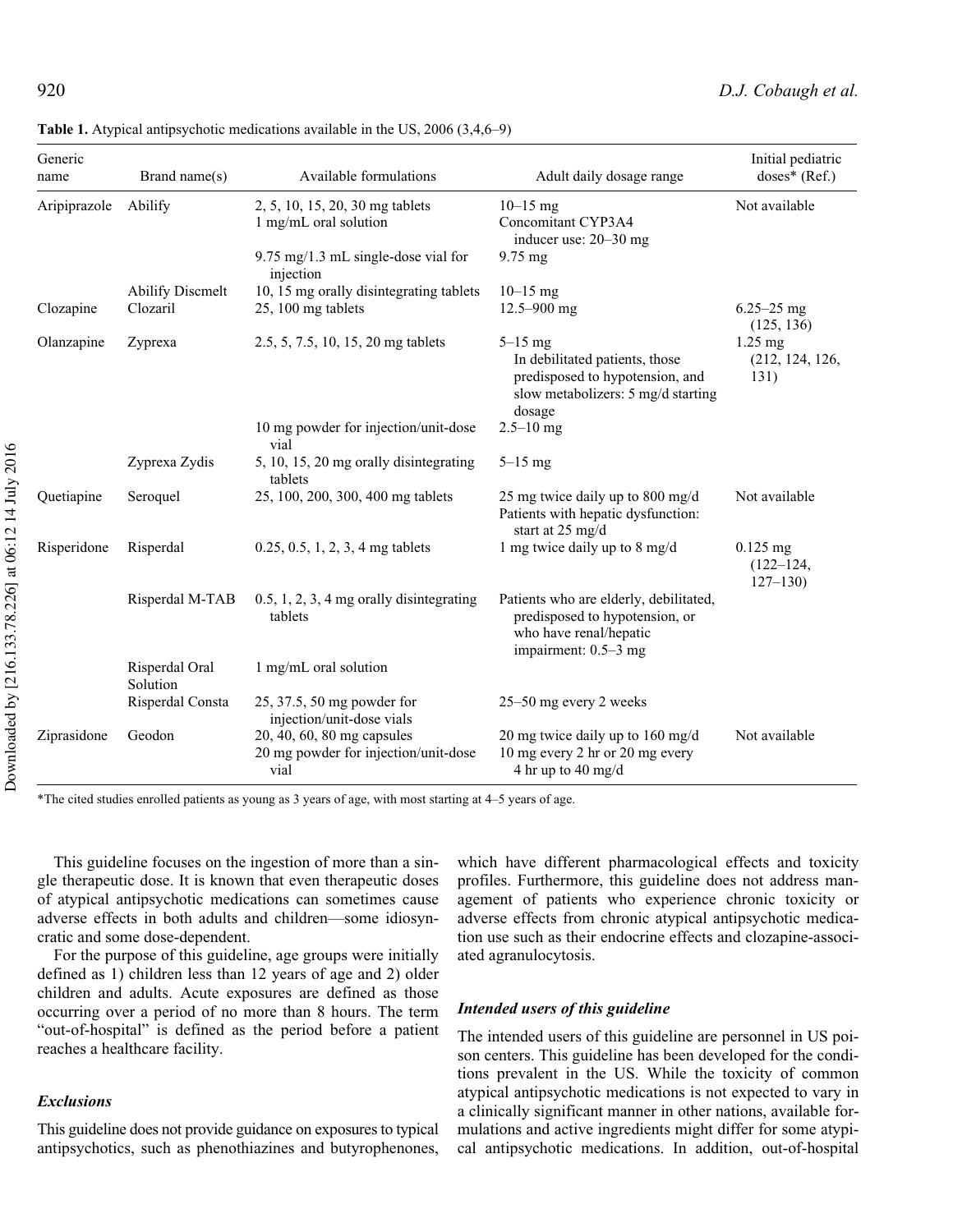conditions could be much different. This guideline should not be extrapolated to other settings unless it has been determined that the conditions assumed in this guideline are present.

#### *Objective of this guideline*

The objective of this guideline is to assist poison center personnel in the appropriate out-of-hospital triage and outof-hospital management of patients with suspected acute ingestions of atypical antipsychotic medications by 1) describing the process by which an ingestion of an atypical antipsychotic medication might be evaluated, 2) identifying the key decision elements in managing cases of atypical antipsychotic medication ingestion, 3) providing clear and practical recommendations that reflect the current state of knowledge, and 4) identifying needs for research. This guideline applies to ingestion of atypical antipsychotic medications alone. Exposure to additional substances could require different referral and management recommendations depending on the combined toxicities of the substances.

This guideline is based on an assessment of current scientific and clinical information. The expert consensus panel recognizes that specific patient care decisions may be at variance with this guideline and are the prerogative of the patient and health professionals providing care, considering all of the circumstances involved. This guideline does not substitute for clinical judgment.

## **Methodology**

The methods used for the preparation of this guideline were developed after reviewing the key elements of practice guidelines (10,11). An expert consensus panel was established to develop the guideline (Appendix 1). The American Association of Poison Control Centers (AAPCC), the American Academy of Clinical Toxicology (AACT), and the American College of Medical Toxicology (ACMT) appointed members of their organizations to serve as panel members. To serve on the expert consensus panel, an individual had to have an exceptional track record in clinical care and scientific research in toxicology, board certification as a clinical or medical toxicologist, significant US poison center experience, and be an opinion leader with broad esteem. Two specialists in poison information were included as full panel members to provide the viewpoint of potential end-users of the guideline.

#### *Literature search*

Literature searches for relevant articles were performed by a single investigator. The National Library of Medicine's PubMed database was searched (through April 2005) using clozapine or risperidone as MeSH terms with the subheadings

"poisoning" or "toxicity" limited to humans. A second PubMed search used aripiprazole, clozapine, olanzapine, quetiapine, risperidone or ziprasidone as textwords (title, abstract, MeSH term, CAS registry) in conjunction with the textwords poison\*, intoxicat\*, overdos\*, or toxic\*, limited to humans. The CAS registry numbers for these compounds were also used as search terms. This process was repeated in International Pharmaceutical Abstracts (1970–2004, excluding abstracts of meeting presentations), Science Citation Index (1977–2004), Database of Abstracts of Reviews of Effects (accessed December 2004), Cochrane Database of Systematic Reviews (accessed December 2004), and Cochrane Central Register of Controlled Trials (accessed December 2004), and Reactions (1980–2004). A third PubMed search used the list of atypical antipsychotics and selected all articles with these drugs and the age categories 1–23 months and 2–5 years. The relevant poisoning managements in Poisindex and the bibliographies of recovered articles were reviewed to identify previously undiscovered articles. Furthermore, North American Congress of Clinical Toxicology abstracts published in the Journal of Toxicology Clinical Toxicology (1995–2004) were reviewed for original human data.

The chapter bibliographies in five toxicology textbooks were reviewed for citations of additional articles with original human data. The Toxic Exposure Surveillance System (TESS) maintained by the American Association of Poison Control Centers, was searched for deaths resulting from atypical antipsychotic medication poisoning or any deaths from atypical antipsychotic medication poisoning in children. These cases were abstracted for use by the panel. The package inserts from marketed atypical antipsychotic medications were reviewed for any mention of overdose experience.

#### *Criteria used to identify applicable articles*

The recovered citations were entered into an EndNote library and duplicate entries were eliminated. The abstracts of these articles were reviewed, searching specifically for those that dealt with estimations of doses, with or without subsequent signs or symptoms of toxicity, and management techniques that might be suitable for out-of-hospital use (e.g., gastrointestinal decontamination). Articles were excluded if they did not meet either of the preceding criteria, did not add new data (e.g., reviews, editorials), or if they exclusively described inpatient-only procedures (e.g., dialysis).

## *Data extraction*

All articles that were retrieved from the search were reviewed by a trained physician abstractor. Each article was examined for original human data regarding the toxic effects of atypical antipsychotic medications or original human data directly relevant to the out-of-hospital management of patients with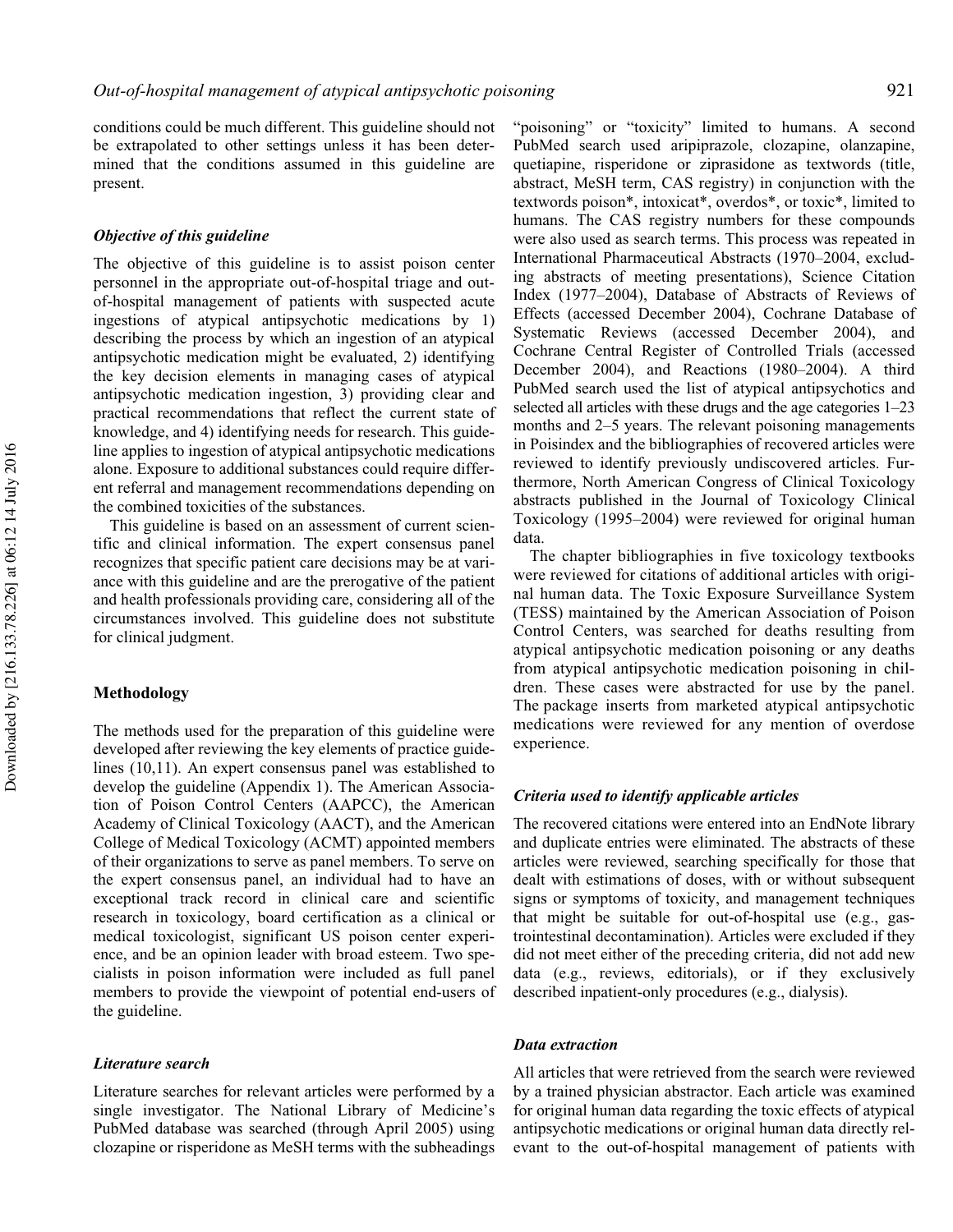atypical antipsychotic medication toxicity or overdose. Relevant data (e.g., dose, resultant effects, time of onset of effects, therapeutic interventions or decontamination measures given, effectiveness or results of any interventions, and overall patient outcome) were compiled into a table and a brief summary description of each article was written. The evidence table includes levels of severity as defined by the expert consensus panel. These severity levels are used throughout this guideline and are defined as follows: mild local effects only or mild systemic effects (e.g., sedated but arousable, agitated), moderate—systemic effects (e.g., more severe sedation or agitation, tachycardia, hypertension, hyperthermia, ECG abnormalities), and severe—life-threatening systemic effects (e.g., severe hyperthermia or rigidity, coma or sedation requiring intubation, seizures, respiratory depression, hypotension, dysrhythmias).

This full evidence table is available at (http://www. aapcc.org/DiscGuidelines/atypical%20antipsychotics%20 evidence%20table%202005-8-29.pdf). The completed table of all abstracted articles was then forwarded to the panel members for review and consideration in developing the guideline. Efforts were made to locate significant foreign language articles and have their crucial information extracted, translated, and tabulated. Copies of all of the articles were made available for reading by the panel members on a secure AAPCC website.

#### *Criteria used to assign levels of evidence*

The articles were assigned level-of-evidence scores by the abstractor based on the Grades of Recommendation table developed by the Centre for Evidence-Based Medicine at Oxford University (Appendix 2). Single case reports and case series were classified as level 4.

#### *Guideline writing and review*

A guideline draft was prepared by the lead author (listed first). The draft was submitted to the expert consensus panel for comment. Using a modified Delphi process, comments from the expert consensus panel members were collected, copied into a table of comments, and submitted to the lead author for response. The lead author responded to each comment in the table and, when appropriate, the guideline draft was modified to incorporate changes suggested by the panel. The revised guideline draft was again reviewed by the panel and, if there was no strong objection by any panelist to any of the changes made by the lead author, the draft was prepared for the external review process. External review of the second draft was conducted by distributing it electronically to AAPCC, AACT, and ACMT members and the secondary review panel. The secondary review panel consisted of representatives from the federal government, public health, emergency services, pediatrics, pharmacy practice, and consumer organizations (Appendix 3). Comments were submitted via a

discussion thread on the AAPCC web site or privately through email communication to AAPCC staff. All submitted comments were stripped of any information that would identify their sources, copied into a table of comments, and reviewed by the expert consensus panel and the lead author. The lead author responded to each comment in the table and his responses and subsequent changes in the guideline were reviewed and accepted by the panel.

#### **Evaluation of evidence**

#### *Current poison center practice*

The expert consensus panel solicited referral and management guidelines for atypical antipsychotic medications from US poison centers in 2004 and received one document from a poison center. Five other centers indicated that they did not have any written guidelines for atypical antipsychotic poisoning. The remaining centers did not respond to the request. Review of the submitted guideline did not reveal recommendations for triage doses or out-of-hospital gastrointestinal decontamination.

## *Review of textbooks*

The review of the atypical antipsychotic poisoning chapters in five toxicology textbooks revealed little variation in their recommendations (12–16). In providing their treatment recommendations, none of the authors differentiated between treatments for atypical vs. typical antipsychotic exposures, and none provided guidance on out-of-hospital triage doses. Most of the authors advised that ipecac syrup was contraindicated as a gastrointestinal decontamination method in patients exposed to atypical antipsychotics. A single dose of activated charcoal was recommended in all of the chapters and one author (13) recommended use of a cathartic along with activated charcoal. Administration of crystalloids (e.g., saline solution) followed by  $\alpha$ -adrenergic agonists (e.g., dopamine) if necessary, was routinely recommended for the treatment of antipsychotic-induced hypotension.

#### *Review of Poisindex*

This toxicology information resource did not provide any specific recommendations regarding doses at which emergency department referral is appropriate. Poisindex advised against the use of ipecac syrup to induce emesis. Information was provided on the use of activated charcoal and sign/symptom-specific supportive care (17).

## *Review of TESS mortality data*

The American Association of Poison Control Centers' Toxic Exposure Surveillance System (TESS) database was analyzed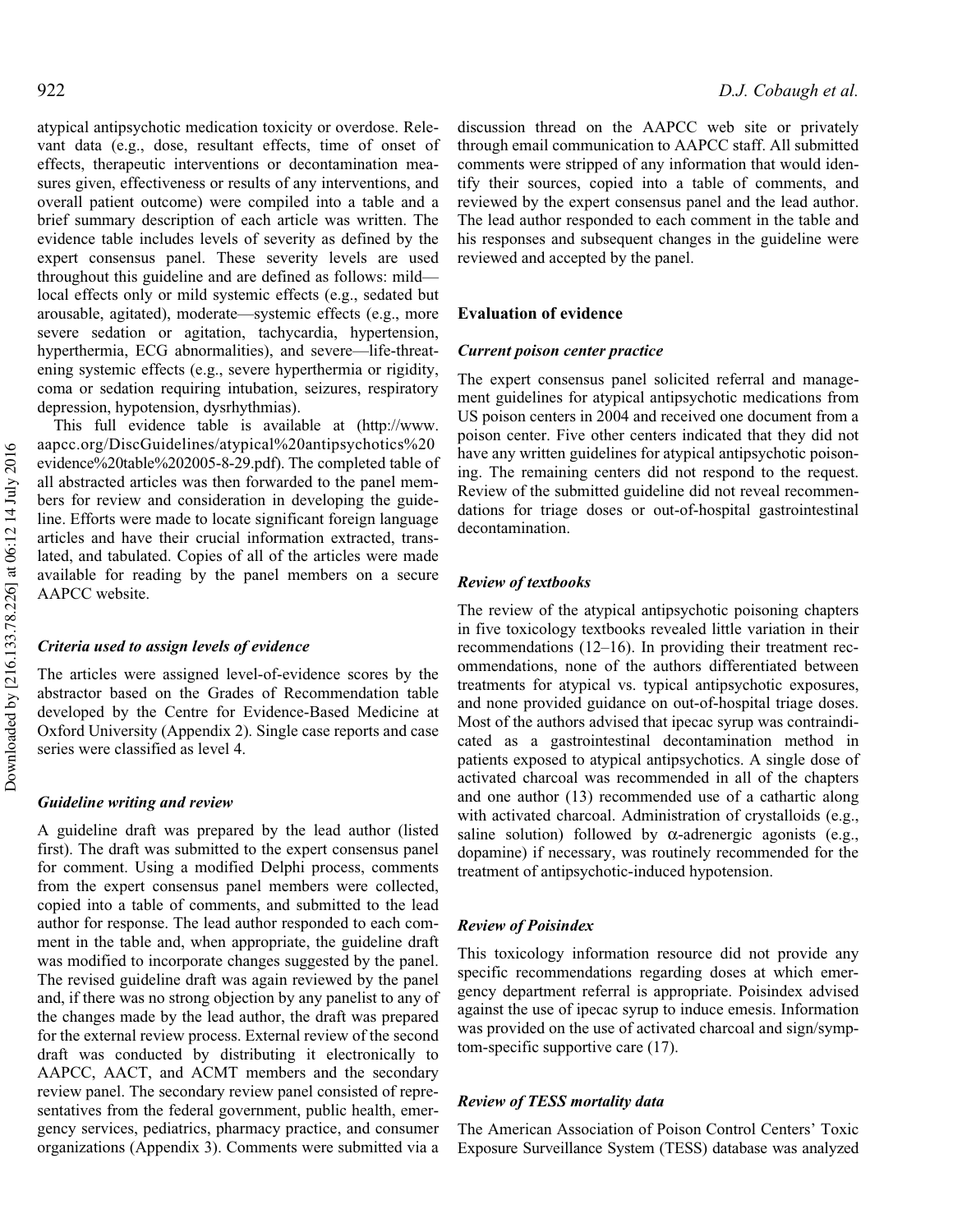for deaths from atypical antipsychotic poisoning over a 20 year period (1985–2004). Only deaths involving an atypical antipsychotic alone were investigated. Clozapine [7], olanzapine [9], quetiapine [14], and risperidone [5] were each implicated in the fatality cases. Six of these deaths were subsequent to unintentional ingestions, 27 were intentional in nature, and the exposure reason was unknown in two cases. One was due to an unintentional poisoning in a child, two resulted from adverse drug reactions, and one was due to a therapeutic error. The pediatric poisoning death involved a 2-year-old girl who reportedly chewed one clozapine 100-mg tablet (10 mg/kg) and became ataxic 1 hour after the ingestion. En route to an emergency department she vomited, and she was obtunded upon arrival. She subsequently experienced another episode of vomiting and developed aspiration pneumonia, sepsis, and anemia. She died on the 16th hospital day.

#### **Review of the medical literature**

For the purposes of guideline preparation, a written summary of the evidence from all the reviewed articles on the selected atypical antipsychotics appears below. There were few articles that specifically addressed out-of-hospital management for any of these agents. However, there were a number of articles with some limited out-of-hospital information. The expert consensus panel believed that much of the in-hospital data could be applied and extrapolated to help develop the out-of-hospital guidelines. Therefore, both in- and out-ofhospital data are included in the following summary of the evidence.

There were numerous limitations associated with the available evidence. There was a paucity of high quality studies and there were no prospective trials specifically investigating a toxic threshold dose for individual atypical antipsychotic agents. A small number of retrospective articles contained some dose-effect information on specific agents. The accuracy of dose estimates in most articles was unclear. Retrospective data from case reports or case series were often confounded by concomitant exposures to other substances, medical co-morbidities, or differences in decontamination and treatment measures. Each of these could have altered the clinical presentation or outcome. The evidence was also influenced by inter-individual differences in age, weight, underlying health condition, and genetic factors that might also have affected the clinical response. In some of the larger reviews, the ingested amounts and/or the resultant effects were reported as a range of values or percentages of patients. Therefore, individual doses resulting in specific effects could not be determined. In the prospective trials reviewed, the medications were administered at therapeutic doses that were lower than those likely to occur in the setting of an overdose or poisoning.

Despite these limitations, the available dose-response information extracted from the evidence is summarized below. It is divided into two categories—acute ingestions in children less than 12 years of age and acute ingestions in patients 12 years of age and older. These data were further divided into subcategories based on the specific atypical antipsychotic medication involved. All of the reviewed articles, whether cited here or not, are abstracted in detail in evidence table.

When the mg/kg dose or a child's weight was not stated in an article for patients less than 12 years of age, the mg/kg dose was estimated by the use of pediatric growth charts (18). The 95th percentile weight was used for a particular age and sex. When the sex of the child was not stated, the weight for boys was used. This approach errs on the side of estimating a lower mg/kg dose. Estimated mg/kg doses are italicized throughout the guideline whenever they are presented.

## *Acute ingestions in children less than 12 years of age (see Table 2)*

#### *Aripiprazole*

There were six level 4 or 6 articles with information on acute aripiprazole ingestions in patients less than 12 years of age. From these, the lowest dose associated with any toxicity was 15 mg (0.6 mg/kg) in a 9-year-old girl who was hospitalized for prolonged somnolence that began 3½ hours after ingestion (level 4). She was also being treated with valproic acid (serum concentration below 10 µg/mL) and amphetamine (19). A case series (level 4) described aripiprazole toxicity following eight overdoses. Patient ages ranged from 3 to 43 years with a mean of 24 years. Four of the cases were due to unintentional ingestion. Based on data from six patients, the authors reported a mean dose of 82 mg; no range was provided. In the unintentional ingestion group, three of the four patients were observed at home without any untoward effects. The fourth patient in this group was observed in an emergency department and had no signs of toxicity. In the intentional ingestion group, all four patients were observed in an ED and two were admitted due to extensive sedation (20). A 3-year-old boy, who ingested an estimated 11.9 mg (*0.8 mg/kg*), developed extreme lethargy, flat affect, tremor, ataxia, and a parkinsonian gait. However, this dose was estimated based on back-extrapolation from the serum drug concentration (21). A 2-year-old girl who ingested 40 mg (*2.4 mg/kg*) developed vomiting and lethargy (level 6) (22). A case report (level 4) described a 2½-year-old girl who ingested 195 mg (17.1 mg/kg) and developed vomiting, tremulousness, ataxia, lethargy, and coma (23). An epidemiologic study of aripiprazole ingestions reported to Texas poison control centers (level 4) found that aripiprazole-alone ingestions most often involved children less than 6 years of age. Clinical effects most often reported included drowsiness and lethargy (24). The package insert for Abilify mentions 10 overdoses in children (aged 12 years and younger) with doses up to 195 mg with no fatalities (3).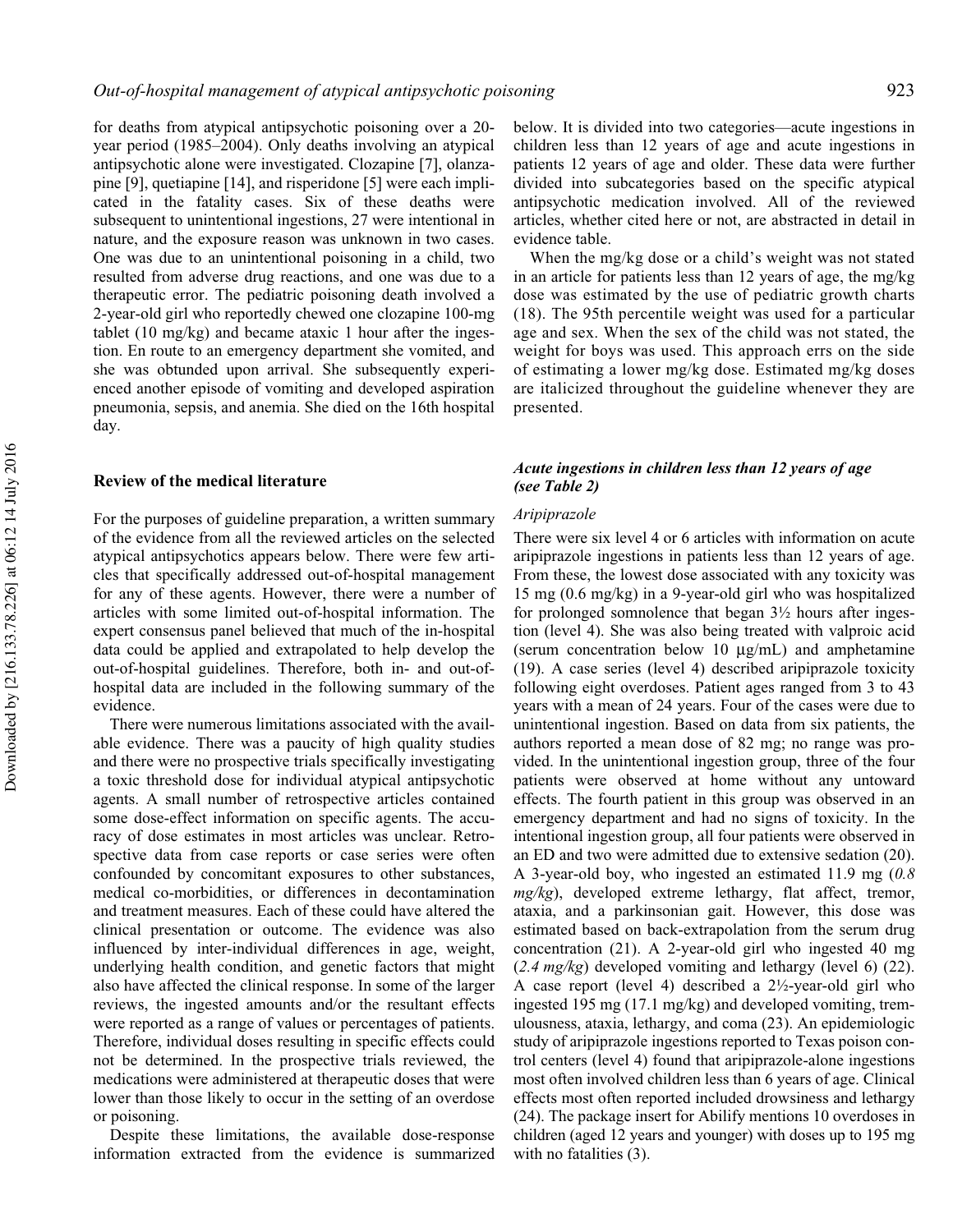| Drug       | Dose                                                                                                                                                                                                                                                                                                                                                                                                  | Age               | Mitigating factors                                                                         | Effect*    | onset†            | Symptom Confirm.<br>Conc.? $\ddagger$ | Ref. (LOE) |  |  |
|------------|-------------------------------------------------------------------------------------------------------------------------------------------------------------------------------------------------------------------------------------------------------------------------------------------------------------------------------------------------------------------------------------------------------|-------------------|--------------------------------------------------------------------------------------------|------------|-------------------|---------------------------------------|------------|--|--|
|            | Aripiprazole Description of 8 aripiprazole ingestions (avg. age 24 years, range 3-43) reported to a PC. Avg. dose was 82 mg.<br>Three of 4 accidental ingestions were watched at home and all of the intentional ingestions were referred to EDs.<br>Two intentional ingestions were admitted for excessive somnolence. All had "favorable outcomes."                                                 |                   |                                                                                            |            |                   |                                       | 20(4)      |  |  |
|            | 15 mg [0.6 mg/kg]                                                                                                                                                                                                                                                                                                                                                                                     | 9 yr              | On amphetamine and<br>valproic acid                                                        | Mod        | $3\frac{1}{2}$ hr | <b>NR</b>                             | 19(4)      |  |  |
|            | 20 mg $[0.7 \, mg/kg]$                                                                                                                                                                                                                                                                                                                                                                                | 6 yr              | <b>NR</b>                                                                                  | Mod        | $>24$ hours       | <b>NR</b>                             | 137(4)     |  |  |
|            | $\sim$ 11.9 mg [0.8 mg/kg] (based on<br>calculation from serum drug conc.)                                                                                                                                                                                                                                                                                                                            | 3 yr              | <b>NR</b>                                                                                  | Mod        | $≤48 hr$          | B                                     | 21(4)      |  |  |
|            | 40 mg [2.4 mg/kg]                                                                                                                                                                                                                                                                                                                                                                                     | 2 <sub>yr</sub>   | <b>NR</b>                                                                                  | Mild       | <b>NR</b>         | <b>NR</b>                             | 22(6)      |  |  |
|            | 195 mg [17.1 mg/kg]                                                                                                                                                                                                                                                                                                                                                                                   | $3\frac{1}{2}$ yr | <b>NR</b>                                                                                  | Mod/Severe | $<1$ hr           | B                                     | 23(4)      |  |  |
| Clozapine  | Description of 150 clozapine ingestions (143 adult and 7 pediatric) reported to the manufacturer or in the literature<br>(some of these cases could therefore appear elsewhere in this summary); doses 50–25,000 mg; all of the children<br>developed mild to severe clinical effects; lowest dose associated with severe toxicity in a child was <500 mg.                                            |                   |                                                                                            |            |                   |                                       |            |  |  |
|            | 100 mg [2.1 mg/kg]                                                                                                                                                                                                                                                                                                                                                                                    | 10 <sub>yr</sub>  | <b>NR</b>                                                                                  | Mod        | $<$ 24 hr         | U                                     | 27(4)      |  |  |
|            | $\sim$ 50 mg (one-half of a 100-mg<br>tablet) $[2.6 \text{ mg/kg}]$                                                                                                                                                                                                                                                                                                                                   | $21 \text{ mo}$   | <b>NR</b>                                                                                  | Severe     | <b>NR</b>         | $\rm NR$                              | Mady(4)    |  |  |
|            | 100 mg [4.8 mg/kg]                                                                                                                                                                                                                                                                                                                                                                                    | 4 yr              | <b>NR</b>                                                                                  | Mod        | $\sim$ 1 hr       | B                                     | 28(4)      |  |  |
|            | 100-200 mg [8.7-17.4 mg/kg]                                                                                                                                                                                                                                                                                                                                                                           | 31 mo             | <b>NR</b>                                                                                  | Severe     | $<$ 3 hr          | $\, {\bf B}$                          | 28(4)      |  |  |
|            | 200 mg [10 mg/kg]                                                                                                                                                                                                                                                                                                                                                                                     | 5 yr              | <b>NR</b>                                                                                  | Severe     | Soon after        | $\bf{B}$                              | 29(6)      |  |  |
|            | Description of 8 clozapine-only ingestions (ages 2-42 yr); doses 1100-5500 mg; >66% developed at least some<br>clinical effects.                                                                                                                                                                                                                                                                      |                   |                                                                                            |            |                   |                                       | 26(4)      |  |  |
| Olanzapine | Abstract of 12 olanzapine ingestions (11 adults and 1 child); doses 25-135 mg (7 cases had co-ingestants) in<br>the adults; some developed mild-moderate effects.                                                                                                                                                                                                                                     |                   |                                                                                            |            |                   |                                       | 62(6)      |  |  |
|            | $10$ mg $[0.6$ mg/kg]                                                                                                                                                                                                                                                                                                                                                                                 | 6 yr              | Asthma                                                                                     | Mod        | $<15$ hr          | <b>NR</b>                             | 30(6)      |  |  |
|            | Up to 15 mg $[0.9 \text{ mg/kg}]$                                                                                                                                                                                                                                                                                                                                                                     | $2\frac{1}{2}$ yr | <b>NR</b>                                                                                  | Mod        | $≤10 hr$          | $\, {\bf B}$                          | 32(6)      |  |  |
|            | 30–40 mg [2.7–3.6 mg/kg]                                                                                                                                                                                                                                                                                                                                                                              | $18 \text{ mo}$   | <b>NR</b>                                                                                  | Severe     | $<$ 2 hr          | $\, {\bf B}$                          | 33(4)      |  |  |
|            | 100 mg [3.4 mg/kg]                                                                                                                                                                                                                                                                                                                                                                                    | 9 <sub>yr</sub>   | Also ingested<br>acetaminophen                                                             | Severe     | $\leq$ 2 hr       | NR                                    | 31(4)      |  |  |
| Quetiapine | 1300 mg [22.2 mg/kg]                                                                                                                                                                                                                                                                                                                                                                                  | 11 <sub>yr</sub>  | <b>NR</b>                                                                                  | Mod        | $<1$ hr           | <b>NR</b>                             | 34(4)      |  |  |
|            | Risperidone Abstract describing 31 risperidone ingestions (adult and pediatric); doses $1-150$ mg (15 had co-ingestants);<br>some developed clinical effects ranging from mild to moderate.                                                                                                                                                                                                           |                   |                                                                                            |            |                   |                                       |            |  |  |
|            | 1 mg $[0.03 \, mg/kg]$                                                                                                                                                                                                                                                                                                                                                                                | 7 <sub>yr</sub>   | NR.                                                                                        | Mod        | <b>NR</b>         | <b>NR</b>                             | 36(6)      |  |  |
|            | 1 mg $[0.07 \, mg/kg]$                                                                                                                                                                                                                                                                                                                                                                                | 16 mo             | <b>NR</b>                                                                                  | None       | <b>NR</b>         | <b>NR</b>                             | 35(4)      |  |  |
|            | 4 mg $[0.18 \, mg/kg]$                                                                                                                                                                                                                                                                                                                                                                                | 5 yr              | Clonazepam                                                                                 | None       | <b>NR</b>         | <b>NR</b>                             | 35(4)      |  |  |
|            | $4 \text{ mg}$ [0.3 mg/kg]                                                                                                                                                                                                                                                                                                                                                                            | $3\frac{1}{2}$ yr | ADHD, on clonidine and<br>methylphenidate<br>chronically; missed a<br>methylphenidate dose | Severe     | NR.               | NR.                                   | 37(4)      |  |  |
|            | Ziprasidone Description of 30 ziprasidone ingestions (avg. age 23 years, range 1–41) reported to a PC. Avg. dose was 206 mg.<br>Seven of 8 accidental ingestions were watched at home and all of the intentional ingestions were referred to<br>EDs. One patient ingested an unknown dose and presented comatose, required intubation, and recovered<br>after 8 hours All others had "good outcomes." |                   |                                                                                            |            |                   |                                       | 41(6)      |  |  |
|            | Abstract describing 7 ziprasadone-only ingestions: a 22-m.o. ingested 40 mg [2.5 mg/kg] and a 2-y.o. ingested 80<br>mg [5.2 mg/kg]; only the 2 y.o. developed effects. The other children were more 10–16 yrs of age.                                                                                                                                                                                 |                   |                                                                                            |            |                   |                                       | 39(6)      |  |  |
|            | $400$ mg                                                                                                                                                                                                                                                                                                                                                                                              | $17 \text{ mo}$   | NR.                                                                                        | Mod        | $<$ 1 hr          | <b>NR</b>                             | 40(4)      |  |  |

Table 2. Acute toxicity in patients less than 12 years of age

\**Mild* = local effects only or mild systemic effects (e.g., sedated but arousable, agitated); *mod* = systemic effects (e.g., more severe sedation or agitation, tachycardia, hypertension, hyperthermia, ECG abnormalities); *severe* = life-threatening systemic effects (e.g., severe hyperthermia or rigidity, coma or sedation requiring intubation, seizures, respiratory depression, hypotension, dysrhythmias).

†maximal time of onset; (i.e., symptoms were present on admission, but might have begun earlier).

 ${}^{\ddagger}B = \text{blood}.$ 

*NR* = not reported or none reported.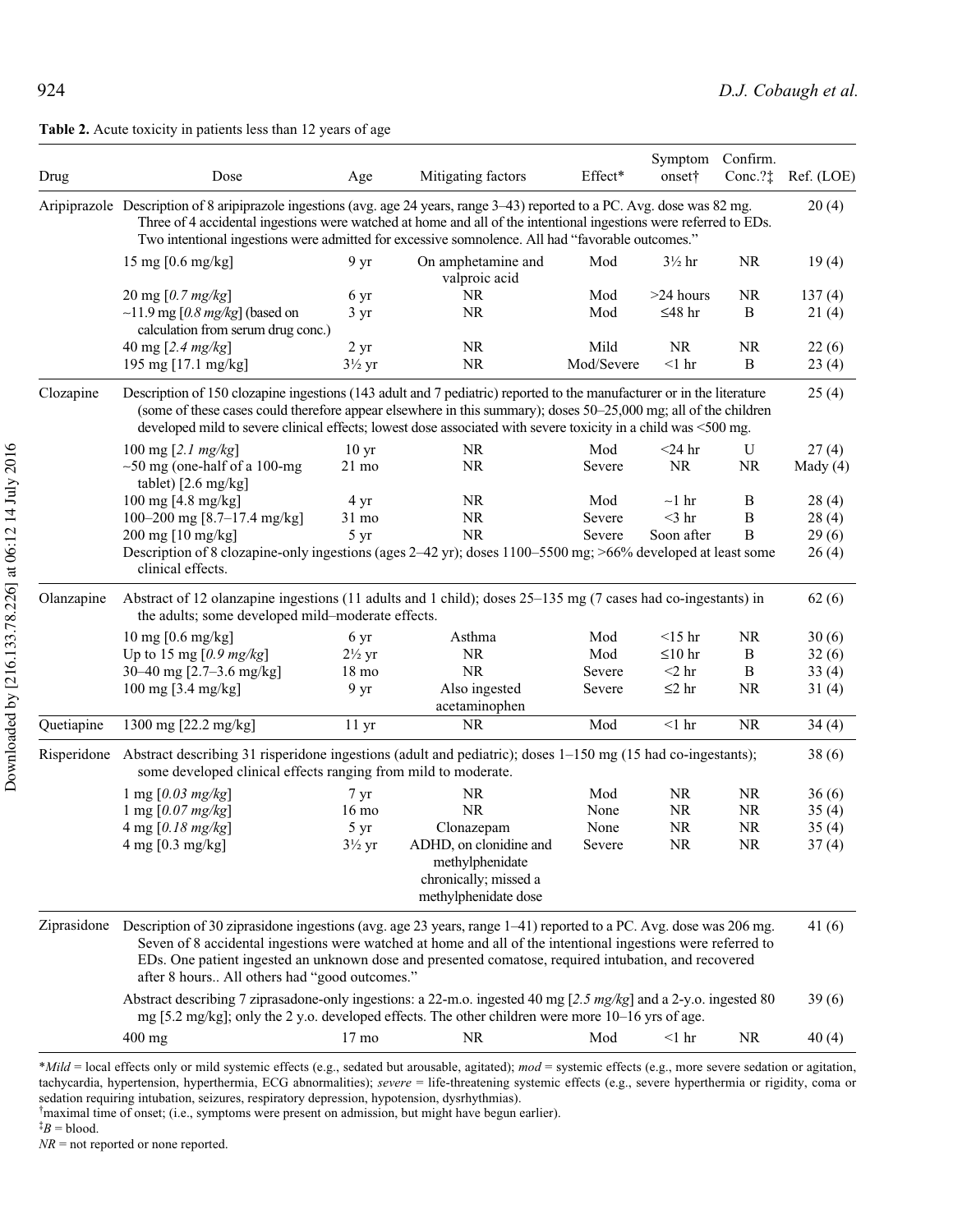#### *Clozapine*

There were no level 1–3 articles with dose-toxicity information for clozapine. However, there were two level 4 reports that included patients less than 12 years of age with acute clozapine exposures from which some dose-toxicity information could be extracted. Unfortunately, these articles reported the doses as ranges, making it impossible to determine which patients had effects. Since the articles did not specify patient ages or included patients older than 12 years of age, it was impossible to determine which doses referred to patients of what age. The first paper was a description of 150 clozapine ingestions (143 adult and seven children) reported to the manufacturer or in the literature. The doses ingested ranged from 50 to 25,000 mg. The lowest dose resulting in any toxicity was not specified, but the mean dose in the seven children aged 1 to 5 years was 157 mg. All of the children developed clinical effects. These included sedation [7], tachycardia [1], hypotension [1], and hypersalivation [2] (25). The second report included eight clozapine-only ingestions in patients between 2 and 42 years of age reported to one PC over a 9 month period. Reported doses were between 1100 and 5500 mg, and most of the patients developed at least some clinical effects. These included confusion, aggression, agitation, CNS depression, respiratory depression, tachycardia, hypertension, vomiting, mydriasis, dysarthria, dystonia, and increased muscle tone/hyperreflexia (26). There were also five cases reported in three level 4 or 6 articles (27–29). In one case (level 4), a 21-month-old boy ingested one-half of a 100 mg clozapine tablet (2.6 mg/kg). He later developed pallor, sleepiness, and loss of coordination of his limbs and trunk. Upon presentation to an ED, he was pale, listless, and had peri-oral cyanosis (28). A 10-year-old girl ingested one 100 mg clozapine tablet (*2.1 mg/kg*). The next morning, she was difficult to arouse. She presented at an emergency department drowsy, confused, disoriented, and unable to walk, with alternating episodes of agitation and stupor, slurred speech, verbal and physical aggression, and hallucinations. Her CNS depression worsened during her second hospital day, and she requiring intubation. Full resolution of her symptoms occurred at approximately 55 hours after ingestion (27).

## *Olanzapine*

There were no level 1–3 studies with dose-toxicity information on patients less than 12 years of age with acute olanzapine exposures. There were, however, six level 4 or 6 case reports. Among these, the lowest dose of olanzapine associated with toxicity (level 6) was 10 mg (0.6 mg/kg) in a 6-year-old girl who developed slurred speech, staggering gait, and lethargy during the first 15 hours after ingestion (30). The lowest dose associated with severe toxicity (level 4) was 100 mg (3.4 mg/kg) in a 9-year-old boy who had also ingested acetaminophen and, within 2 hours of ingestion, was reported to be combative, unable to follow commands, tachycardic, hypotensive, and experiencing decreased GI motility (31). A 2½-year-old boy was taken to an ED  $9\frac{1}{2}$ hours after a suspected ingestion of up to 15 mg of olanzapine (*0.9 mg/kg*) because of "abnormal behavior." Within 1 hour of presentation, he was sleepy and difficult to arouse. When awakened, he refused to interact and was slow to respond. The abstract (level 6) described him as hostile, agitated, glassy-eyed, violent, apparently in pain, and refusing to eat. An ECG showed tachycardia. At approximately 14 hours after presentation, his behavior was normal (32). In another case report (level 4), an 18 month-old boy reportedly ingested 30–40 mg of olanzapine (2.7–3.6 mg/kg). Ipecac syrup was administered in the prehospital setting. Upon presentation to an emergency department 2 hours after ingestion, he was somnolent and combative with respiratory depression, tachycardia, and decreased bowel sounds (33).

#### *Quetiapine*

In the only article (level 4) that contained information on a dose-toxicity relationship for quetiapine in patients less than 12 years of age, an 11-year-old girl ingested 1300 mg quetiapine (22 mg/kg). She was found stumbling and acting inappropriately and was brought to an emergency department 1 hour after ingestion. She was lethargic, mumbling, miotic, and laboratory test results showed hypokalemia. Three hours after ingestion, she became combative and agitated. She was treated with lorazepam, which this controlled her agitation, and she recovered over the next 24 hours (34).

#### *Risperidone*

A level 4 case series reported a 16-month-old boy who ingested 1 mg risperidone who was given activated charcoal and remained asymptomatic. A 5-year-old boy in the same series ingested 4 mg risperidone, along with clonazepam, and remained asymptomatic after receiving activated charcoal (35). The ingestion of 1 mg by a 7-year-old boy (level 6) resulted in confusion, lethargy, hypertonicity, drooling, a stiff tongue, orthostatic hypotension, and a sinus dysrhythmia with QTc prolongation (36). A case report (level 4) described a 3½ year-old boy who ingested 4 mg (0.3 mg/kg) risperidone and became unresponsive. He recovered over 2–3 days (37). There were no other level 1–4 articles with dose-toxicity information for risperidone. However, there was a level 6 abstract that included patients less than 12 years of age with acute risperidone ingestions and from which some dose-toxicity information could be obtained. The abstract was a review of 31 risperidone ingestions (adults and children) reported to one PC over a 15-month period. Doses ranging from 1 to 150 mg were reported (15 cases had co-ingestants) with some of the patients developing clinical effects ranging from mild to moderate in severity. Five patients in the group without co-ingestants were asymptomatic. Lethargy [8], tachycardia [2], and vomiting [1] were reported in the other 11 patients (38).

#### *Ziprasidone*

There were no level 1–3 articles with dose-toxicity information for ziprasidone. There was a single level 6 abstract of a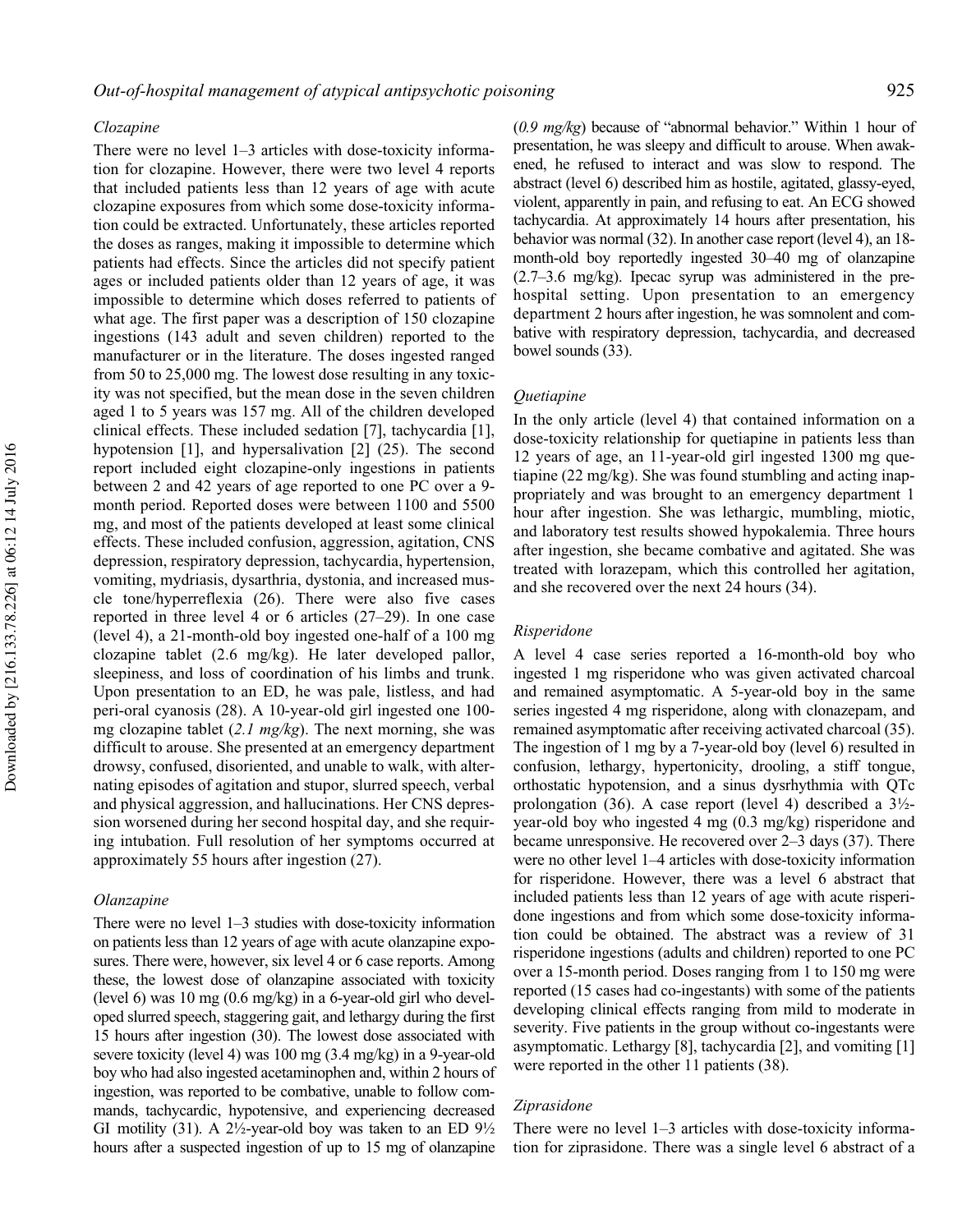case series that included patients less than 12 years of age with acute ziprasidone exposure and from which some dosetoxicity information could be extracted. The abstract briefly mentioned seven pediatric ziprasidone ingestions (including one 2-year-old and a 22-month-old) reported to one PC over a 1-year period. The 22-month-old child had ingested 40 mg (*2.5 mg/kg*) and remained asymptomatic. The other child ingested 80 mg (*5.2 mg/kg*) and became somnolent (39). A case report (level 4) described a 17-month-old girl who developed drowsiness, miosis, tachycardia, and QTc prolongation following a reported exposure to ziprasidone 400 mg (*30 mg/kg*) (40). A case series (level 4) briefly described 30 ziprasidone ingestions reported to a PC. The mean dose ingested was 206 mg; no range was provided. Patients ranged in age from 1 to 43 years (mean 23 years). Of the eight accidental ingestions, seven were observed at home and the eighth was seen at an emergency department and discharged "without incident." Almost all (19/22) of the intentional ingestion patients were evaluated at emergency departments with one presenting comatose and requiring intubation but recovered after 8 hours. The age of this patient was not provided and the dose ingested was stated to be unknown (41).

## *Acute ingestions in patients 12 years of age and older (see Table 3)*

#### *Aripiprazole*

A case series (level 4) described aripiprazole toxicity following eight overdoses. Patient ages ranged from 3 to 43 years with a mean of 24 years. Four of the cases were due to unintentional ingestion. Based on data from six patients, the authors reported a mean dose of 82 mg; no range was provided. In the unintentional ingestion group, three of the four patients were observed at home without any untoward effects. The fourth patient in this group was observed in an emergency department and had no signs of toxicity. In the intentional ingestion group, all four patients were observed in an ED and two were admitted due to extensive sedation (20). A case report (level 4) provided detailed information on a dose of aripiprazole associated with toxicity. In this case, a 27-year-old woman developed tachycardia and sedation after ingesting aripiprazole 330 mg along with quetiapine 25 mg (42).

The package insert for Abilify briefly describes an ingestion of 1080 mg apipiprazole with full recovery (3).

#### *Clozapine*

The package insert for Clozaril indicates that fatal overdoses have been reported for clozapine "…generally at doses above 2500 mg." It also indicates that patients have recovered from overdoses larger than 4 g.

There were no level 1–3 articles with dose-toxicity information for clozapine. However, there were three level 4 retrospective cases series that included patients 12 years of age and older with acute clozapine ingestions from which some dose-toxicity information could be extracted (25,26,43). These articles reported the doses as ranges, making it impossible to determine which patients had effects. Two of the articles (25,26) included patients less than 12 years of age, making it difficult to ascertain which doses referred to patients of what age. One was a description of 150 clozapine ingestions (143 adult and seven children) reported to the manufacturer or in the literature. Doses ranged from 50 to 25,000 mg. Clinical effects observed in the adult patients included sedation [103], agitation [25], seizures [12], tachycardia [44], hypotension [11], hypertension [2], ECG changes (e.g., AV block, extrasystoles, repolarization abnormalities, prolonged ST, "fibrillation") [15], cardiac failure [4], hypersalivation [11], renal effects [5], GI effects [7], and aspiration [14]. The lowest dose resulting in any toxicity was not specified. However, the lowest dose associated with severe toxicity was reported as being less than 500 mg (25). Another was a review of seven clozapine ingestions by patients aged 22–48 years reported to one toxicology service over a period of approximately 2 years. Doses ranged from 100 to 16,000 mg, and clinical effects observed included tachycardia [4], dysarthria [4], decreased Glasgow Coma Scale score [3], tachypnea [2], disconjugate gaze [1], weakness [1], sialorrhea [2], and decreased bowel sounds [1]. The lowest dose associated with mild effects was 100 mg and the lowest dose associated with severe toxicity was 1000 mg (43). There were also numerous level 4 and 6 articles with individual case information on acute clozapine ingestions in patients 12 years of age and older—18 cases reported in 17 articles (44–60). From these cases, the lowest dose of clozapine associated with any toxicity was 100 mg. This dose led to significant CNS depression in three patients (46,48) and hypotension and tachycardia in one (46).

#### *Olanzapine*

There were no level 1–3 articles with dose-toxicity information. However, there were three level 4 or 6 retrospective reviews that included patients 12 years of age or older with acute olanzapine ingestions from which some dose-toxicity information could be extracted (26,61,62). Most of these reviews reported the doses as ranges making it impossible to associate doses and effects. In several of the articles, it was impossible to determine a dose-age relationship as the specific patient ages were not included or patients less than 12 years of age were included. One was an abstract (level 6) of a review of 12 olanzapine ingestions (11 adults and one child) reported to one PC over a 1-year period. Doses ranged from 25 to 135 mg in the adults, and co-ingestants were implicated in seven cases. In the four cases involving patients without co-ingestants, lethargy was reported in three. The lowest dose associated with any effect was not specified (62). Another case series (level 4) of 26 olanzapine-only ingestions in patients older than 16 years reported to one PC over a 5-year period described ingestions of doses ranging from 30 to 830 mg. Clinical effects observed included coma [4], agitation [11],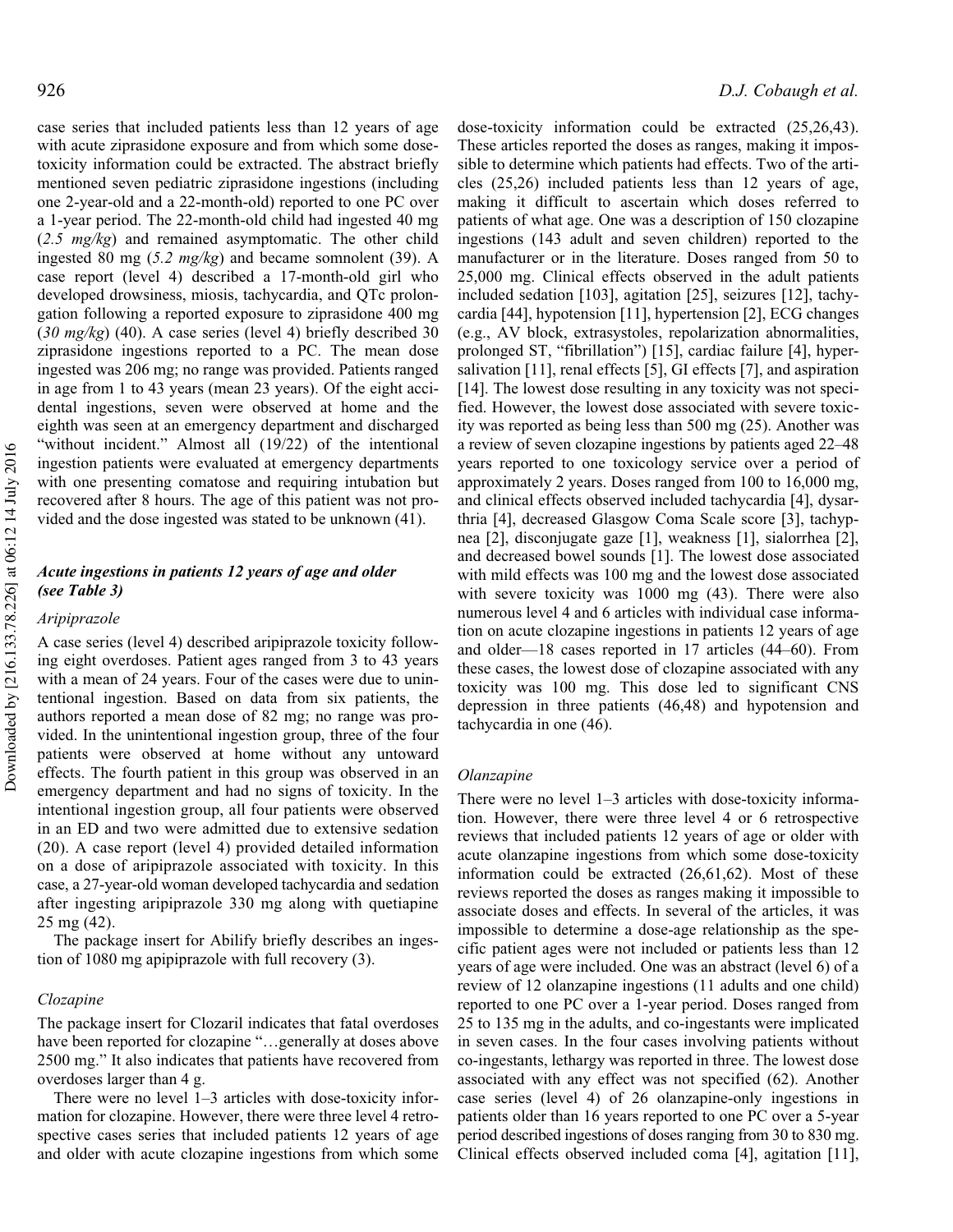| r    |
|------|
|      |
|      |
|      |
|      |
|      |
| į    |
|      |
|      |
|      |
|      |
| ١    |
|      |
|      |
|      |
|      |
|      |
| こくへい |
|      |
|      |
| ֕    |
|      |
| l    |
| I    |
|      |
|      |
|      |
|      |
|      |
|      |
|      |
|      |
|      |
| ĺ    |
|      |

| i                                  |
|------------------------------------|
| rears of and one to<br>Į<br>i<br>۱ |
|                                    |
|                                    |
| CVIOUTING MOTIONTO<br>۱            |
| $\mathbf{I}$                       |
|                                    |
|                                    |
|                                    |
| $\frac{1}{2}$                      |
|                                    |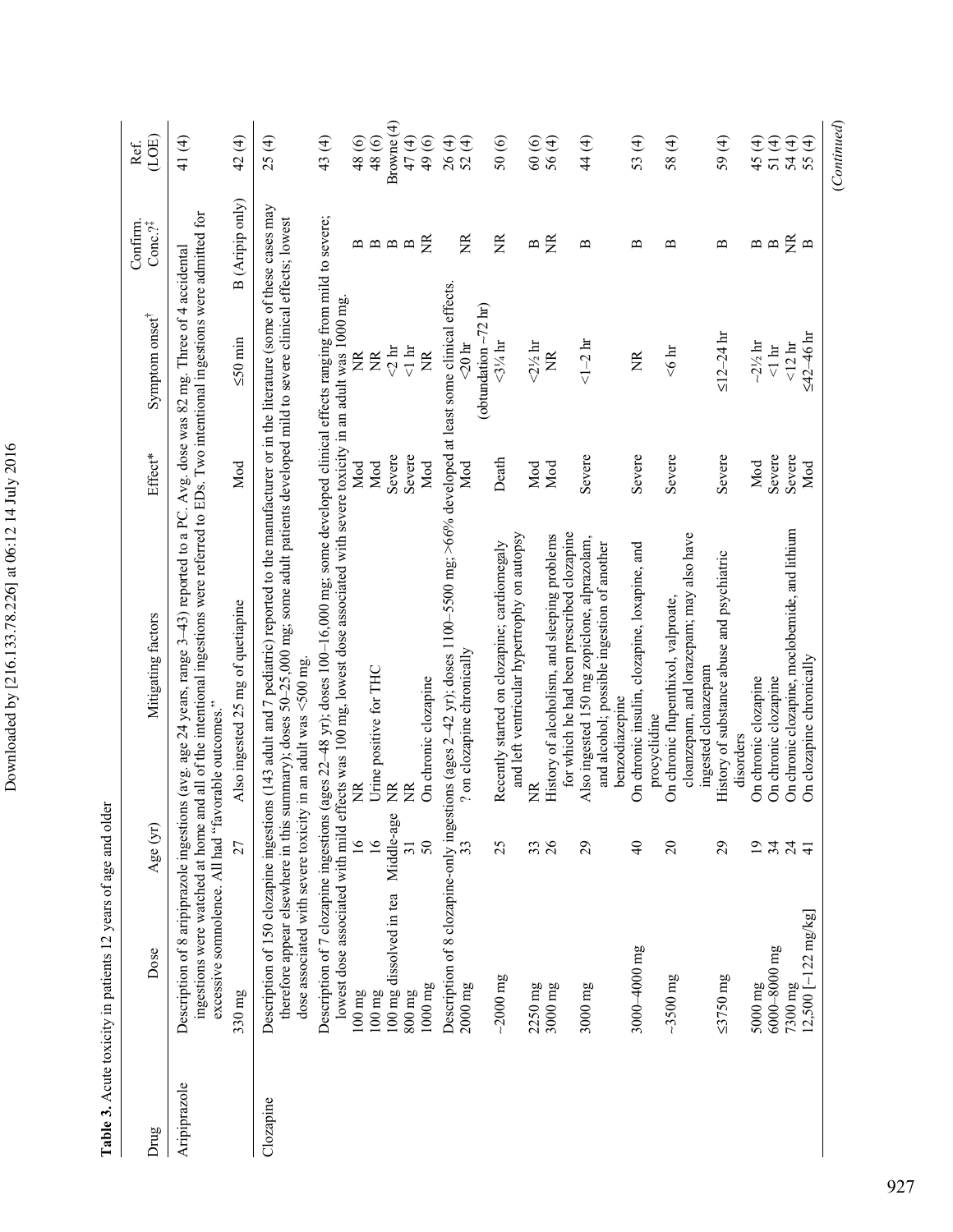| Table 3. (Continued) |                                                             |                 |                           |                                                                                                                                                                                                                                                                                   |         |                            |                                               |                                           |
|----------------------|-------------------------------------------------------------|-----------------|---------------------------|-----------------------------------------------------------------------------------------------------------------------------------------------------------------------------------------------------------------------------------------------------------------------------------|---------|----------------------------|-----------------------------------------------|-------------------------------------------|
| Drug                 | Dose                                                        | Age (yr)        |                           | Mitigating factors                                                                                                                                                                                                                                                                | Effect* | Symptom onset <sup>†</sup> | Confirm.<br>$\mathrm{Conc.} \mathit{?}^\ddag$ | (LOE)<br>Ref.                             |
| Olanzapine           | Abstract of 12 olanzapine ingestions (<br>moderate effects. |                 |                           | 11 adults and 1 child); doses 25-135 mg (7 cases had co-ingestants) in the adults; some developed mild-                                                                                                                                                                           |         |                            |                                               | 62(6)                                     |
|                      | lowest dose associated with severe                          |                 | toxicity was 560 mg.      | Description of 26 olanzapine ingestions (all patients >16 yr); doses 30-830 mg (no co-ingestants); some developed clinical effects ranging<br>from mild to severe; lowest dose associated with mild toxicity was 30 mg; lowest dose associated with moderate toxicity was 120 mg; |         |                            |                                               | 61(4)                                     |
|                      | Description of 11 olanzapine-only ing<br>mild to severe.    |                 |                           | estions (ages 18-33 yr); doses 50-1400 mg; >66% developed at least some clinical effects ranging from                                                                                                                                                                             |         |                            |                                               | Capel (4)                                 |
|                      | $75 \text{ mg}$                                             | 17              |                           | Also ingested prazepam; on prazepam and<br>olanzapine chronically                                                                                                                                                                                                                 | Mod     | Ž                          | Ž                                             | 68(6)                                     |
|                      | Smoked 20 tablets                                           | $\overline{c}$  | Also smoked marijuana     |                                                                                                                                                                                                                                                                                   | Severe  | É                          | $\mathbf{\Omega}$                             |                                           |
|                      | $\sim$ 115 mg                                               | 15              |                           | History of seizures and depression; either on<br>carbemazepine chronically, or acutely                                                                                                                                                                                            | Severe  | $\widetilde{\Xi}$          | $\widetilde{\Xi}$                             | $\frac{78}{67}$ (6)                       |
|                      |                                                             |                 | ingested it               |                                                                                                                                                                                                                                                                                   |         |                            |                                               |                                           |
|                      | $120$ mg                                                    | 38              | On chronic olanzapine     |                                                                                                                                                                                                                                                                                   | Mild    | $\widetilde{\Xi}$          | ž                                             | 66(4)                                     |
|                      | 150 mg                                                      | 38              | On chronic olanzapine     |                                                                                                                                                                                                                                                                                   | Severe  | $50 \text{ min}$           | $\mathbf{\underline{\upomega}}$               | 74(4)                                     |
|                      | 30 tablets                                                  | 33              | Ĕ                         |                                                                                                                                                                                                                                                                                   | Mod     | $\widetilde{\Xi}$          | $\widetilde{\Xi}$                             | 71(6)                                     |
|                      | $200\,\mathrm{mg}$                                          |                 | $\widetilde{\Xi}$         |                                                                                                                                                                                                                                                                                   | Mod     | $\leq 2$ hr                | $\widetilde{\Xi}$                             | 67(6)                                     |
|                      | $210 \text{ mg}$                                            | $rac{8}{2}$     |                           | On chronic olanzapine, paroxetine, and                                                                                                                                                                                                                                            | Mod     | $≤30 \text{ min}$          | $\mathbf{\Omega}$                             | 115(4)                                    |
|                      |                                                             |                 |                           | dextroamphetamine/amphetamine                                                                                                                                                                                                                                                     |         |                            |                                               |                                           |
|                      | $300$ mg                                                    |                 |                           | On chronic trazadone and olanzapine                                                                                                                                                                                                                                               | Mod     | $2 \text{ hr}$             | $\Box$                                        |                                           |
|                      | $300 \text{ mg}$                                            | $338$           | $\widetilde{\Xi}$         |                                                                                                                                                                                                                                                                                   | Mod     | $\widetilde{\Xi}$          | $\Box$                                        | $72(6)$<br>$75(6)$                        |
|                      | 350 mg                                                      |                 |                           | Also ingested alcohol and 70 mg of                                                                                                                                                                                                                                                | Mod     | $<1~\mathrm{hr}$           | $\mathbf{m}$                                  | 73(6)                                     |
|                      |                                                             |                 | clonazepam                |                                                                                                                                                                                                                                                                                   |         |                            |                                               |                                           |
|                      | Up to 600 mg                                                | $\overline{31}$ | $\widetilde{\Xi}$         |                                                                                                                                                                                                                                                                                   | Severe  | $\widetilde{\Xi}$          | $\approx$                                     | 69(4)                                     |
|                      | As much as 600 mg                                           | 43              |                           | Psychiatric problems; cirrhosis; ethanol,                                                                                                                                                                                                                                         | Death   | $<10\ \mathrm{hr}$         | B (postmortem)                                | 76(4)                                     |
|                      | over $-4 \text{ hr}$                                        |                 | blood at autopsy          | diphenhydramine, and trazodone found in                                                                                                                                                                                                                                           |         |                            |                                               |                                           |
|                      | $700 \:\rm mg$                                              |                 | Also ingested venlafaxine |                                                                                                                                                                                                                                                                                   | Severe  | $\widetilde{R}$            | $\approx$                                     | 63(4)                                     |
|                      | $\sim\!\!700\,\mathrm{mg}$                                  | 37<br>36        |                           | On sertraline and olanzapine chronically                                                                                                                                                                                                                                          | Mod     | Ž                          | "Ouantitative<br>testing"                     | 77(6)                                     |
|                      | $-750$ mg                                                   | $\mathcal{O}$   |                           | terazosin, rabeprazole, methocarbamol, and<br>On chronic olanzapine, lithium, ibuprofen,                                                                                                                                                                                          | Death   | $\widetilde{R}$            | മ                                             | 65(4)                                     |
|                      |                                                             |                 | thiamine                  |                                                                                                                                                                                                                                                                                   |         |                            |                                               |                                           |
|                      | $800$ mg                                                    | 22              | On olanzapine chronically |                                                                                                                                                                                                                                                                                   | Mod     | $-3 \text{ hr}$            | $\mathbf{\Xi}$                                | 64 (4)                                    |
|                      | $1000 \text{ mg}$                                           | $\ddot{4}$      | On olanzapine chronically |                                                                                                                                                                                                                                                                                   | Severe  | $\widetilde{\Xi}$          | $\mathbf{\underline{\underline{\alpha}}}$     |                                           |
|                      | $>1000~\mathrm{mg}$                                         | 55              | Ĕ                         |                                                                                                                                                                                                                                                                                   | Severe  | $\widetilde{R}$            | $\mathbf{\underline{\square}}$                |                                           |
|                      | $1110 \text{ mg}$ $[11.3 \text{ mg/kg}]$                    | 29              | ã                         |                                                                                                                                                                                                                                                                                   | Severe  | $\frac{11}{2}$             | $\widetilde{\Xi}$                             | $(4)$<br>$(4)$<br>$(4)$<br>$(5)$<br>$(5)$ |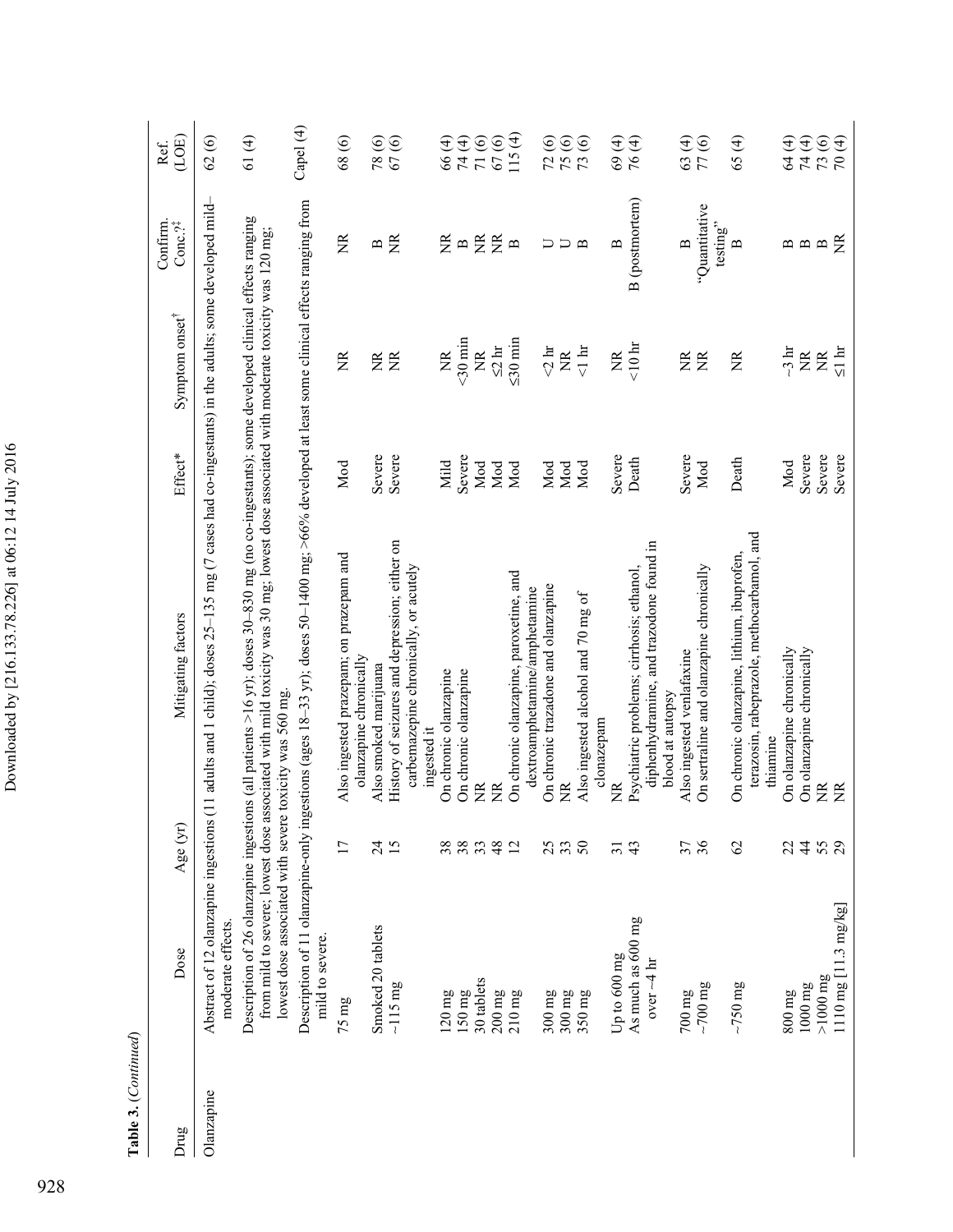| Quetiapine | from mild to moderate/severe.                                           |                     | Abstract describing 17 adult quetiapine ingestions; doses <8000 mg (13 cases had co-ingestants); some developed clinical effects ranging                                                                                                                                                                                            |                          |                                     |                                 | 80(6)                                                |
|------------|-------------------------------------------------------------------------|---------------------|-------------------------------------------------------------------------------------------------------------------------------------------------------------------------------------------------------------------------------------------------------------------------------------------------------------------------------------|--------------------------|-------------------------------------|---------------------------------|------------------------------------------------------|
|            | 675 mg<br>$25 \text{ mg}$                                               | 45<br>27            | On chronic quetiapine, carbamazepine, and<br>Also ingested 330 mg of aripiprazole<br>fluoxetine                                                                                                                                                                                                                                     | (priapism)<br>Mod<br>Mod | The next day<br>$\leq 50$ min       | B (Aripip)<br>$\widetilde{\Xi}$ | 90(4)<br>42(4)                                       |
|            | dose resulting in any effects was<br>Prospectively collected data on 18 |                     | developed effects ranging from mild to severe effects (12 had co-ingestants); among the 6 patients ingesting quetiapine alone, the minimum<br>patients with confirmed quetiapine OD admitted to hospital; doses, when known, 500-24,000 mg; some<br>800 mg, while the minimum dose resulting in seizures/hypotension was 24,000 mg. |                          |                                     |                                 | 79 (2b)                                              |
|            | $1000 \:\rm mg$<br>1250 mg                                              | $\mathcal{S}$<br>15 | Also ingested ziprasidone 1760 mg<br>ž                                                                                                                                                                                                                                                                                              | Mod<br>Mod               | $< 2 \text{ hr}$<br>$<1 \text{ hr}$ | ž<br>$\mathbf{m}$               | 40(4)<br>$\widehat{\mathfrak{t}}$<br>82 <sub>1</sub> |
|            | 1900 mg [26 mg/kg]                                                      | $\overline{1}$      | On mirtazipine and quetiapine chronically                                                                                                                                                                                                                                                                                           | Mod                      | $30-60$ min                         | $\widetilde{\Xi}$               | $\bigoplus$<br>88                                    |
|            | $-2000 \text{ mg}$ [15.4 mg/kg]                                         | $\overline{31}$     | clonazepam, topiramate, venlafaxine<br>On chronic quetiapine, risperidone,                                                                                                                                                                                                                                                          | Mod                      | $2 \text{ hr}$                      | $\mathbf{\Omega}$               | $\bigoplus$<br>$\overline{81}$                       |
|            | $3000 \text{ mg}$                                                       | $\Theta$            | On chronic chloral hydrate, valproic acid,<br>quetiapine, and clonazepam                                                                                                                                                                                                                                                            | Mod                      | $1 \text{ hr}$                      | മ                               | 91(4)                                                |
|            | 4700 mg                                                                 | ಸ                   | On chronic quetiapine and fluoxetine; also<br>ingested 600 mg fluoxetine                                                                                                                                                                                                                                                            | Mod                      | ğ                                   | $\mathbf{\Xi}$                  | 89(4)                                                |
|            | 5400 mg                                                                 | $30\,$              | Σ                                                                                                                                                                                                                                                                                                                                   | Severe                   | $\overline{\mathbf{z}}$             | E                               | 84(6)                                                |
|            | Nearly 8000 mg                                                          | 29                  | Also ingested ethanol                                                                                                                                                                                                                                                                                                               | Severe                   | $\leq 1$ hr                         | $\mathbf{p}$                    | $\circledcirc$<br>93 <sub>1</sub>                    |
|            | 9600 mg                                                                 | 282                 | Ĕ                                                                                                                                                                                                                                                                                                                                   | Severe                   | $< 2 \, \mathrm{hr}$                | <b>EE</b>                       | $\widehat{\mathfrak{t}}$<br>87                       |
|            | $>10,000$ mg                                                            |                     | ž                                                                                                                                                                                                                                                                                                                                   | Severe                   | $2\%$ hr                            |                                 | $\bigoplus$<br>85                                    |
|            | $-10,800$ mg                                                            |                     | Also on chronic felodipine, buspirone,                                                                                                                                                                                                                                                                                              | Death                    | É                                   | B (postmortem)                  | $\widehat{\mathfrak{X}}$<br>83 <sub>1</sub>          |
|            |                                                                         |                     | sertraline, quetiapine and IM haloperidol;<br>history of cardiac dysrhythmias and<br>hypertension                                                                                                                                                                                                                                   |                          |                                     |                                 |                                                      |
|            | $12,000$ mg                                                             | $\overline{0}$      | On valproic acid and acetaminophen<br>chronically                                                                                                                                                                                                                                                                                   | Severe                   | $2\frac{1}{2}d$                     | $\mathbf{\Xi}$                  | 94(4)                                                |
|            | $-14,000$ mg                                                            | $\overline{0}$      | On chronic divalproex, gabapentin, and<br>sertraline                                                                                                                                                                                                                                                                                | Mod/Severe               | $\leq 5 \text{ hr}$                 | ž                               | 95(4)                                                |
|            | 15,000 mg                                                               | $rac{36}{38}$       | ž                                                                                                                                                                                                                                                                                                                                   | Severe                   | $\widetilde{\Xi}$                   | $\widetilde{\Xi}$               | 86(6)                                                |
|            | 20,000 mg                                                               |                     | Also ingested 16 g valproate; on quetiapine,<br>valproate, chloridemethyl-diazepam, and<br>venlafaxine chronically                                                                                                                                                                                                                  | Severe                   | $4-5 \text{ hr}$                    | $\widetilde{\Xi}$               | 92(4)                                                |

(*Continued*)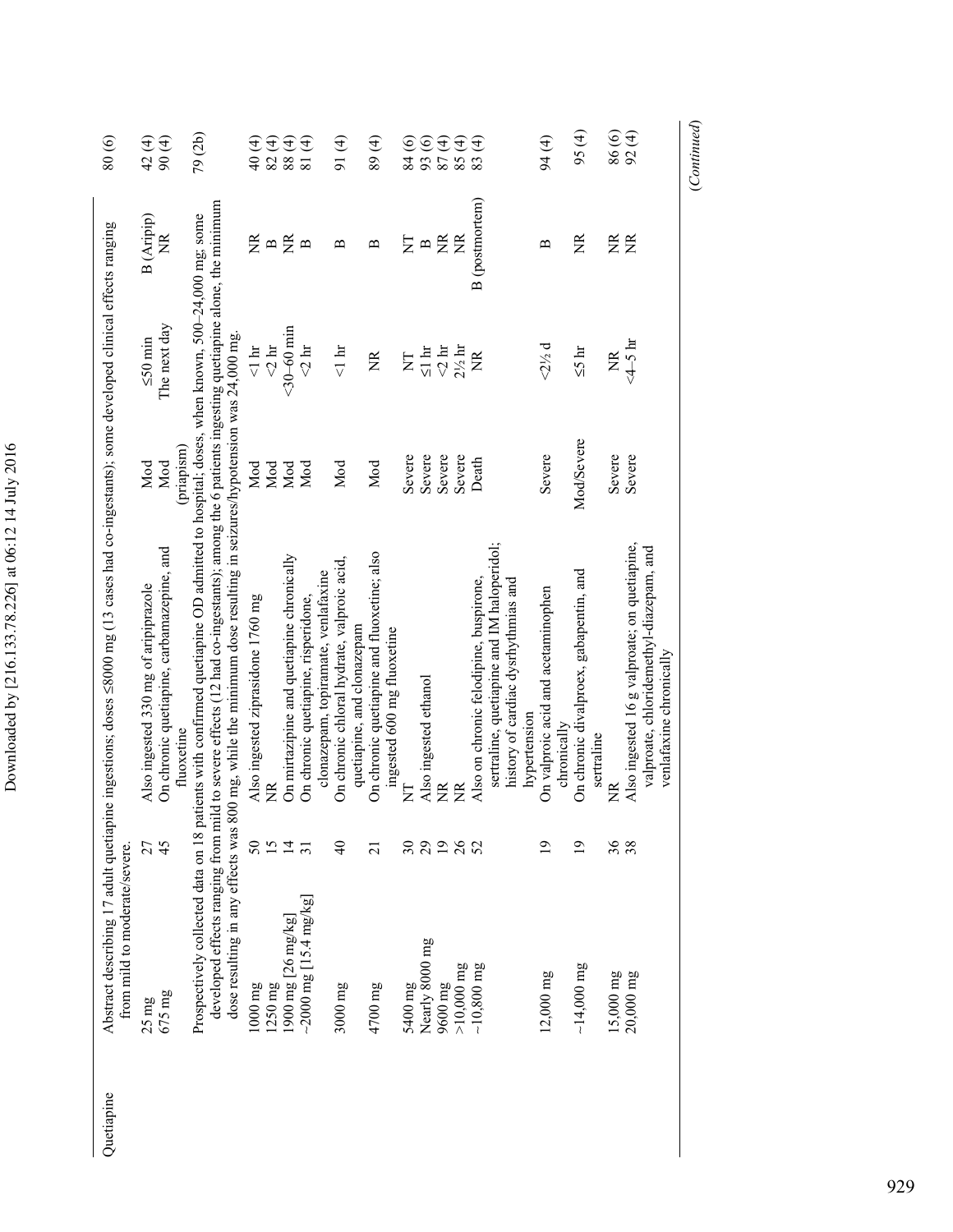| Risperidone<br>Drug                                          |                                    |                             |                                                                                                                                                                                 |                      |                                                            |                                  |                                |
|--------------------------------------------------------------|------------------------------------|-----------------------------|---------------------------------------------------------------------------------------------------------------------------------------------------------------------------------|----------------------|------------------------------------------------------------|----------------------------------|--------------------------------|
|                                                              | Dose                               | Age (yr)                    | Mitigating factors                                                                                                                                                              | Effect*              | Symptom onset <sup>†</sup>                                 | Confirm.<br>Conc. $?^{\ddagger}$ | (LOE)<br>Ref.                  |
|                                                              | ranging from mild to moderate.     |                             | Abstract describing 31 risperidone ingestions (adult and pediatric); doses 1-150 mg (15 had co-ingestants); some developed clinical effects                                     |                      |                                                            |                                  | 38(6)                          |
| to moderate.                                                 |                                    |                             | Abstract describing 6 adult risperidone ingestions; doses 5–270 mg (2 had co-ingestants); some developed clinical effects ranging from mild                                     |                      |                                                            |                                  | 96(6)                          |
| moderate.                                                    |                                    |                             | Letter describing 117 risperidone ingestions; 32 ingested risperdione alone; doses 5-240 mg; some developed clinical effects ranging up to                                      |                      |                                                            |                                  | 97(6)                          |
| $\sim$ 14 mg [0.3 mg/kg]                                     |                                    | 34                          | On risperidone, biperiden, and flunitrazepam<br>chronically                                                                                                                     | Severe               | $\frac{1}{2}$                                              | ≃                                | 107(4)                         |
| moderate                                                     |                                    |                             | Description of 10 risperidone-only ingestions (ages 28–63 yr); doses 16–210 mg; <33% developed clinical effects, ranging from mild to                                           |                      |                                                            |                                  | 26(4)                          |
| $24 \text{ mg}$ [0.41 mg/kg]<br>$21 \text{ mg}$ [0.41 mg/kg] |                                    | $\overline{16}$<br>16<br>15 | Also on Provera; prior methylphenidate use<br>ž<br>ã                                                                                                                            | Severe<br>Mod<br>Mod | $50 \text{ min}$<br>$<$ l $\frac{1}{2}$ hr<br>$\sim$ 5 min | E<br>$\widetilde{\Xi}$<br>E      | 103(4)<br>103(4)<br>102(4)     |
| 40 mg                                                        | excluded); some developed clinical |                             | Summary of 31 risperidone ingestions (29 adults/adolescents and 2 children); adult/adolescent doses 21-180 mg (cases with co-ingestants<br>effects ranging from mild to severe. |                      |                                                            |                                  | 35(4)                          |
| $\sim$ 90 mg [1.2 mg/kg]                                     |                                    | 45                          | nitrazepam, haloperidol, and promethazine;<br>possible co-ingestion of other medications<br>On risperidone, brotizolam, zopiclone,                                              | Severe               | $\leq$ 12 hr                                               | $\mathbf{\Omega}$                | 107(4)                         |
| $100 \text{ mg}$                                             |                                    | $\overline{c}$              | co-ingestion of paroxetine based on serum<br>Schizophrenia, on chronic risperidone,<br>paroxetine, and estazolam; possible<br>conc.                                             | Mod                  | $4\,\mathrm{hr}$                                           | $\mathbf{\Omega}$                | 104(4)                         |
|                                                              | $110 \text{ mg}$ [1.7 mg/kg]       | $\overline{15}$             | Also drank wine and smoked marijuana                                                                                                                                            | Mod                  | 3 <sup>hr</sup>                                            | $\mathbf{\Omega}$                | 99(4)                          |
| $120$ mg                                                     |                                    | 39                          | Ĕ                                                                                                                                                                               | Mod                  | $\leq 5$ hr                                                | ã                                | 100(4)                         |
| $120 \text{ mg}$ [1.5 mg/kg]                                 |                                    | $\overline{21}$             | Ĕ                                                                                                                                                                               | Mod                  | $< 2 \text{ hr}$                                           |                                  | 105(4)                         |
| $228$ mg                                                     |                                    | 35                          | $\widetilde{\Xi}$<br>Ž                                                                                                                                                          | Mod<br>Mod           | $<$ 20 min<br>$<45$ min                                    |                                  | 106(4)<br>98(4)                |
| $240 \text{ mg}$<br>$270$ mg                                 |                                    | 29                          | On risperidone chronically; intermittent                                                                                                                                        | Severe               | $\leq$ 3 hr                                                | 受<br>受                           | $\widehat{\mathcal{A}}$<br>101 |
| $≤403 mg$                                                    |                                    | 45                          | Schizophrenic; possible ingestion of<br>benzodiazepine use<br>buspirone                                                                                                         | Death                | $\widetilde{\Xi}$                                          | B (postmortem)                   | 108(4)                         |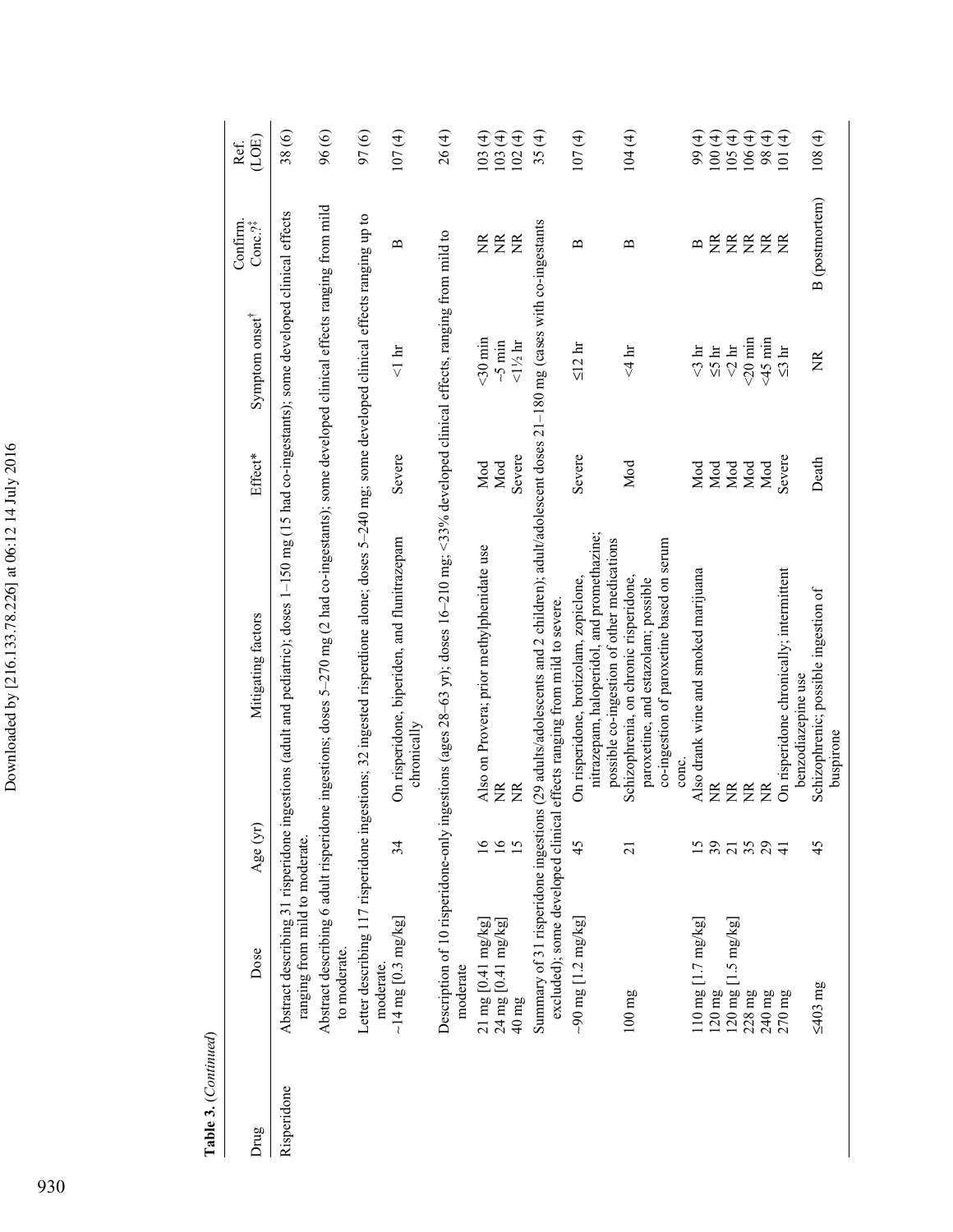| ì         |
|-----------|
| l         |
|           |
|           |
|           |
| ׇ֚        |
|           |
| I         |
| ì         |
|           |
|           |
|           |
| ١         |
| J         |
|           |
|           |
| ֕         |
| こくへん にくらい |
|           |
|           |
|           |
|           |
|           |
| l         |
| ׇ֚֘       |
|           |
| J         |
|           |
|           |
|           |
|           |
|           |
|           |
|           |
|           |
| ۱         |
|           |

| 39(6)<br>41 (6)                                                                                                                                                                                                                                                                                                                                                                                                                                                                                                              | 109 (6)                                                                                                                                 | 22(6)                        | 40(4)                                                                                                        | 40(4)                            | 110(4)             | 111(4)                                                                                  |
|------------------------------------------------------------------------------------------------------------------------------------------------------------------------------------------------------------------------------------------------------------------------------------------------------------------------------------------------------------------------------------------------------------------------------------------------------------------------------------------------------------------------------|-----------------------------------------------------------------------------------------------------------------------------------------|------------------------------|--------------------------------------------------------------------------------------------------------------|----------------------------------|--------------------|-----------------------------------------------------------------------------------------|
|                                                                                                                                                                                                                                                                                                                                                                                                                                                                                                                              |                                                                                                                                         | $\widetilde{\Xi}$            | $\widetilde{\Xi}$                                                                                            | ž                                | Ž                  | $\widetilde{\Xi}$                                                                       |
|                                                                                                                                                                                                                                                                                                                                                                                                                                                                                                                              |                                                                                                                                         | $6-10$ hr                    | $44 \text{ hr}$                                                                                              | $1 \text{ hr}$                   | $<4\frac{1}{2}$ hr | $&56 \text{ hr}$                                                                        |
|                                                                                                                                                                                                                                                                                                                                                                                                                                                                                                                              |                                                                                                                                         | prolongation)<br>Mod (QTc    | Mod                                                                                                          | Mod                              | Mod                | Mod/Severe                                                                              |
| Abstract describing 7 pediatric ziprasadone-only ingestions (5 were 10-16 yr old); doses 60-360 mg; some developed clinical effects ranging<br>Description of 30 ziprasidone ingestions (avg. age 23 yr, range 1-41) reported to a PC. Avg. dose was 206 mg. 7 of 8 accidental ingestions<br>were watched at home; all of the intentional ingestions were referred to EDs. One patient ingested an unknown dose and presented<br>comatose, required intubation, and recovered after 8 hours. All others had "good outcomes." | Abstract describing 26 adult ziprasadone-only ingestions; doses 180-4020 mg were reported; some developed clinical effects ranging from | ? on ziprasadone chronically | Also ingested heroin and cocaine; urine<br>benzodiazepines and methadone<br>toxicology positive for opiates, | Also ingested quetiapine 1000 mg |                    | venlafaxine, metformin, rotecoxib,<br>On chronic quetiapine, gabapentin,<br>pravastatın |
|                                                                                                                                                                                                                                                                                                                                                                                                                                                                                                                              |                                                                                                                                         | $\overline{50}$              |                                                                                                              | 50                               | 58                 |                                                                                         |
| from mild to moderate.                                                                                                                                                                                                                                                                                                                                                                                                                                                                                                       | mild to severe                                                                                                                          | 1040 mg                      | $1200$ mg                                                                                                    | 1760 mg                          | 3120 mg            | 4020 mg                                                                                 |
| Ziprasidone                                                                                                                                                                                                                                                                                                                                                                                                                                                                                                                  |                                                                                                                                         |                              |                                                                                                              |                                  |                    |                                                                                         |

\*Mild = local effects only or mild systemic effects (e.g., sedated but arousable, agitated); *mod* = systemic effects (e.g., more severe sedation or agitation, tachycardia, hypertension, hyperthermia, ECG aboomalities); \**Mild* = local effects only or mild systemic effects (e.g., sedated but arousable, agitated); *mod* = systemic effects (e.g., more severe sedation or agitation, tachycardia, hypertension, hyperthermia, ECG abnormalities); *severe* = life-threatening systemic effects (e.g., severe hyperthermia or rigidity, coma or sedation requiring intubation, seizures, respiratory depression, hypotension, dysrhythmias). †maximal time of onset; (i.e., symptoms were present on admission, but might have begun earlier).

 $\sharp B = \text{blood}, U = \text{urine}.$ 

 $A_B$  = blood,  $U$  = urine.<br>  $NR$  = not reported or none reported.<br>  $NT$  = not fully translated. *NR* = not reported or none reported.

*NT* = not fully translated.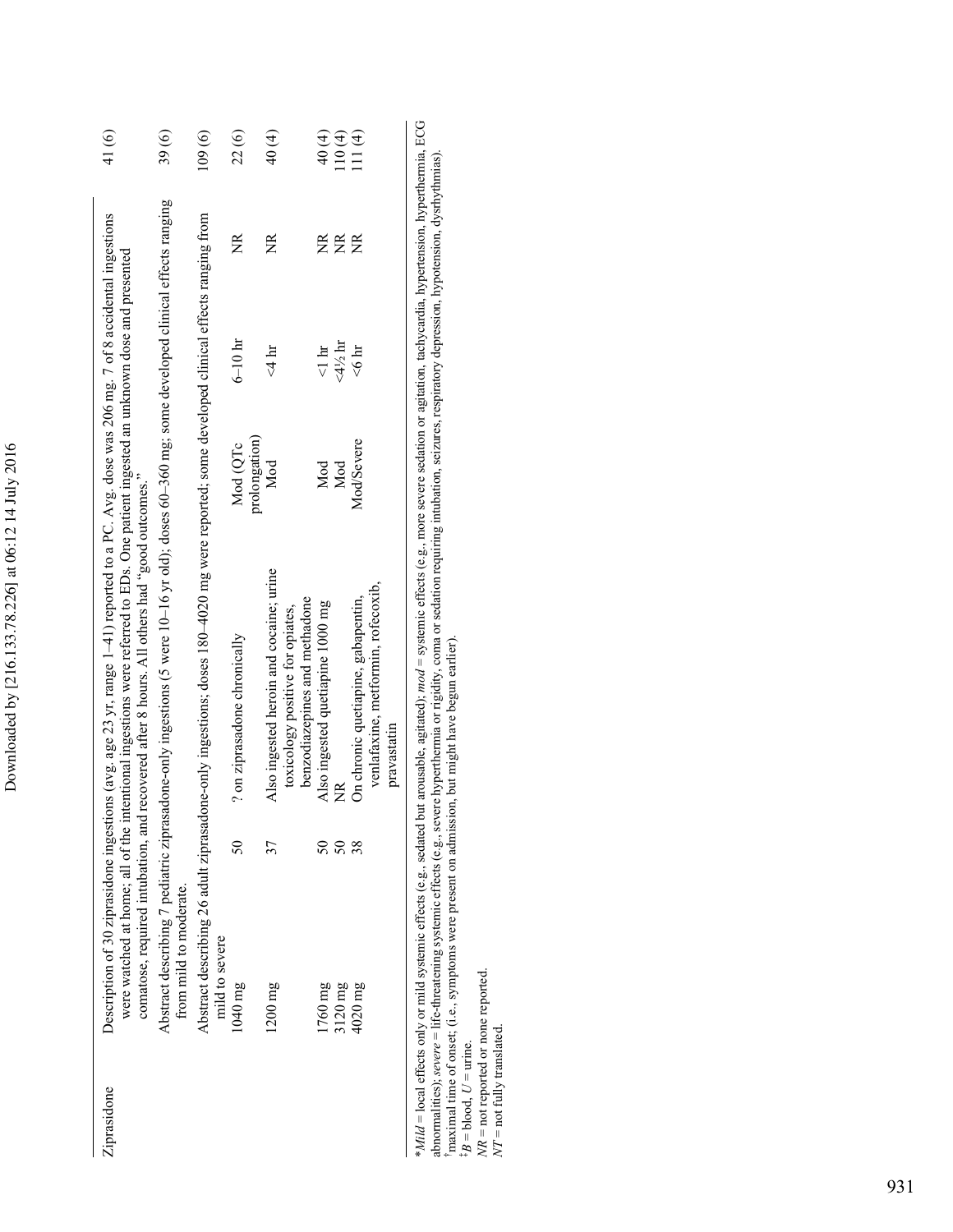alternating agitation and somnolence [9], seizures [1], tachycardia [8], hypotension [2], miosis [8], and ECG changes (QTc prolongation, PVCs, T-wave elevation) [3]. The lowest dose associated with mild toxicity was 30 mg; the lowest dose associated with moderate toxicity was 120 mg; and the lowest dose associated with severe toxicity was 560 mg (61). There were also 17 level 4 and 6 articles with individual case information on 25 acute olanzapine ingestions in patients 12 years of age and older (63–78).

The package insert for Zyprexa indicates that 67 of 3100 patients involved in premarketing trial overdosed on olanzapine. The largest ingested dose was 300 mg, which resulted in drowsiness and slurred speech (6).

#### *Quetiapine*

One level 2b article presented data on 18 patients with confirmed quetiapine overdose admitted to one toxicology service over a 1-year period. While the data collection was prospective, the estimation of dose was retrospective and, thus, subject to questions of accuracy. Doses, when known, ranged from 500 to 24,000 mg. In this series, six patients ingested quetiapine alone. The following clinical effects were observed in those patients: seizures [1], CNS and respiratory depression [2], delirium [3], hypotension [1], and tachycardia [6]. Among the six patients ingesting only quetiapine, the minimum dose resulting in any effect was 800 mg. In this subgroup, a 2.4-g dose resulted in seizures and hypotension (79). There was also an abstract (level 6) of a 3-year review of 17 intentional quetiapine ingestions in adults reported to one PC; 13 involved co-ingestants. The maximum dose reported in this series was 8 g. In the four cases that involved quetiapine alone, the following clinical effects were reported: agitation [1], tachycardia [3], sedation [2], premature ventricular contractions [2], and QRS prolongation [1] (80). There were also 17 level 4 or 6 articles with individual case information on acute quetiapine ingestions in patients 14–52 years of age (40,42,81–95). The lowest dose of quetiapine associated with any toxicity was the case of a 27-year-old woman who ingested 25 mg and developed moderate effects. However, she had also ingested 330 mg of aripiprazole (42). A 15-yearold girl developed lethargy, slurred speech, agitation, tachycardia, hypotension, and miosis after ingesting 1250 mg of quetiapine (82). The lowest dose associated with severe toxicity was 5400 mg in a 30-year-old woman. She developed stupor, seizures, hypotension, tachycardia, QRS prolongation, and ST segment changes (84).

The package insert for Seroquel indicates that patients have survived acute overdoses of up to 30 g quetiapine and that a clinical trial patient died after ingesting 13.6 g of quetiapine alone. Ingestion of 9600 mg in another patient resulted in hypokalemia and first-degree heart block (7).

#### *Risperidone*

There were no level 1–3 articles with dose-toxicity information for risperidone. However, there were five level 4 or 6

reports that included patients 12 years of age and older with acute risperidone exposure from which some dose-toxicity information could be extracted (26,35,38,96,97). A case series (level 4) described 31 risperidone ingestions reported to a PC over 13 months. Risperidone was the only drug ingested by 14 adults/adolescents, three of whom remained asymptomatic (doses 3–42 mg). Symptoms in the others included lethargy [7], tachycardia [6], spasm/dystonia [3], hypotension [2], and dysrhythmia [2] (35). An abstract (level 6) reviewed another 31 risperidone ingestions (adult and pediatric) reported to a different PC over a 15-month period. Reported doses ranged from 1 to 150 mg. Sixteen of the cases involved risperidone alone, and five of these patients were reported to be asymptomatic. In the remaining 11 patients who ingested risperidone alone, the following clinical effects were reported: lethargy [8], tachycardia [2], and vomiting [1] (38). Another abstract described risperidone ingestions by six adults reported to a PC. Doses ranged from 5 to 270 mg. Two cases included chlordiazepoxide and naproxen as co-ingestants. Clinical effects reported included slurred speech [2], drowsiness [3], altered level of consciousness [1], tremors [1], agitation [1], extrapyramidal effects [1], tachycardia [3], and hypertension [1] (96). There were also 13 cases reported in 11 level 4 or 6 articles (98–108). The lowest dose associated with severe toxicity was approximately 14 mg in a 34-year-old woman who became comatose and developed bradycardia (107).

The Risperdal package insert mentions eight nonfatal overdoses in premarketing studies with doses ranging fro 20 to 300 mg. Postmarketing experience includes overdoses up to 360 mg; the most commonly reported clinical effects have been sedation, tachycardia, hypotension, and extrapyramidal effects (8).

## *Ziprasidone*

There were no level 1–3 articles with dose-toxicity information for ziprasidone. However, there was one case series and two level 6 abstracts of case series that included patients 12 years of age and older with acute ziprasidone ingestions and from which some information could be obtained. A case series (level 4) briefly described 30 ziprasidone ingestions reported to a PC. The mean dose ingested was 206 mg; no range was provided. Patients ranged in age from 1 to 43 years (mean 23 years). Of the eight accidental ingestions, seven were observed at home and the eighth was seen at an emergency department and discharged "without incident." Almost all (19/22) of the intentional ingestion patients were evaluated at emergency departments with one presenting comatose and requiring intubation but recovered after 8 hours. The age of this patient was not provided and the dose ingested was stated to be unknown (41). The first abstract was a review of 26 adult ziprasidone-only ingestions reported to a PC during a year. In this series, doses ranged from 180 to 4020 mg. The clinical effects reported were somnolence [19], tachycardia [8], and hypotension [1] (39). The second abstract was a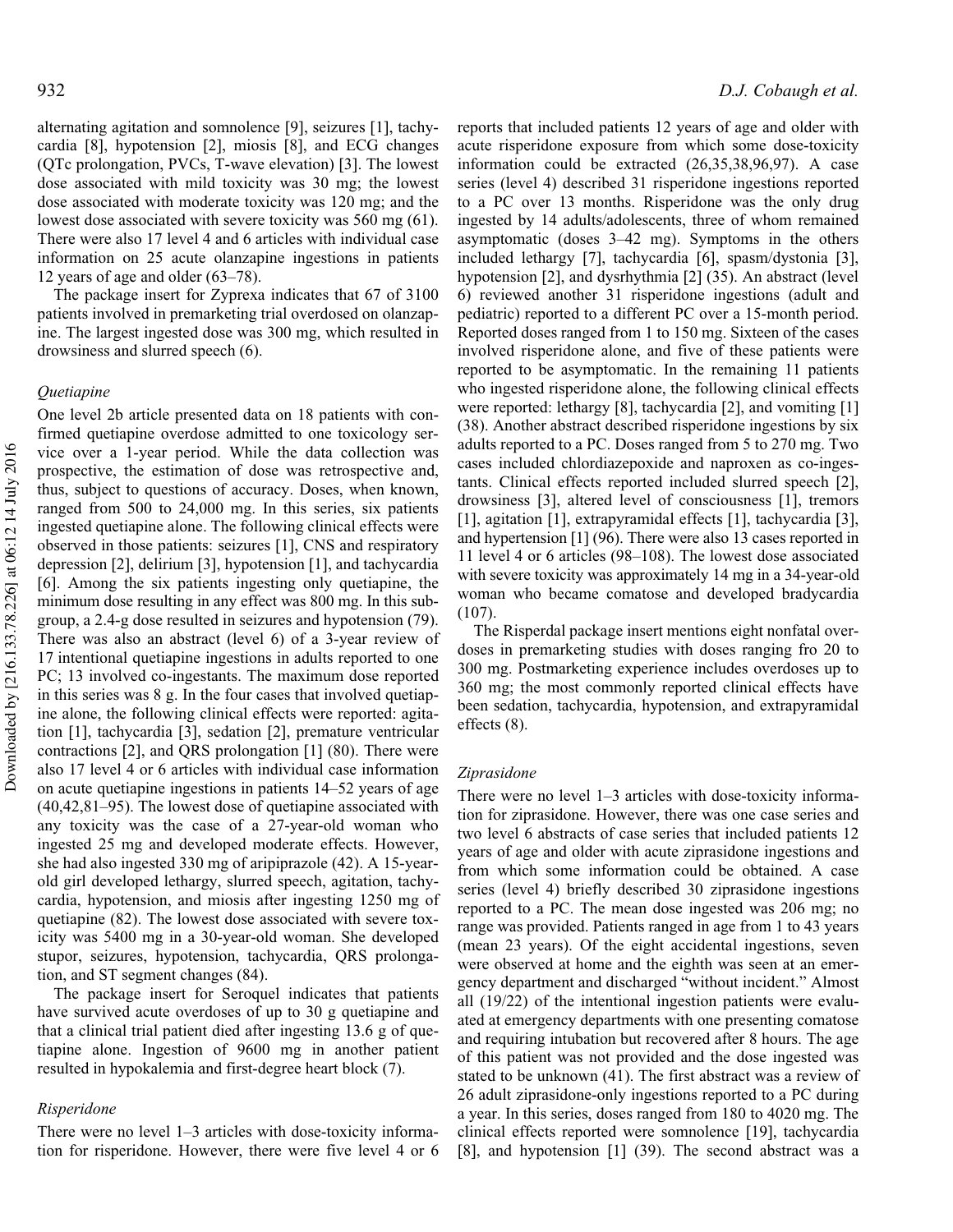review of seven pediatric ziprasidone-only ingestions reported to a PC over a 1-year period. For this series, ingested dose ranged from 60 to 360 mg. Five of the seven cases involved children from 6 to 16 years of age; two of the five patients were asymptomatic. The three remaining patients were somnolent, and there was one report of tachycardia (109).

There were four level 4 or 6 articles with information regarding acute ziprasidone ingestions in five patients 12 years of age and older (22,40,110,111). The lowest dose associated with moderate to severe toxicity was 4020 mg ingested by a 38-year-old woman who developed fluctuating mental status, hypotension, QRS prolongation, diarrhea, and urinary retention (111).

The package insert for Geodon indicates that there were 10 overdoses among more than 5400 patients in premarketing trials. One patient ingested 3240 mg with only minimal sedation, slurred speech, and transient hypertension (9).

## *Onset of effects*

In order to guide decisions about out-of-hospital transportation and management, the expert consensus panel members investigated the time of symptom onset after atypical antipsychotic exposures. All articles with reports of toxicity were searched for evidence documenting or estimating a time of onset. Unfortunately, the vast majority of articles reported times of presentation to healthcare facilities but not times of symptom development, which might have occurred earlier, later, or not at all. Thus, in most cases, it was only possible to establish an upper limit of time to onset. In only a few reports was an exact time of onset known and reported.

In addition, there were too few data to separate time of onset by patient age. Similarly, there were insufficient data to detect any difference in onset of effects between individual antipsychotic agents.

## *Onset of effects after acute overdose*

In discussing the onset of effects after atypical antipsychotic ingestion, care must be taken to distinguish the initial onset of effects from the onset of serious or major effects and to distinguish the time to peak effects as compared to the time of delayed effects or later deterioration. Furthermore, decontamination measures utilized might have differed between the patients described in the included articles. In essentially all of these studies reviewed, it was not clear whether, or what, symptoms were present before the late-occurring events.

In most cases, the onset of initial effects after atypical antipsychotic ingestion was within a few hours. There was only one case report that reported the occurrence of significant clinical effects, without any prior signs or symptoms, beyond 4 hours after ingestion of the atypical antipsychotic. This was an abstract (level 6) describing a 51-year-old man who ingested 1040 mg of ziprasidone and had a normal ECG

at 6 hours after ingestion but had an ECG with QTc prolongation 4 hours later. The presence or absence of other effects was not noted in the abstract (22). There were also several level 4 or 6 reports of patients who presented to healthcare facilities 12 hours to  $2\frac{1}{2}$  days after ingestion, at which time they were noted to have toxicity (21,27,30,354,55,64,94). However, in all of these cases, it was unclear when the signs of toxicity actually began. There was also a level 4 case report of a 33-year-old woman who presented initially with hypertension and tachycardia after an ingestion of 2000 mg clozapine but became obtunded at 72 hours after ingestion (52).

A number of patients in level 4 or 6 case reports were noted to deteriorate after presentation at healthcare facilities. In some cases, this deterioration was relatively rapid (85), but in most cases it occurred over the course of hours or days (30,31,52,65,68,79,87,101).

#### *Potential out-of-hospital management*

#### *Decontamination Measures*

Decontamination measures reported in the literature included activated charcoal, ipecac syrup, gastric lavage, and various cathartics. Most of these measures had too little evidence to comment on their effectiveness, and others are not likely to be available in an out-of-hospital setting. Only decontamination measures that could reasonably be expected to be available and carried out in an out-of-hospital setting and for which evidence was available regarding their use are reviewed in this summary.

#### *Activated charcoal*

There were no level 1–3 studies that investigated the efficacy or effectiveness of activated charcoal in adsorbing atypical antipsychotic medications. There were numerous level 4 or 6 case reports or series that described administration of single or multiple doses of activated charcoal to patients with atypical antipsychotic overdose (22,23,25,26,28,29,31,33,37,39,40, 42–45,47,48,52,54–56,58–62,64,67,69,70,72,78–82,84,87–89, 91,92,95,96,98–103,105–107,109–116). However, it was impossible to determine the effectiveness of activated charcoal from these reports given the lack of any controls, the concurrent use of other therapies, and the fact that activated charcoal does not produce immediate clinical improvement (i.e., outcome is generally measured by improved kinetic parameters or the prevention of later clinical sequelae).

The package insert for Abilify states that the administration of 50 g activated charcoal 1 hour after ingestion of a single 15-mg dose of aripiprazole reduced absorption by about 50% (3). Similarly, the package insert for Zyprexa states that 1 g of activated charcoal given at an unspecified time reduced the absorption of an unstated dose of olanzapine by about 60% (6). These data are encouraging, but the absence of study detail means they should be interpreted cautiously.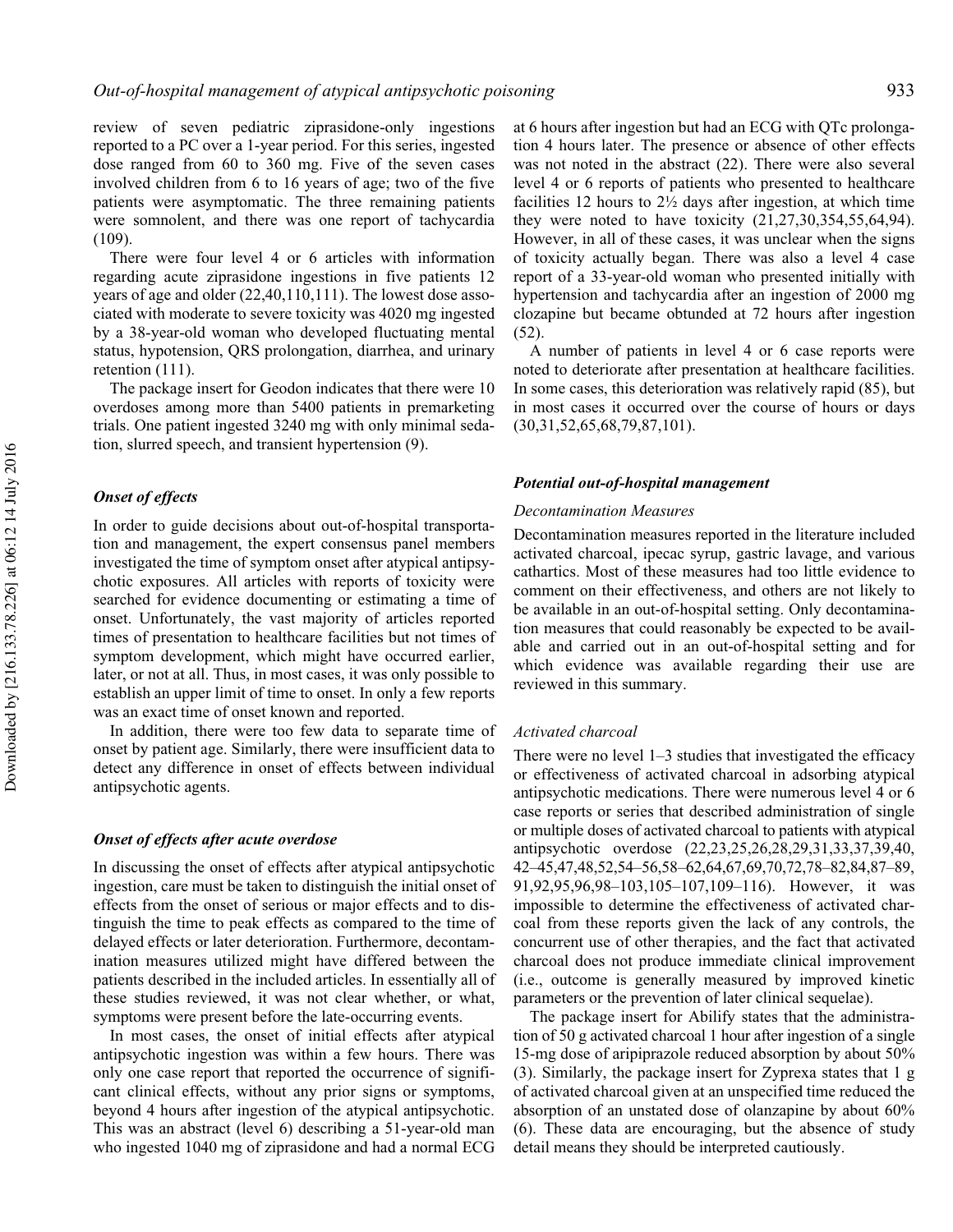#### *Ipecac syrup*

There were no controlled studies of ipecac syrup use in the treatment of atypical antipsychotic overdose, nor were there any volunteer studies examining the effectiveness of ipecac syrup in reducing atypical antipsychotic absorption, even after therapeutic doses. There was one case report and two case series (level 4) in which ipecac syrup was administered after atypical antipsychotic overdose or suspected overdose (33,80,96). In the case report, the child became drowsy subsequent to ipecac syrup administration (33). None of these authors described development of aspiration pneumonia associated with ipecac syrup use. These reports were uncontrolled and it is impossible to draw any conclusions about ipecac syrup's effectiveness or its risk-benefit ratio.

#### *Specific treatment measures*

The reviewed literature reported a variety of treatment measures that had been used for atypical antipsychotic toxicity/overdose. Most of the treatments had too little evidence available to comment on their effectiveness. There were no prospective or retrospective controlled data in the out-of-hospital or the in-hospital setting for any of the treatment measures. Only those measures that anecdotally appeared to provide temporal improvement, based on individual case reports, case series, or their abstracts (level 4 or 6) that might reasonably be available in the out-ofhospital setting are mentioned here. Sodium bicarbonate was used in two case reports of patients with increased QRS durations after ingestions of olanzapine or quetiapine. One of these was suspected to have co-ingested a tricyclic antidepressant. In both cases, there was a temporal association between sodium bicarbonate administration and QRS narrowing (67,93). Diphenhydramine was reported to improve various symptoms related to dopaminergic blockade in a number of patients with atypical antipsychotic toxicity (22,28,37,72,96). In one case, muscle rigidity improved (28) and lethargy, drooling, and flaccidity resolved in another (22). In one case it was reported to be ineffective (36).

There were also a number of general supportive measures reported in the atypical antipsychotic literature including oxygen, intubation and ventilation, CPR, IV fluids, anticonvulsants, vasopressors, antiarrhythmics, dextrose, cooling measures, treatment of allergic reactions, and others. Since none of these had controlled data to support their effectiveness in atypical antipsychotic toxicity, and since they are already routinely used in the out-of-hospital setting or are not available in such a setting, the anecdotal reports are not presented here. The package inserts for Zyprexa, Seroquel, Risperdal, and Geodon caution against the use of epinephrine, dopamine, and other sympathomimetics with ß-agonist activity since their use might worsen hypotension resulting from the drugs' α-adrenergic blocking properties. No specific data are provided to support these statements, so it is unclear

if they are based on only theoretical considerations or actual patient experience (6–9).

## *Type of healthcare facility, mode of transportation, and initial treatment*

There were no studies that addressed the type of healthcare facility to which patients should be referred or how they should be transported. The expert consensus panel concluded that patients should be referred to emergency departments that have the ability to assess and manage the effects of atypical antipsychotic medications in a timely manner. Any patient already experiencing any signs or symptoms, other than mild drowsiness, thought to be related to medication toxicity should be should be transported to an emergency department regardless of the dose ingested. Transportation via ambulance should be considered based on the condition of the patient and the length of time it will take the patient to arrive at the emergency department. For symptomatic patients, initial care should include airway management, vital sign monitoring, and continuous cardiac monitoring. A single dose of activated charcoal can be administered in the out-ofhospital setting if less than 1 hour has elapsed since the ingestion, the patient is able to control his airway, local protocols support out-of-hospital activated charcoal administration, and activated charcoal administration will not delay transportation to an emergency department. Given the risk of sedation, ipecac syrup administration is contraindicated. Hypotensive patients should be treated with intravenous fluids. Intravenous vasopressors should be considered for patients with hypotension who do not respond to fluids.

## **Conclusions**

The expert consensus panel chose to emphasize the importance of information that would be needed in order to make a sound triage decision for the patient with the ingestion of an atypical antipsychotic medication. These variables include the patient's intent, the patient's symptoms, the product and dose ingested, and the expected time of symptom onset. The panel agreed that in each case, the judgment of the specialist in poison information, the poison center medical director, or other poison center-affiliated clinicians might override any specific recommendation from this guideline.

#### *Patient intent*

The panel concluded that all patients with suicidal intent, intentional abuse, or in cases in which a malicious intent is suspected (e.g., child abuse or neglect) should be referred to an emergency department. Patients without these characteristics are candidates for consideration of out-of-hospital management of their ingestion.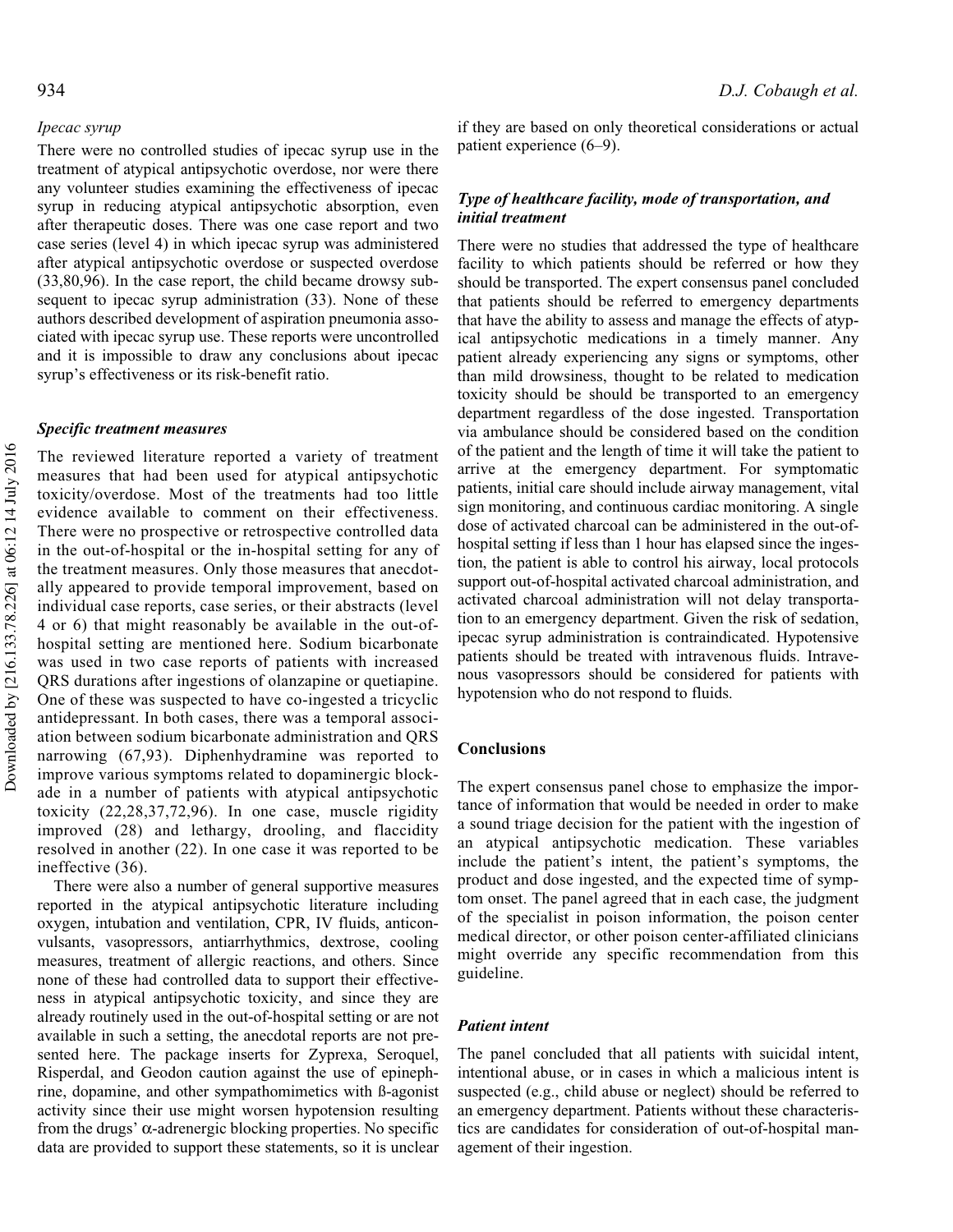#### *Symptoms*

There were a number of articles reporting adverse effects occurring with "therapeutic" doses of atypical antipsychotic medications that are primarily mild to moderate in nature. Furthermore, it is likely that there are many other such articles that were not identified or recovered, and therefore not reviewed for this guideline, simply because of the search criteria used to identify articles. The panel concluded that any patient demonstrating clinical manifestations beyond mild drowsiness (aroused with speaking voice or light touch), regardless of the dose ingested, should be referred for emergency department evaluation. The expert consensus panel concluded that these triage guidelines could be used when a capable, adult caretaker is available to monitor the patient. Consideration should be given to the time of day that home observation will take place, since observation during normal sleep hours might not be practical or reliable.

## *Dose*

There is little information in the literature to adequately define a minimum acute toxic dose of any atypical antipsychotic medication. Several reviews that included summary data have concluded that the atypical antipsychotic medications as a class have a wide margin of safety, especially when compared to phenothiazine-type and butyrophenone antipsychotics. None of these medications are FDA-approved for pediatric use. However, randomized controlled trials that included children have been conducted with clozapine, olanzapine, risperidone, and ziprasidone (1,117–135). Similar trials have not been conducted with aripiprazole and quetiapine. Given the difficulty extrapolating clinical trials data to cases involving acute toxicity and the lack of evidence for some agents, the panel concluded that emergency department referral should be based primarily upon the presence of signs and symptoms. The panel concluded that patients less than 12 years of age who are naïve to atypical antipsychotic medications and are experiencing no more than mild clinical effects can be observed at home unless they have ingested a dose that is equal to or more than the lowest reported acute dose that resulted in at least moderate toxicity or four times the initial adult dose, whichever dose is smaller (i.e., aripiprazole 15 mg, clozapine 50 mg, olanzapine 10 mg, quetiapine 100 mg, risperidone 1 mg, ziprasidone 80 mg). Patients 12 years of age and older who are naïve to atypical antipsychotic medications and are experiencing no more than mild clinical effects can be observed at home unless they have ingested more than five times the initial adult dose for the implicated antipsychotic medication (i.e., aripiprazole 50 mg, clozapine 62.5 mg, olanzapine 25 mg, quetiapine 125 mg, risperidone 5 mg, ziprasidone 100 mg). The panel concluded that patients who use atypical antipsychotic medications on a chronic basis can be observed at home if they have acutely ingested no more than five times their personal single therapeutic dose (not daily dose) of the implicated antipsychotic medication. Patients exceeding these dose limits or demonstrating clinical manifestations beyond mild drowsiness, regardless of the dose ingested, should be referred for emergency department evaluation.

#### *Time to onset of toxicity*

There is limited information in the literature to adequately define a minimum or a maximum time of onset of toxicity for any specific atypical antipsychotic. Based on the available cases, the expert consensus panel concluded that patients who have unintentional atypical antipsychotic ingestions and were asymptomatic or had only mild drowsiness in the 6 hours following the ingestion could stay at home with poison center follow-up, since the likelihood of delayed toxicity is small. Consideration should be given to the time of day that home observation will take place, since observation during normal sleep hours might not be practical or reliable.

#### *Healthcare facility, transportation, and initial treatment*

There were no studies that addressed the type of healthcare facility to which patients should be referred or how they should be transported. The expert consensus panel concluded that patients should be referred to emergency departments that have the ability to assess and manage the effects of atypical antipsychotic medications in a timely manner. Any patient already experiencing any signs or symptoms, other than mild drowsiness, thought to be related to medication toxicity should be should be transported to an emergency department regardless of the dose ingested. Transportation via ambulance should be considered based on the condition of the patient and the length of time it will take the patient to arrive at the emergency department. For symptomatic patients, initial care should include airway management, vital sign monitoring, and continuous cardiac monitoring. A single dose of activated charcoal can be administered in the out-of-hospital setting if less than 1 hour has elapsed since the ingestion, the patient is able to control his/her airway, local protocols support out-of-hospital activated charcoal administration, and activated charcoal administration will not delay transportation to an emergency department. Given the risk of sedation, ipecac syrup administration is contraindicated. Hypotensive patients should be treated with intravenous fluids. Intravenous vasopressors should be considered for patients with hypotension who do not respond to fluids.

### **Recommendations**

These recommendations are provided in chronological order of likely clinical use. The grade of recommendation appears in parentheses.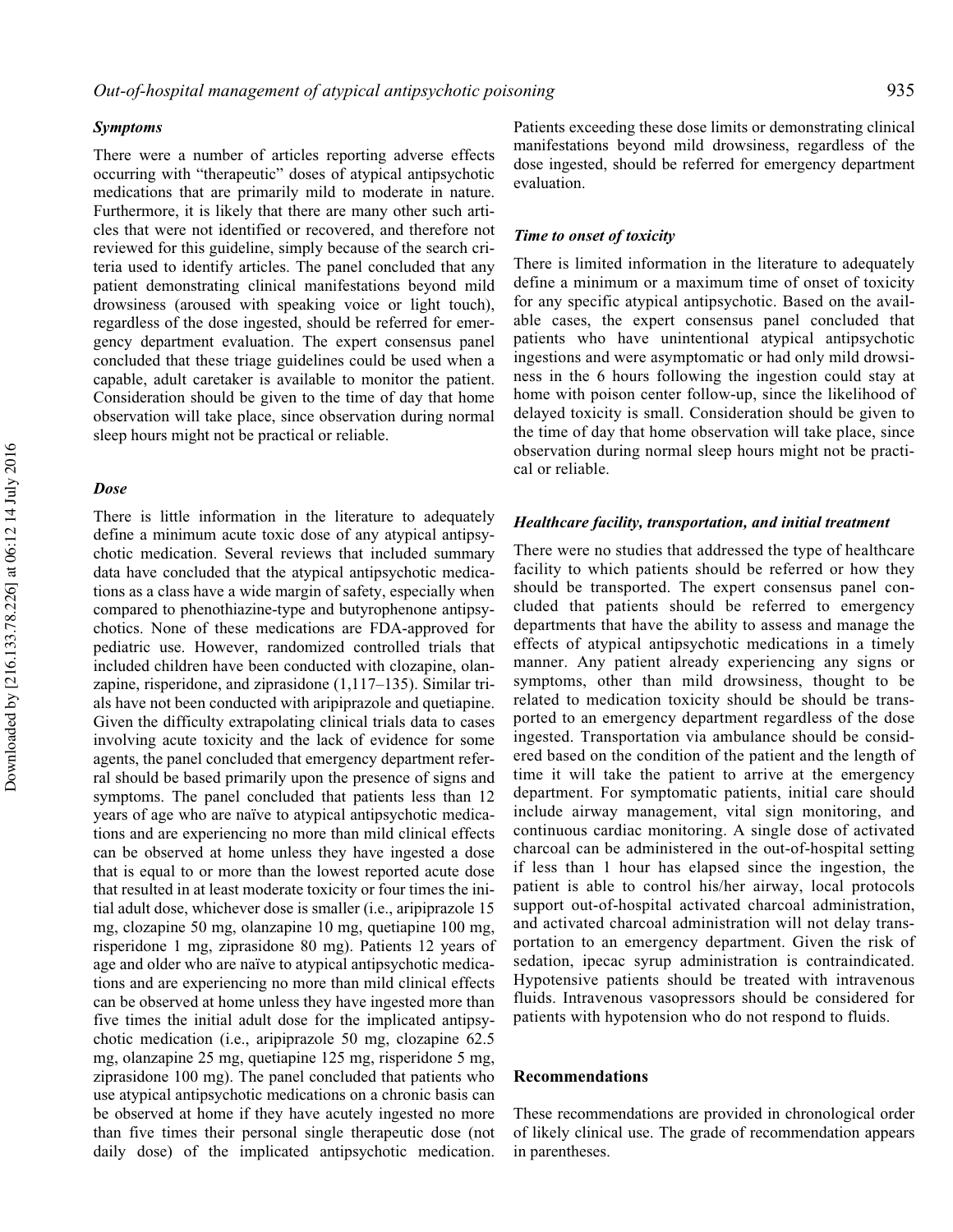- 1. Patients with stated or suspected self-harm or the recipient of a potentially malicious administration of an atypical antipsychotic medication should be referred to an emergency department immediately. This activity should be guided by local poison center procedures. In general, this should occur regardless of the dose reported (Grade D).
- 2. Patients without evidence of self-harm should have further evaluation, including determination of the precise dose ingested, presence of signs or symptoms of toxicity, history of other medical conditions, and the presence of coingestants (Grade C).
- 3. Asymptomatic patients without evidence of attempted self-harm are unlikely to develop symptoms if the interval between the ingestion and the call is greater than 6 hours. These patients do not need referral and should receive follow-up based on local poison center protocols (Grade C).
- 4. All patients less than 12 years of age who are naïve to atypical antipsychotic medications and are experiencing no more than mild drowsiness (lightly sedated and can be aroused with speaking voice or light touch) can be observed at home unless they have ingested more than four times the initial adult dose for the implicated antipsychotic medication or a dose that is equal to or more than the lowest reported acute dose that resulted in at least moderate toxicity, whichever dose is smaller (i.e., aripiprazole 15 mg, clozapine 50 mg, olanzapine 10 mg, quetiapine 100 mg, risperidone 1 mg, ziprasidone 80 mg) (Grade D).
- 5. All patients 12 years of age or older who are naïve to atypical antipsychotic medications and are experiencing no more than mild drowsiness can be observed at home unless they have ingested more than five times the initial adult dose for the implicated antipsychotic medication (i.e., aripiprazole 50 mg, clozapine 62.5 mg, olanzapine 25 mg, quetiapine 125 mg, risperidone 5 mg, ziprasidone 100 mg) (Grade D).
- 6. Patients who use atypical antipsychotic medications on a chronic basis can be observed at home unless they have acutely ingested more than 5 times their current single dose (not daily dose) of the implicated antipsychotic medication (Grade C).
- 7. Patients who have ingested less than a threshold dose (see Recommendations 4–6) and are exhibiting no more than mild drowsiness can be observed at home with instructions to call the poison center if symptoms develop or worsen. If mild drowsiness is present at the time of the initial call, the poison center should make follow-up calls until at least 6 hours after ingestion. Consideration should be given to the time of day that home observation will take place. Observation during normal sleep hours might not be reliable. Depending on local poison center policy, patients could be referred to an emergency department if the observation would take place during normal sleeping hours of the patient or caretaker (Grade D).
- 8. Any patient already experiencing any signs or symptoms, other than mild drowsiness, thought to be related to atypical antipsychotic medication toxicity should be transported to an emergency department. Transportation via ambulance should be considered based on the condition of the patient and the length of time it will take the patient to arrive at the emergency department (Grade D).
- 9. Do not induce emesis (Grade D).
- 10. There are no specific data to suggest benefit from out-ofhospital administration of activated charcoal in patients exposed to atypical antipsychotic medications. Poison centers should follow local protocols and experience with the out-of-hospital use of activated charcoal in this context. Do not delay transportation in order to administer charcoal (Grade D).
- 11. For patients who merit evaluation in an emergency department, transportation via ambulance should be considered based on the condition of the patient and the length of time it will take the patient to arrive at the emergency department. Continuous cardiac monitoring should be implemented given reports of conduction disturbances associated with this class of medications. Provide usual supportive care en route to the hospital, including airway management and intravenous fluids for hypotension (Grade D).
- 12. Depending on the specific circumstances, follow-up calls should be made to determine outcome at appropriate intervals based on the clinical judgment of the poison center staff (Grade D).

## **Implications for research**

The panel identified the following topics where additional research is needed or analysis of existing databases might be useful.

- 1. A large-scale, prospective, rigorous study of unintentional atypical antipsychotic medication poisonings, stratified by implicated agent, should be undertaken. This study should consider numerous factors including confirmation of the estimated dose ingested, the presence or absence of underlying illnesses, the use of other medications, the presence or absence of symptoms, changes in ECG findings, the times of onset of any toxicity, the duration of medical observation, and outcomes. Given the low incidence of serious toxicity after unintentional ingestion, especially in children, a multicenter and multi-year study will be needed.
- 2. Epidemiologic analyses of large data bases (e.g., TESS) should be undertaken to better characterize the toxicities of atypical antipsychotic medications.
- 3. Efficacy and safety studies are also required to better characterize the role of sodium bicarbonate as an adjunctive therapeutic agent in the care of patients who experience cardiovascular toxicities from atypical antipsychotic medications.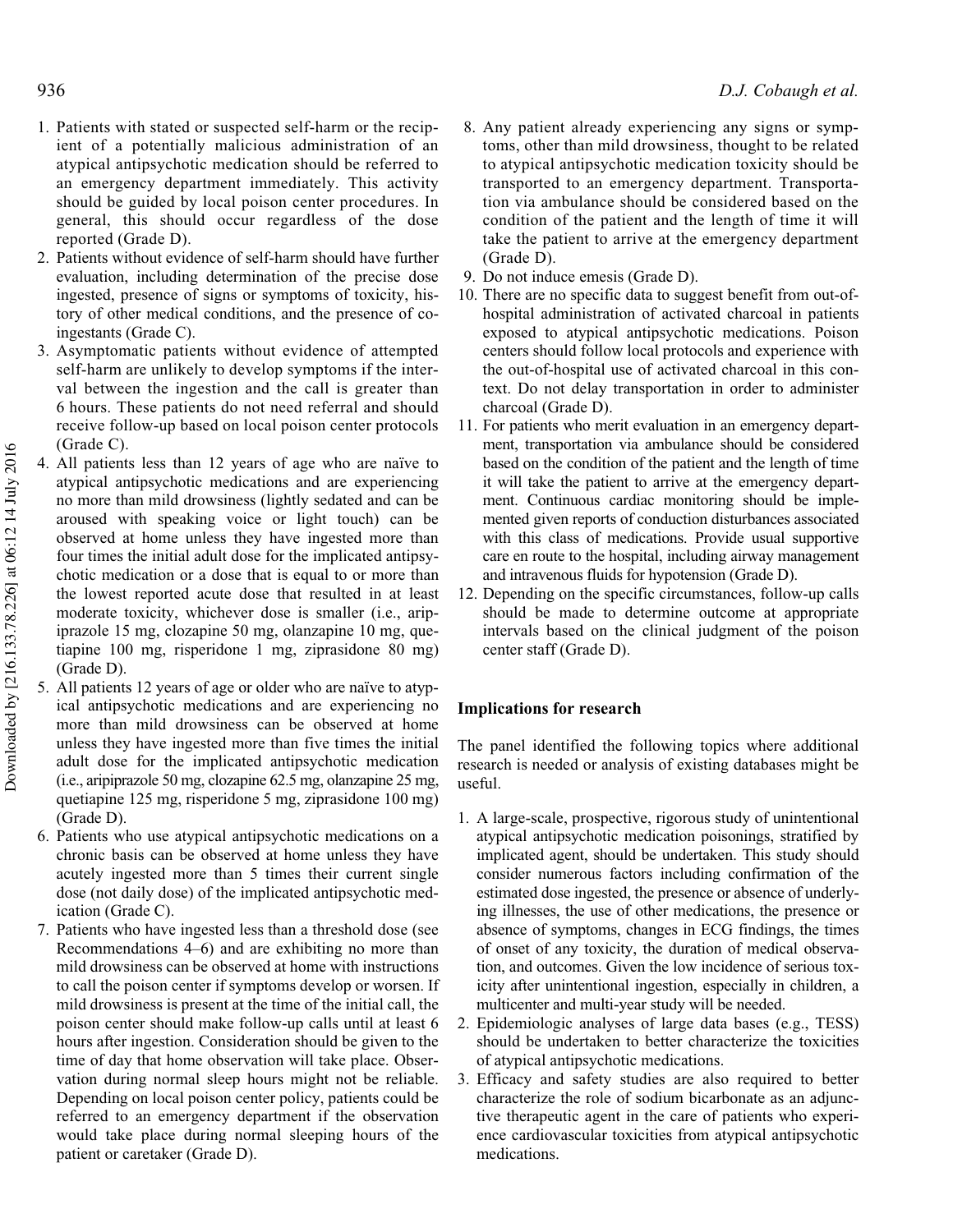4. The effectiveness and safety of out-of-hospital activated charcoal use in patients with poisoning from atypical antipsychotics need to be better characterized.

#### **Disclosures**

Dr. Erdman was an employee of AstraZeneca at the time of his work on this guideline and Dr. Booze's husband is employed by AstraZeneca. There are no other potential conflicts of interest reported by the expert consensus panel or project staff regarding this guideline.

#### **References**

- 1. Findling RL, Aman MG, Eerdekens M, Derivan A, Lyons B. Longterm, open-label study of risperidone in children with severe disruptive behaviors and below-average IQ. Am J Psychiatry 2004; 161:677–684.
- 2. Casey DE. Seroquel (quetiapine): Preclinical and clinical findings of a new atypical antipsychotic. Exp Opin Investig Drugs 1996; 5:939–957.
- 3. Abilify [package insert]. New York, NY: Bristol-Meyers Squibb, 2006.
- 4. Clozaril [package insert]. Basel: Novartis Pharmaceuticals, 2005.
- 5. Wolters EC, Hurwitz TA, Peppard RF, Calne DB. Clozapine: An antipsychotic agent in Parkinson's disease? Clin Neuropharmacol 1989; 12:83–90.
- 6. Zyprexa [package insert]. Indianapolis, IN: Eli Lilly & Co, 2006.
- 7. Seroquel [package insert]. Wilmington, DE: AstraZeneca Pharmaceuticals, 2007)
- 8. Risperdal [package insert]. Titusville, NJ: Janssen, 2007.
- 9. Geodon [package insert]. New York, NY: Pfizer, 2007.
- 10. Shaneyfelt TM, Mayo-Smith MF, Rothwangl J. Are guidelines following guidelines? The methodological quality of clinical practice guidelines in the peer-reviewed medical literature. JAMA 1999; 281:1900–1905.
- 11. Shiffman RN, Shekelle P, Overhage JM, Slutsky J, Grimshaw J, Deshpande AM. Standardized reporting of clinical practice guidelines: A proposal from the Conference on Guideline Standardization. Ann Intern Med 2003; 139:493–498.
- 12. Buckley NA. Antipsychotic drugs (neuroleptics). In: Dart RC, ed. Medical Toxicology. 3rd ed. Philadelphia: Lippincott, Williams & Wilkins, 2004:861–870.
- 13. Burns, M. The antipsychotic drugs. In: Haddad LM, Shannon MW, Winchester JF, eds. Clinical Management of Poisoning and Drug Overdose. 3rd ed. Philadelphia: WB Saunders, 1998:628–641.
- 14. Burns M. Neuroleptic agents. In: Brent J, Wallace KL, Burkhart KK, Phillips SD, Donovan JW, eds. Critical Care Toxicology: Diagnosis and Management of the Critically Poisoned Patient. Philadelphia: Elsevier Mosby, 2005:505–521.
- 15. De Roos FJ. Neuroleptics. In: Ford MD, Delaney KA. Ling J, Erickson T, eds. Clinical Toxicology. Philadelphia: WB Saunders, 2001:539–545.
- 16. LoVecchio F, Lwein NA. Antipsychotics. In: Goldfrank LR, Flomenbaum NE, Lewin NA, Howland MA, Hoffman RS, Nelson LS, eds. Goldfrank's Toxicologic Emergencies. 7th ed. New York: McGraw-Hill, 2002:875–884.
- 17. Klasco RK, ed. Poisindex. Greenwood Village (CO): Thomson Micromedex, edition expires March 2004.
- 18. Kuczmarski RJ, Ogden CL, Grummer-Strawn LM, Flegal KM, Guo SS, Wei R, Mei Z, Curtin LR, Roche AF, Johnson CL. CDC growth charts: United States. Advance data from vital and health statistics; no. 314. Hyattsville (MD): National Center for Health Statistics, 2000. Available at <http://www.cdc.gov/nchs/data/ad/ad314.pdf>
- 19. Davenport JD, McCarthy MW, Buck ML. Excessive somnolence from aripiprazole in a child. Pharmacotherapy 2004; 24:522–525.
- 20. LoVecchio F, Watts D, Winchell J. One-year experience with aripiprazole exposures [letter]. Am J Emerg Med 2005; 23:585–586.
- 21. Schonberger RB, Douglas L, Baum CR. Severe extrapyramidal symptoms in a 3-year-old boy after accidental ingestion of the new antipsychotic drug aripiprazole. Pediatrics 2004; 114:1743.
- 22. Lofton AL, Klein-Schwartz W. Prospective multi-poison center study of ziprasidone exposures [abstract]. J Toxicol Clin Toxicol 2004; 42:726.
- 23. Seifert SA, Schwartz MD, Thomas JD. Aripiprazole (Abilify) overdose in a child. Clin Toxicol (Phila) 2005; 43:193–195.
- 24. Forrester MB. Aripiprazole exposures reported to Texas poison control centers during 2002–2004. J Toxicol Environ Health A. 2006; 69:1719–1726.
- 25. Le Blaye I, Donatini B, Hall M, Krupp P. Acute overdosage with clozapine: Review of the available clinical experience. Pharm Med 1992; 6:169–178.
- 26. Capel MM, Colbridge MG, Henry JA. Overdose profiles of new antipsychotic agents. Int J Neuropsychopharmacol 2000; 3:51–54.
- 27. Borzutzky A, Avello E, Rumie H, Paris E. Accidental clozapine intoxication in a ten-year-old child. Vet Hum Toxicol 2003; 45:309–310.
- 28. Mady S, Wax P, Wang D, Goetz C, Hadley C, Love R. Pediatric clozapine intoxication. Am J Emerg Med 1996; 14:462–463.
- 29. Warden CR, Pace SA. Clozapine overdose in a child presenting with acute respiratory arrest [abstract]. J Toxicol Clin Toxicol 1996; 34:571.
- 30. Bond GR, Thompson JD. Olanzapine pediatric overdose [letter]. Ann Emerg Med 1999; 34:292–293.
- 31. Chambers RA, Caracansi A, Weiss G. Olanzapine overdose cause of acute extrapyramidal symptoms. Am J Psychiatry 1998; 155:1630–1631.
- 32. Yip L, Dart RC, Graham K. Olanzapine toxicity in a toddler [letter]. Pediatrics 1998; 102:1494.
- 33. Catalano G, Cooper DS, Catalano MC, Butera AS. Olanzapine overdose in an 18-month-old child. J Child Adolesc Psychopharmacol 1999; 9:267–271.
- 34. Juhl GA, Benitez JG, McFarland S. Acute quetiapine overdose in an eleven-year-old girl. Vet Hum Toxicol 2002; 44:163–164.
- 35. Acri AA, Henretig FM. Effects of risperidone in overdose. Am J Emerg Med 1998; 16:498–501.
- 36. Gesell LB, Stephen M. Toxicity following a single dose of risperidone for pediatric attention deficit hyperactivity disorder (ADHD) [abstract]. J Toxicol Clin Toxicol 1997; 35:549.
- 37. Cheslik TA, Erramouspe J. Extrapyramidal symptoms following accidental ingestion of risperidone in a child. Ann Pharmacother 1996; 30:360–363.
- 38. Kuspis D, Dean B, Krenzelok EP. Risperidone overdose assessment [abstract]. J Toxicol Clin Toxicol 1995; 33:552.
- 39. Lackey G, Alsop J, Albertson T. Ziprasidone: A 12-month review of acute overdoses [abstract]. J Toxicol Clin Toxicol 2002; 40:685.
- 40. Bryant SM, Zilberstein J, Cumpston KL, Magdziarz DD, Costerisan DD. A case series of ziprasidone overdoses. Vet Hum Toxicol 2003; 45:81–82.
- 41. LoVecchio F, Watts D, Eckholdt P. Three-year experience with ziprasidone exposures [letter]. Am J Emerg Med 2005; 23:586–587.
- 42. Carstairs SD, Williams SR. Overdose of aripiprazole, a new type of antipsychotic. J Emerg Med 2005; 28:311–313.
- 43. Reith D, Monteleone JP, Whyte IM, Ebelling W, Holford NH, Carter GL. Features and toxicokinetics of clozapine in overdose. Ther Drug Monit 1998; 20:92–97.
- 44. Bedry R, Deschamps L, Pehourcq F, Moore N, Pillet O, Favarel-Garrigues JC. Non-fatal clozapine (LEPONEX) intoxication with toxicokinetic evaluation. Vet Hum Toxicol 1999; 41:20–22.
- 45. Broich K, Heinrich S, Marneros A. Acute clozapine overdose: Plasma concentration and outcome. Pharmacopsychiatry 1998; 31:149–151.
- 46. Browne R, Larkin C. Clozapine: An accidental overdose. Eur Psychiatry 1997; 12:266–267.
- 47. Cohen LG, Fatalo A, Thompson BT, Di Centes Bergeron G, Flood JG, Poupolo PR. Olanzapine overdose with serum concentrations. Ann Emerg Med 1999; 34:275–278.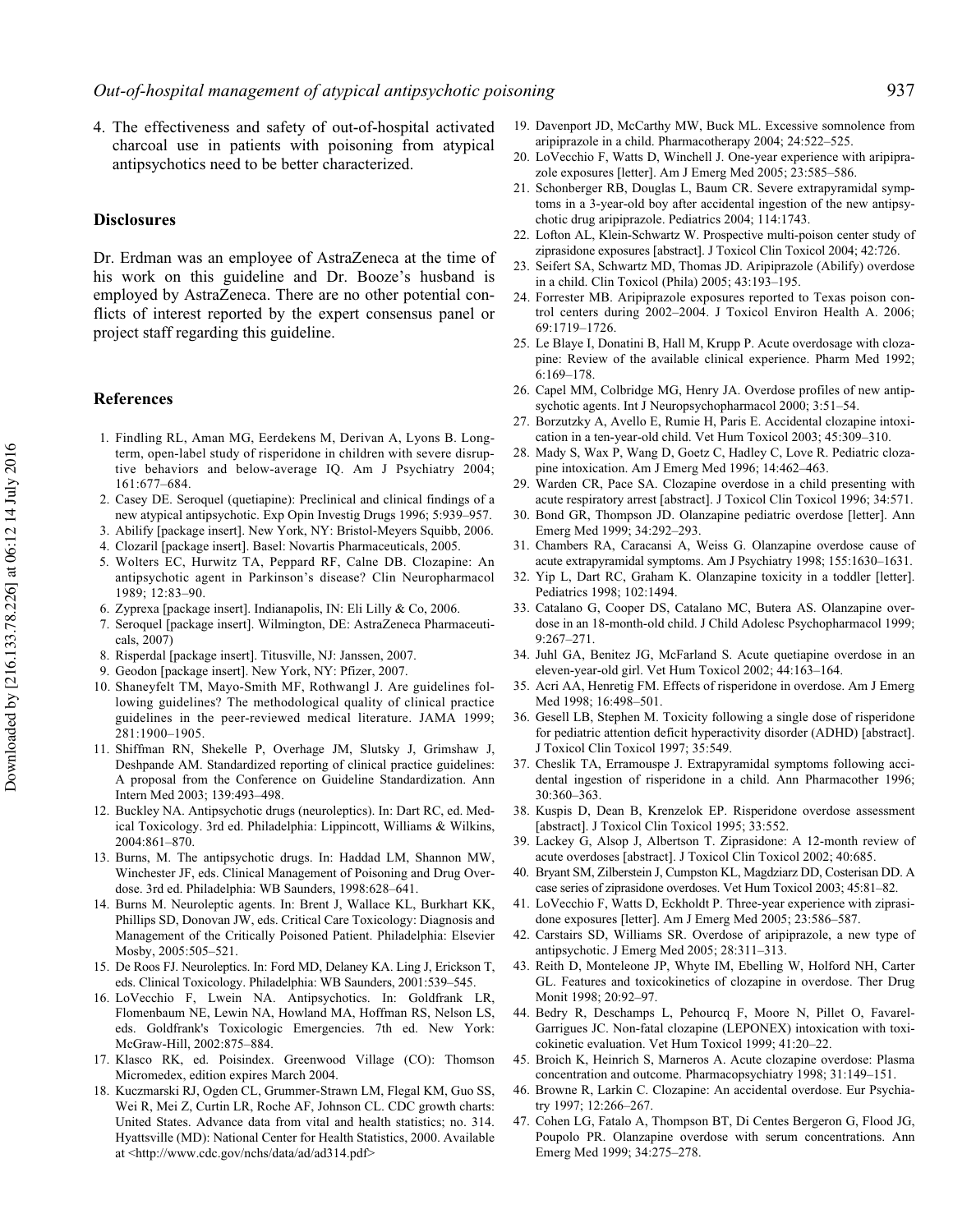- 48. Hadley C, Griffith J, Casavant M. "Mellow yellow"–intentional abuse of clozapine [abstract]. J Toxicol Clin Toxicol 2003; 41:743.
- 49. Levinson B. Letter: clozapine (Leponex) overdosage. S Afr Med J 1975; 49:5.
- 50. Meeker JE, Herrmann PW, Som CW, Reynolds PC. Clozapine tissue concentrations following an apparent suicidal overdose of Clozaril. J Anal Toxicol 1992; 16:54–56.
- 51. Piccini G, Ceroni P, Marchesi C, Maggini C, Maestri G. Acute clozapine overdosage. Br J Psychiatry 1997; 170:290.
- 52. Pollak PT, Shafer SL. Teaching application of clinical pharmacology skills using unusual observations from clozapine overdoses. J Clin Pharmacol 2004; 44:141–149.
- 53. Renwick AC, Renwick AG, Flanagan RJ, Ferner RE. Monitoring of clozapine and norclozapine plasma concentration-time curves in acute overdose. J Toxicol Clin Toxicol 2000; 38:325–328.
- 54. Roy DM, Cutten AE. Clozapine overdose with pronounced neutrophilia: A case report. Aust N Z J Psychiatry 1993; 27:530–531.
- 55. Sartorius A, Hewer W, Zink M, Henn FA. High-dose clozapine intoxication. J Clin Psychopharmacol 2002; 22:91–92.
- 56. Schuster P, Gabriel E, Kufferle B, Strobl G, Karobath M. Reversal by physostigmine of clozapine-induced delirium. Clin Toxicol 1977; 10:437–441.
- 57. Stevens I, Gaertner HJ. Plasma level measurement in a patient with clozapine intoxication. J Clin Psychopharmacol 1996; 16:86–87.
- Thomas L, Pollak PT. Delayed recovery associated with persistent serum concentrations after clozapine overdose. J Emerg Med 2003; 25:61–66.
- 59. Welber MR, Nevins S. Clozapine overdose, a case report. J Emerg Med 1995; 13:199–202.
- Wolf LR, Otten EJ. A case report of clozapine overdose [abstract]. Vet Hum Toxicol 1991; 33:370.
- 61. Palenzona S, Meier PJ, Kupferschmidt H, Rauber-Luethy C. The clinical picture of olanzapine poisoning with special reference to fluctuating mental status. J Toxicol Clin Toxicol 2004; 42:27–32.
- 62. Powell G, Nelson L, Hoffman R. Overdose with olanzapine (Zyprexa®), a new antipsychotic agent [abstract]. J Toxicol Clin Toxicol 1997; 35:550.
- 63. Bajaj V, Comyn DJ. Norepinephrine in the treatment of olanzapine overdose. Anaesthesia 2002; 57:1040–1041.
- 64. Bosch RF, Baumbach A, Bitzer M, Erley CM. Intoxication with olanzapine. Am J Psychiatry 2000; 157:304–305.
- 65. Davis LE, Becher MW, Tlomak W, Benson BE, Lee RR, Fisher EC. Persistent choreoathetosis in a fatal olanzapine overdose: Drug kinetics, neuroimaging, and neuropathology. Am J Psychiatry 2005; 162:28–33.
- 66. Dobrusin M, Lokshin P, Belmaker RH. Acute olanzapine overdose. Hum Psychopharmacol 1999; 14:355–356.
- 67. Dougherty TJ, Greene TF, Farrell SE. Adult and pediatric olanzapine (Zyprexa®) overdose [abstract]. J Toxicol Clin Toxicol 1997; 35:550.
- 68. Etienne L, Wittebole X, Liolios A, Hantson P. Polyuria after olanzapine overdose [letter]. Am J Psychiatry 2004; 161:1130.
- 69. Fogel J, Diaz JE. Olanzapine overdose. Ann Emerg Med 1998; 32:275– 276.
- 70. Gardner DM, Milliken J, Dursun SM. Olanzapine overdose. Am J Psychiatry 1999; 156:1118–1119.
- 71. Johal BK, Shelly MP. Olanzapine overdose [letter]. Anaesthesia 2000; 55:929.
- 72. Mazzola JL, Bird SB, Brush DE, Boyer EW, Aaron CK. Anticholinergic syndrome after isolated olanzapine overdose [abstract]. J Toxicol Clin Toxicol 2003; 41:472.
- 73. O'Malley G, Seifert S, Heard K, Yip L. Pupillary effects of olanzapine overdose mimic opiate and α-2 agonists [abstract]. J Toxicol Clin Toxicol 1998; 36:523.
- 74. O'Malley GF, Seifert S, Heard K, Daly F, Dart RC. Olanzapine overdose mimicking opioid intoxication. Ann Emerg Med 1999; 34:279– 281.
- 75. Shrestha M, Hendrickson RG, Henretig FM. Striking extrapyramidal movements seen in large olanzapine overdoses [abstract]. J Toxicol Clin Toxicol 2001; 39:282.
- 76. Stephens BG, Coleman DE, Baselt RC. Olanzapine-related fatality. J Forensic Sci 1998; 43:1252–1253.
- 77. Suchard J, Erickson R. Serotonin syndrome from acute olanzapine overdose [abstract]. J Toxicol Clin Toxicol 2004; 42:718.
- 78. Wiener SW, Hoffman RS, Nelson LS. Smoking: A novel route of olanzapine abuse [abstract]. J Toxicol Clin Toxicol 2003; 41:742.
- 79. Balit CR, Isbister GK, Hackett LP, Whyte IM. Quetiapine poisoning: A case series. Ann Emerg Med 2003; 42:751–758.
- 80. Lynch S, Fill S, Hoffman RS. Intentional quetiapine (Seroquel®) overdose [abstract]. J Toxicol Clin Toxicol 1999; 37:631.
- 81. Beelen AP, Yeo KT, Lewis LD. Asymptomatic QTc prolongation associated with quetiapine fumarate overdose in a patient being treated with risperidone. Hum Exp Toxicol 2001; 20:215–219.
- 82. Catalano G, Catalano MC, Agustines RE, Dolan EM, Paperwalla KN. Pediatric quetiapine overdose: A case report and literature review. J Child Adolesc Psychopharmacol 2002; 12:355–361.
- 83. Fernandes PP, Marcil WA. Death associated with quetiapine overdose. Am J Psychiatry 2002; 159:2114.
- 84. Galdos Barroso M, Ulla Anes M, Martinez Vicente S, Arozemena Baquerizo J. Intoxicación por quetiapina [letter]. Med Clin (Barc) 2001; 117:638–639.
- 85. Harmon TJ, Benitez JG, Krenzelok EP, Cortes-Belen E. Loss of consciousness from acute quetiapine overdosage. J Toxicol Clin Toxicol 1998; 36:599–602.
- 86. Hendrickson RG, Morocco AP, Greenberg MI. False positive urine immunoassay for tricyclic antidepressants following quetiapine (Seroquel® ) overdose [abstract]. J Toxicol Clin Toxicol 2001; 39:490.
- 87. Hustey FM. Acute quetiapine poisoning. J Emerg Med 1999; 17:995–997.
- 88. Kurth J, Maguire G. Pediatric case report of quetiapine overdose and QTc prolongation. Ann Clin Psychiatry 2004; 16:229–231.
- 89. Nudelman E, Vinuela LM, Cohen CI. Safety in overdose of quetiapine: A case report. J Clin Psychiatry 1998; 59:433.
- 90. Pais VM, Ayvazian PJ. Priapism from quetiapine overdose: First report and proposal of mechanism. Urology 2001; 58:462.
- 91. Pollak PT, Zbuk K. Quetiapine fumarate overdose: Clinical and pharmacokinetic lessons from extreme conditions. Clin Pharmacol Ther 2000; 68:92–97.
- 92. Raja M, Azzoni A. Valproate and quetiapine overdose with benign outcome: A case report. Int J Psychiatry Clin Pract 2002; 6:173–174.
- 93. Rivera W, Gracia R, Roth B, Velez L, Garrison J, Idemudia S. Quinidine-like effects from quetiapine overdose with documented serum levels [abstract]. J Toxicol Clin Toxicol 2003; 41:508.
- 94. Smith RP, Puckett BN, Crawford J, Elliott RL. Quetiapine overdose and severe rhabdomyolysis. J Clin Psychopharmacol 2004; 24:343.
- 95. Vivek S. No QT interval prolongation associated with quetiapine overdose. Am J Emerg Med 2004; 22:330.
- 96. Heather GS, Vicas IMO. Risperidone overdose: A case series [abstract]. Vet Hum Toxicol 1994; 36:371.
- 97. Isbister GK, Whyte IM. Atypical presentation of risperidone toxicity [letter]. Vet Hum Toxicol 2002; 44:118–119.
- 98. Brown K, Levy H, Brenner C, Leffler S, Hamburg EL. Overdose of risperidone. Ann Emerg Med 1993; 22:1908–1910.
- 99. Catalano G, Catalano MC, Nuñez CY, Walker SC. Atypical antipsychotic overdose in the pediatric population. J Child Adolesc Psychopharmacol 2001; 11:425–434.
- 100. Catalano G, Catalano MC, Taylor W. Acute risperidone overdose. Clin Neuropharmacol 1997; 20:82–85.
- 101. Dueñas-Laita A, Castro-Villamor MA, Martin-Escudero JC, Perez-Castrillon JL. New clinical manifestations of acute risperidone poisoning. J Toxicol Clin Toxicol 1999; 37:893–895.
- 102. Himstreet JE, Daya M. Hypotension and orthostasis following a risperidone overdose. Ann Pharmacother 1998; 32:267.
- 103. Hodge CH, Jewell M, Gummin DD, Leikin JB. Atypical presentation of risperidone toxicity. Vet Hum Toxicol 2001; 43:339–341.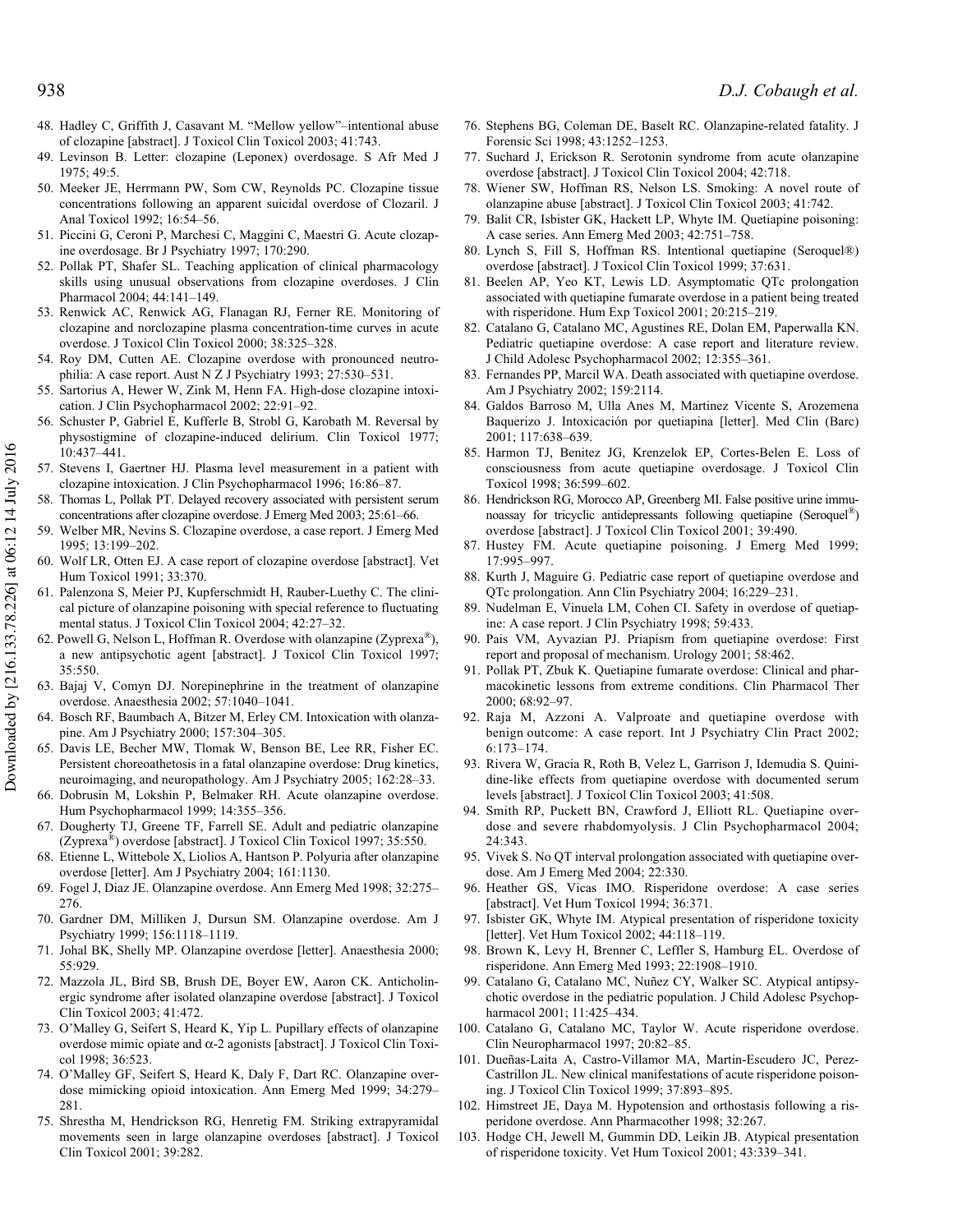- 104. Lee HS, Tan CH, Au LS, Khoo YM. Serum and urine risperidone concentrations in an acute overdose. J Clin Psychopharmacol 1997; 17:325–326.
- 105. LoVecchio F, Hamilton RJ, Hoffman RJ. Risperidone overdose. Am J Emerg Med 1996; 14:95–96.
- 106. Moore NC, Shukla P. Risperidone overdose. Am J Psychiatry 1997; 154:289–290.
- 107. Nishikage H, Nakanishi T, Takamitsu Y, Yamamoto J. Sequential changes in the plasma concentration of risperidone following intentional overdose. Clin Neuropharmacol 2002; 25:307–309.
- 108. Springfield AC, Bodiford E. An overdose of risperidone. J Anal Toxicol 1996; 20:202–203.
- 109. Lackey G, Alsop J, Albertson T. A one-year review of pediatric ziprasidone ingestions [abstract]. J Toxicol Clin Toxicol 2002; 40:624.
- 110. Burton S, Heslop K, Harrison K, Barnes M. Ziprasidone overdose. Am J Psychiatry 2000; 157:835.
- 111. House M. Overdose of ziprasidone. Am J Psychiatry 2002; 159:1061–1062.
- 112. Bonin MM, Burkhart KK. Olanzapine overdose in a 1-year-old male. Pediatr Emerg Care 1999; 15:266–267.
- 113. Gajwani P, Pozuelo L, Tesar GE. QT interval prolongation associated with quetiapine (Seroquel) overdose. Psychosomatics 2000; 41:63–65.
- 114. Keller T, Miki A, Binda S, Dirnhofer R. Fatal overdose of clozapine. Forensic Sci Int 1997; 86:119–125.
- 115. Kochhar S, Nwokike JN, Jankowitz B, Sholevar EH, Abed T, Baron DA. Olanzapine overdose: A pediatric case report. J Child Adolesc Psychopharmacol 2002; 12:351–353.
- 116. Kopala LC, Day C, Dillman B, Gardner D. A case of risperidone overdose in early schizophrenia: A review of potential complications. J Psychiatry Neurosci 1998; 23:305–308.
- 117. Cesena M, Gonzalez-Heydrich J, Szigethy E, Kohlenberg TM, DeMaso DR. A case series of eight aggressive young children treated with risperidone. J Child Adolesc Psychopharmacol 2002; 12:337–345.
- 118. Croonenberghs J, Fegert JM, Findling RL, De Smedt G, Van Dongen S. Risperidone in children with disruptive behavior disorders and subaverage intelligence: A 1-year, open-label study of 504 patients. J Am Acad Child Adolesc Psychiatry 2005; 44:64–72.
- 119. Devinsky O, Honigfeld G, Patin J. Clozapine-related seizures. Neurology 1991; 41:369–371.
- 120. Findling RL, Maxwell K, Wiznitzer M. An open clinical trial of risperidone monotherapy in young children with autistic disorder. Psychopharmacol Bull 1997; 33:155–159.
- 121. Frazier JA, Biederman J, Tohen M, Feldman PD, Jacobs TG, Toma V, Rater MA, Tarazi RA, Kim GS, Garfield SB, Sohma M, Gonzalez-Heydrich J, Risser RC, Nowlin ZM. A prospective open-label treatment trial of olanzapine monotherapy in children and adolescents with bipolar disorder. J Child Adolesc Psychopharmacol 2001; 11:239–250.
- 122. Gagliano A, Germano E, Pustorino G, Impallomeni C, D'Arrigo C, Calamoneri F, Spina E. Risperidone treatment of children with autistic disorder: Effectiveness, tolerability, and pharmacokinetic implications. J Child Adolesc Psychopharmacol 2004; 14:39–47.
- 123. Gonzalez-Heydrich J, Pandina GJ, Fleisher CA, Hsin O, Raches D, Bourgeois BF, Biederman J. No seizure exacerbation from risperidone in youth with comorbid epilepsy and psychiatric disorders: A case series. J Child Adolesc Psychopharmacol 2004; 14:295–310.
- 124. Biederman J, Mick E, Hammerness P, Harpold T, Aleardi M, Dougherty M, Wozniak J. Open-label, 8-week trial of olanzapine and risperidone for the treatment of bipolar disorder in preschool-age children. Biol Psychiatry 2005; 58:589–594.
- 125. Kumra S, Frazier JA, Jacobsen LK, McKenna K, Gordon CT, Lenane MC, Hamburger SD, Smith AK, Albus KE, Alaghband-Rad J, Rapoport JL. Childhood-onset schizophrenia. A double-blind clozapine-haloperidol comparison. Arch Gen Psychiatry 1996; 53:1090–1097.
- 126. Malone RP, Cater J, Sheikh RM, Choudhury MS, Delaney MA. Olanzapine versus haloperidol in children with autistic disorder: An open pilot study. J Am Acad Child Adolesc Psychiatry 2001; 40:887–894.
- 127. Masi G, Cosenza A, Mucci M, Brovedani P. Open trial of risperidone in 24 young children with pervasive developmental disorders. J Am Acad Child Adolesc Psychiatry 2001; 40:1206–1214.
- 128. Masi G, Cosenza A, Mucci M, De Vito G. Risperidone monotherapy in preschool children with pervasive developmental disorders. J Child Neurol 2001; 16:395–400.
- 129. Masi G, Cosenza A, Mucci M, Brovedani P. A 3-year naturalistic study of 53 preschool children with pervasive developmental disorders treated with risperidone. J Clin Psychiatry 2003; 64:1039–1047.
- 130. McCracken JT, McGough J, Shah B, Cronin P, Hong D, Aman MG, Arnold LE, Lindsay R, Nash P, Hollway J, McDougle CJ, Posey D, Swiezy N, Kohn A, Scahill L, Martin A, Koenig K, Volkmar F, Carroll D, Lancor A, Tierney E, Ghuman J, Gonzalez NM, Grados M, Vitiello B, Ritz L, Davies M, Robinson J, McMahon D. Risperidone in children with autism and serious behavioral problems. N Engl J Med 2002; 347:314–321.
- 131. Potenza MN, Holmes JP, Kanes SJ, McDougle CJ. Olanzapine treatment of children, adolescents, and adults with pervasive developmental disorders: An open-label pilot study. J Clin Psychopharmacol 1999; 19:37–44.
- 132. Sallee FR, Kurlan R, Goetz CG, Singer H, Scahill L, Law G, Dittman VM, Chappell PB. Ziprasidone treatment of children and adolescents with Tourette's syndrome: A pilot study. J Am Acad Child Adolesc Psychiatry 2000; 39:292–299.
- 133. Shea S, Turgay A, Carroll A, Schulz M, Orlik H, Smith I, Dunbar F. Risperidone in the treatment of disruptive behavioral symptoms in children with autistic and other pervasive developmental disorders. Pediatrics 2004; 114:e634–641.
- 134. Stephens RJ, Bassel C, Sandor P. Olanzapine in the treatment of aggression and tics in children with Tourette's syndrome–a pilot study. J Child Adolesc Psychopharmacol 2004; 14:255–266.
- 135. Vercellino F, Zanotto E, Ravera G, Veneselli E. Open-label risperidone treatment of 6 children and adolescents with autism. Can J Psychiatry 2001; 46:559–560.
- 136. Practice parameter for the assessment and treatment of children and adolescents with schizophrenia. American Academy of Child and Adolescent Psychiatry. J Am Acad Child Adolesc Psychiatry 2001; 40:4S-23S.
- 137. Lofton AL, Klein-Schwartz W. Atypical experience: A case series of pediatric aripiprazole exposures. Clin Toxicol (Phila) 2005;  $43:151-153$

## **Appendix 1**

#### *Expert consensus panel members*

Lisa L. Booze, PharmD Certified Specialist in Poison Information Maryland Poison Center University of Maryland School of Pharmacy Baltimore, Maryland

E. Martin Caravati, MD, MPH, FACMT, FACEP Professor of Surgery (Emergency Medicine) University of Utah Medical Director Utah Poison Control Center Salt Lake City, Utah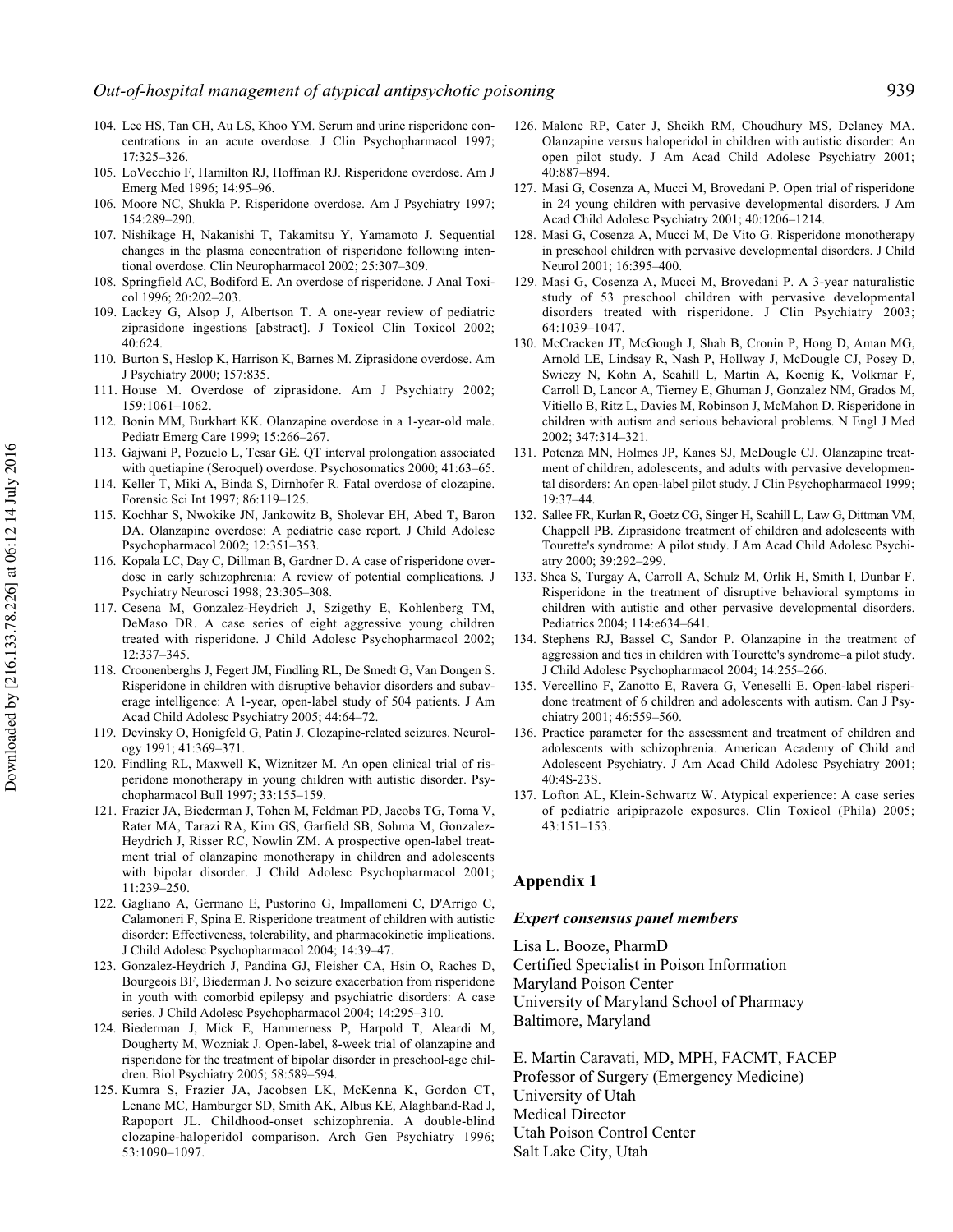Gwenn Christianson, RN, MSN Certified Specialist in Poison Information Indiana Poison Center Indianapolis, Indiana

Peter A. Chyka, PharmD, DABAT, FAACT Professor, Department of Clinical Pharmacy College of Pharmacy University of Tennessee Health Science Center Knoxville, Tennessee

Daniel J. Cobaugh, PharmD, FAACT, DABAT Director of Research and Program Development ASHP Research and Education Foundation Bethesda, Maryland Former Associate Director, American Association of Poison Control Centers

Daniel C. Keyes, MD, MPH Medical Director Pine Bluff Chemical Demilitarization Facility Associate Professor, Southwestern Toxicology Training Program Dallas, Texas Anthony S. Manoguerra, PharmD, DABAT, FAACT Professor of Clinical Pharmacy and Associate Dean School of Pharmacy and Pharmaceutical Sciences University of California San Diego Former Director, California Poison Control System San Diego Division San Diego, California

Lewis S. Nelson, MD, FACEP, FACMT, FACCT Associate Professor of Emergency Medicine New York University School of Medicine Associate Medical Director New York City Poison Control Center New York, New York

Elizabeth J. Scharman, PharmD, DABAT, BCPS, FAACT Director, West Virginia Poison Center Professor, West Virginia University School of Pharmacy, Dept. Clinical Pharmacy Charleston, West Virginia

Paul M. Wax, MD, FACMT Attending Toxicologist University of Texas Southwestern Medical Center Dallas, Texas

Alan D. Woolf, MD, MPH, FACMT Director, Program in Environmental Medicine Children's Hospital, Boston Associate Professor of Pediatrics Harvard Medical School Boston, Massachusetts

## **Appendix 2**

## *Grades of recommendation and levels of evidence*

| Grade of<br>recommendation | Level of<br>evidence | Description of study design                                                                                                                                                                       |
|----------------------------|----------------------|---------------------------------------------------------------------------------------------------------------------------------------------------------------------------------------------------|
| $\mathsf{A}$               | 1a                   | Systematic review (with<br>homogeneity) of randomized<br>clinical trials                                                                                                                          |
|                            | 1 <sub>b</sub>       | Individual randomized clinical trials<br>(with narrow confidence interval)                                                                                                                        |
|                            | 1c                   | All or none (all patients died before<br>the drug became available, but<br>some now survive on it; or when<br>some patients died before the drug<br>became available, but none now<br>die on it.) |
| B                          | 2a                   | Systematic review (with<br>homogeneity) of cohort studies                                                                                                                                         |
|                            | 2b                   | Individual cohort study (including<br>low quality randomized clinical<br>trial)                                                                                                                   |
|                            | 2c                   | "Outcomes" research                                                                                                                                                                               |
|                            | 3a                   | Systemic review (with homogeneity)<br>of case-control studies                                                                                                                                     |
|                            | 3b                   | Individual case-control study                                                                                                                                                                     |
| C                          | 4                    | Case series, single case reports (and<br>poor quality cohort and case<br>control studies)                                                                                                         |
| D                          | 5                    | Expert opinion without explicit<br>critical appraisal or based on<br>physiology or bench research                                                                                                 |
| Ζ                          | 6                    | Abstracts                                                                                                                                                                                         |

## **Appendix 3**

## *Secondary review panel organizations*

Ambulatory Pediatric Association American Academy of Breastfeeding Medicine American Academy of Emergency Medicine American Academy of Pediatrics American Association for Health Education American College of Clinical Pharmacy American College of Emergency Physicians American College of Occupational and Environmental Medicine American Pharmacists Association American Public Health Association American Society of Health-System Pharmacists Association of Maternal and Child Health Programs Association of Occupational and Environmental Clinics Association of State and Territorial Health Officials Canadian Association of Poison Control Centres Centers for Disease Control and Prevention – National Center for Injury Prevention and Control Consumer Federation of America Consumer Product Safety Commission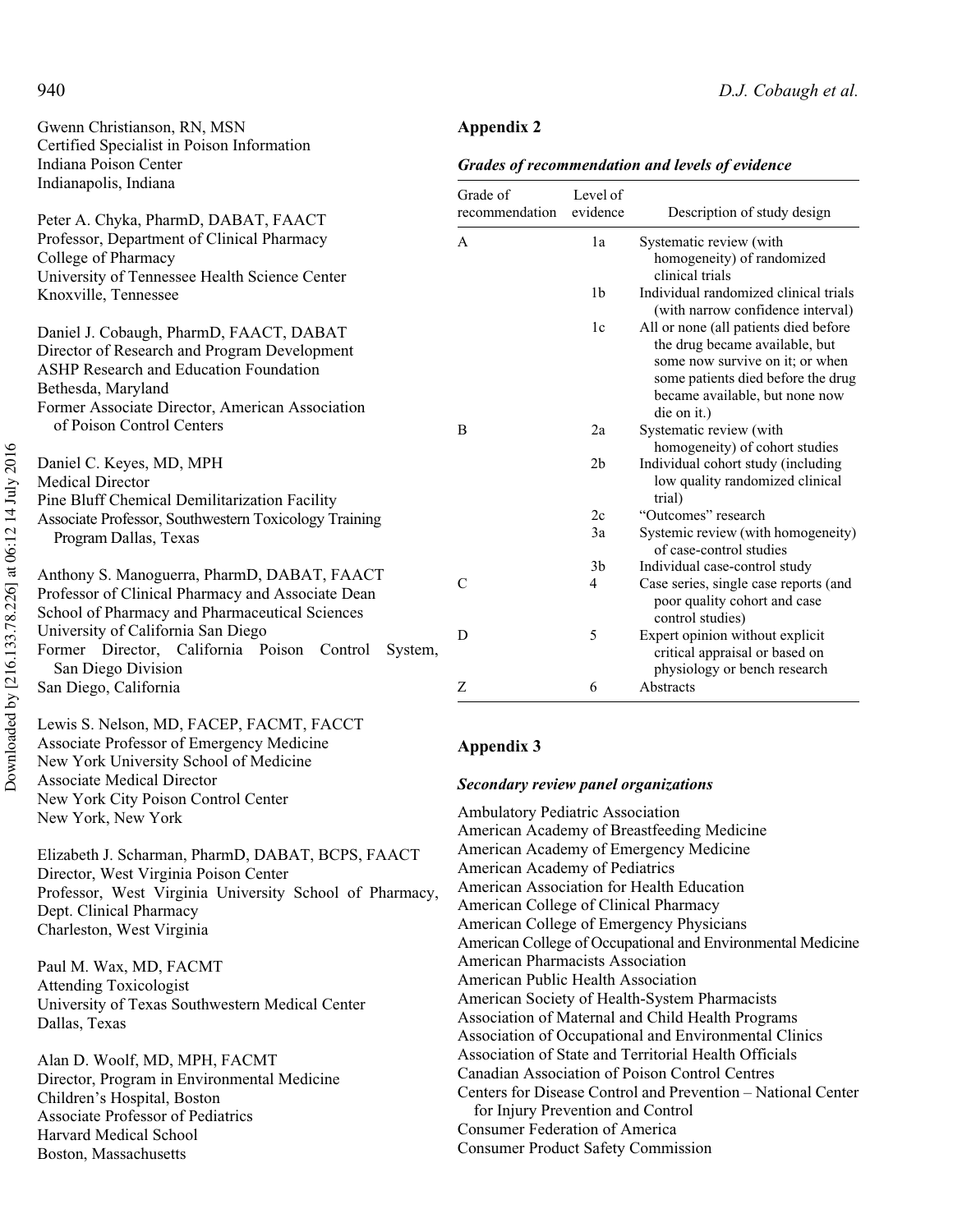| Department of Transportation                                  | National Association of Emergency Medical Technicians    |
|---------------------------------------------------------------|----------------------------------------------------------|
| <b>Emergency Medical Services for Children</b>                | National Association of School Nurses                    |
| <b>Emergency Nurses Association</b>                           | National Association of State Emergency Medical Services |
| <b>Environmental Protection Agency</b>                        | Directors                                                |
| Food and Drug Administration                                  | National Safe Kids Campaign                              |
| National Association of Children's Hospitals and Related      | <b>Teratology Society</b>                                |
| Institutions                                                  | World Health Organization International Programme on     |
| National Association of Emergency Medical Services Physicians | <b>Chemical Safety</b>                                   |
|                                                               |                                                          |

## **Appendix 4**

| Triage algorithm for atypical antipsychotic poisoning |  |  |  |  |  |  |  |
|-------------------------------------------------------|--|--|--|--|--|--|--|
|-------------------------------------------------------|--|--|--|--|--|--|--|

| Is suicidal, abuse, or malicious intent suspected?                                                                                                   | $YES \rightarrow Refer$ to emergency department.                                                                                                                                                                                                                                                           |                                                        |
|------------------------------------------------------------------------------------------------------------------------------------------------------|------------------------------------------------------------------------------------------------------------------------------------------------------------------------------------------------------------------------------------------------------------------------------------------------------------|--------------------------------------------------------|
| $NO \downarrow$                                                                                                                                      |                                                                                                                                                                                                                                                                                                            |                                                        |
| Is the home situation of concern? (e.g., patient lives alone<br>or family/caregiver seems unreliable)                                                | $YES \rightarrow Refer$ to emergency department.                                                                                                                                                                                                                                                           |                                                        |
| $NO \downarrow$                                                                                                                                      |                                                                                                                                                                                                                                                                                                            |                                                        |
| Is the patient manifesting more than mild drowsiness? <sup>*</sup>                                                                                   | $YES \rightarrow Refer$ to emergency department.                                                                                                                                                                                                                                                           |                                                        |
| $NO \downarrow$                                                                                                                                      |                                                                                                                                                                                                                                                                                                            |                                                        |
| Have more than 6 hours passed since the ingestion and has<br>the patient remained asymptomatic or experienced only<br>mild drowsiness <sup>*</sup> ? | $YES \rightarrow Toxicity$ unlikely to occur. No referral or<br>treatment is needed.                                                                                                                                                                                                                       |                                                        |
| $NO \downarrow$                                                                                                                                      |                                                                                                                                                                                                                                                                                                            |                                                        |
| Is the patient $\leq$ 12 y.o. and therapeutically naïve to the<br>atypical antipsychotic that was unintentionally taken in<br>overdose?              | $YES \rightarrow Did$ they ingest more than the following amount<br>of an individual atypical antipsychotic (4 times an adult<br>initial therapeutic dose or a dose that is more than or<br>equal to the lowest reported acute dose that resulted in at<br>least moderate toxicity, whichever is smaller)? | $YES \rightarrow Refer$<br>to emergency<br>department. |
|                                                                                                                                                      | aripiprazole 15 mg<br>clozapine 50 mg<br>olanzapine 10 mg<br>quetiapine 100 mg<br>risperidone 1 mg<br>ziprasidone 80 mg                                                                                                                                                                                    |                                                        |
| $NO \downarrow$                                                                                                                                      | $K$ <sub>NO</sub>                                                                                                                                                                                                                                                                                          |                                                        |
| Is the patient $\geq$ 12 y.o. and therapeutically naïve to the<br>atypical antipsychotic that was unintentionally taken in<br>overdose?              | $YES \rightarrow Did$ they ingest more than the following amount<br>(5 times an adult initial therapeutic dose)?                                                                                                                                                                                           | $YES \rightarrow Refer$<br>to emergency<br>department. |
|                                                                                                                                                      | aripiprazole 50 mg<br>clozapine 62.5 mg<br>olanzapine 25 mg<br>quetiapine 125 mg<br>risperidone 5 mg<br>ziprasidone 100 mg                                                                                                                                                                                 |                                                        |
| $NO \downarrow$                                                                                                                                      | KNO                                                                                                                                                                                                                                                                                                        |                                                        |
| Is the patient chronically taking an atypical antipsychotic<br>medication?                                                                           | $YES \rightarrow Have$ they ingested more than 5 times their<br>current single dose (not daily dose)?                                                                                                                                                                                                      | $YES \rightarrow Refer$<br>to emergency<br>department. |